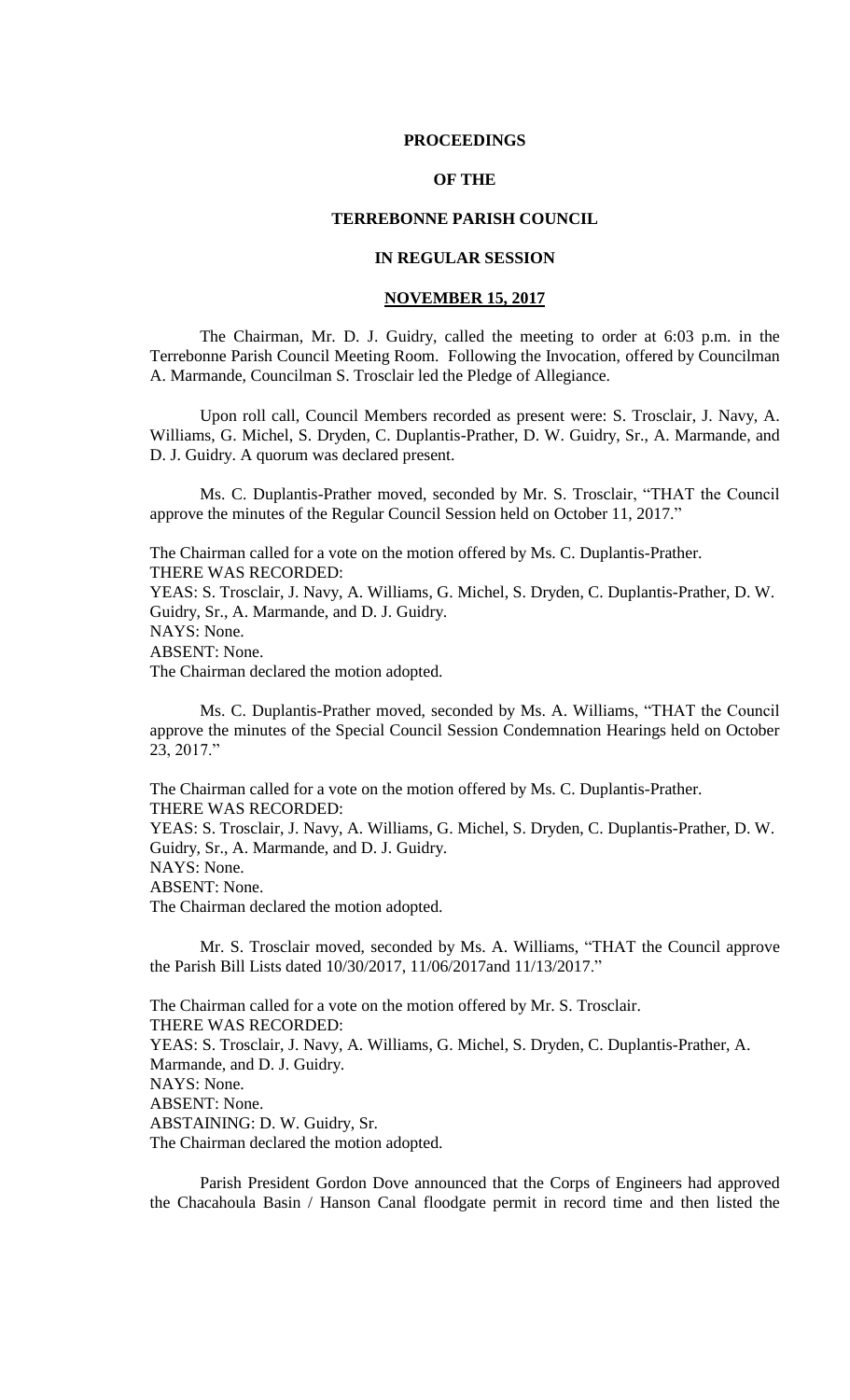many areas that would be affected by the floodgate now that its construction is able to proceed.

Mr. Dustin Malbrough of GIS Engineering gave a presentation on his company's current and future engineering projects in the Parish, including projects for the Chacahoula-Gibson Drainage Basin, the Petit Caillou Drainage Project, the Petit Caillou Lock Project, a proposed Lock Project and a proposed Pump Station for Bayou Terrebonne, and the rehabilitation of Falgout Canal Road.

Several Council Members congratulated GIS Engineering and Parish President Gordon Dove for their recent success regarding the permit approval, and a discussion ensued relative to addressing other drainage problem areas with future projects.

Mr. Stevie Smith, All South Consulting Engineers, gave a brief presentation on the status of completed fields and other construction projects at the Bayou Country Sports Complex and their associated costs. He then reported on currently authorized projects including the soccer field parking lots, concession and bathroom construction, light installations, and their costs. He also noted that budgeting had been done for additional parking lots, and that the Recreation District would be working with the Houma-Terrebonne Soccer Association to construct additional soccer fields in the complex.

Mr. D. W. Guidry, Sr. thanked Mr. Smith and Recreation District No. 2,3 for the presentation then shared his resolve for obtaining the state funding originally dedicated to the Bayou Country Sports Complex.

Upon request, Mr. Gary Beeson, Recreation District No. 2,3 Chairman, clarified that the potential for the public at large or the Terrebonne Parish Recreation Department to utilize the soccer fields being built by the Houma-Terrebonne Soccer Association would need to be agreed upon with the Soccer Association.

Mr. Mike Toups, acting Parish Manager, informed the Council that he would begin meeting with Mr. Sterling Washington, Recreation Department Director, Mr. Mart Black, representing Parish Administration, and Mr. Kirby Verret, Recreation Advisory Committee Chairman, to discuss the matter the tomorrow.

Parish President Gordon Dove gave a brief summary of the progress made toward completing the soccer fields and issues related to funding needed to complete the soccer fields.

Councilwoman C. Duplantis-Prather moved "THAT, it now being 6:30 p.m., the Council open public hearings."

Councilman G. Michel suggested that the Council address Agenda Item 1.-C. and recognize the Cub Scouts before going into public hearings.

The motion failed due to lack of a second.

Councilwoman C. Duplantis-Prather read aloud a commendation recognizing the Webelos Cub Scouts of Pack 339: Mr. Dorian Womack, Mr. Peter Dupre, Mr. Alexander McCollum, Mr. Nathaniel Matherne, Mr. Linc Dupre and their Den Leader Ms. Cristy Ardoin.

Ms. Cristy Ardoin, Pack 339 Den Leader, announced that the Cub Scouts would be holding an Arrow of Light ceremony to cross over to the Boy Scouts at the Waterlife Museum on November 29, 2017 at 6:00 that is open to the public.

Mr. D. W. Guidry, Sr. moved, seconded by Ms. A. Williams, "THAT, it now being 6:50 p.m., the Council open public hearings."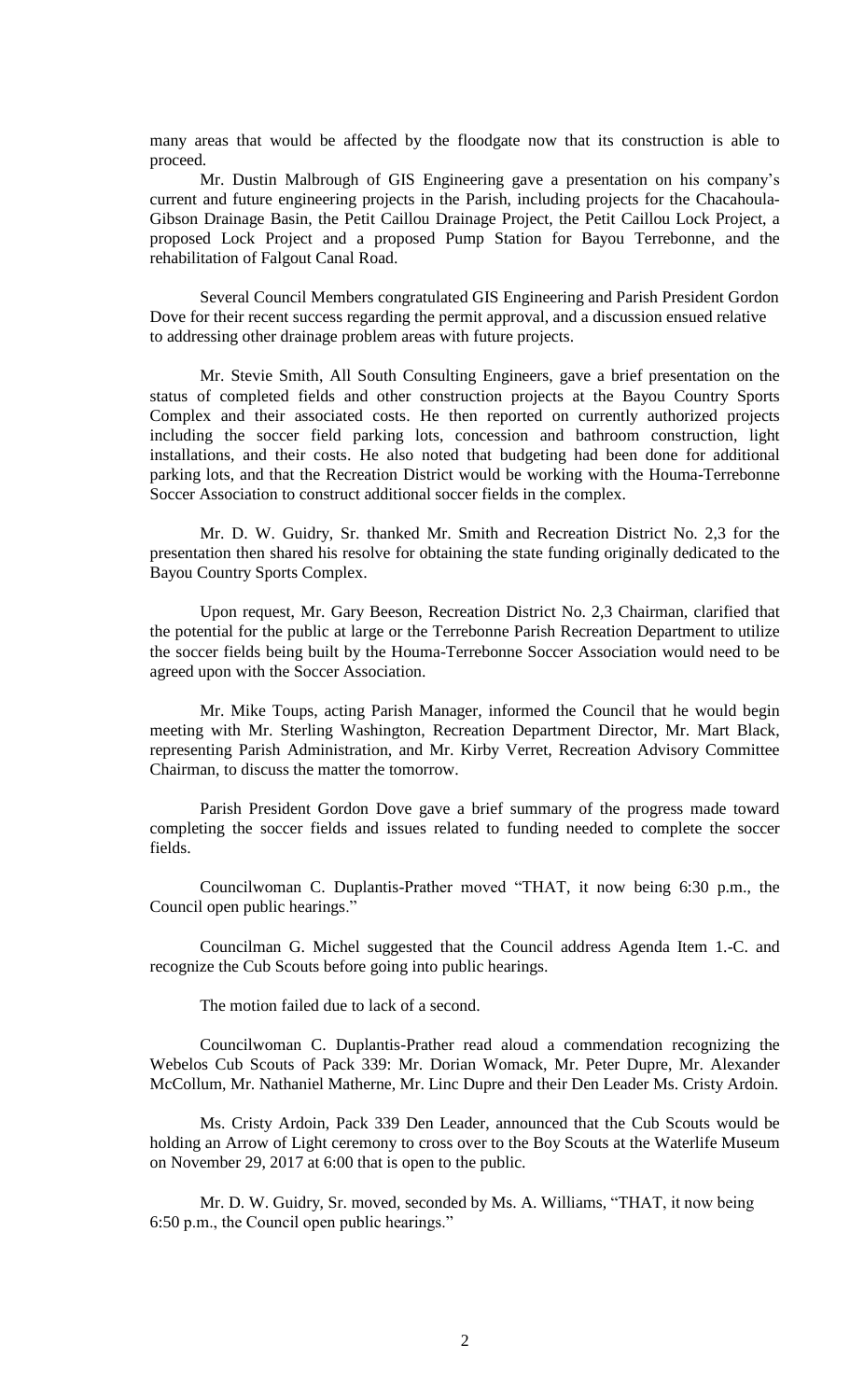The Chairman called for a vote on the motion offered by Mr. D. W. Guidry, Sr. THERE WAS RECORDED: YEAS: S. Trosclair, J. Navy, A. Williams, G. Michel, S. Dryden, C. Duplantis-Prather, D. W. Guidry, Sr., A. Marmande, and D. J. Guidry. NAYS: None. ABSENT: None. The Chairman declared the motion adopted.

The Chairman recognized the public for comments on the following:

A. A proposed ordinance to establish fees related to the public use of the Terrebonne Parish Tennis Complex located at 106 Southdown West Boulevard, Houma, LA (former Renaissance Health and Racquet Club).

There were no comments from the public on the proposed ordinance.

Mr. G. Michel moved, seconded by Ms. C. Duplantis-Prather, "THAT the Council close the aforementioned public hearing."

The Chairman called for a vote on the motion offered by Mr. G. Michel. THERE WAS RECORDED:

YEAS: S. Trosclair, J. Navy, A. Williams, G. Michel, S. Dryden, C. Duplantis-Prather, D. W. Guidry, Sr., A. Marmande, and D. J. Guidry. NAYS: None. ABSENT: None. The Chairman declared the motion adopted.

OFFERED BY: MR. G. MICHEL SECONDED BY: MS. A. WILLIAMS

#### **ORDINANCE NO. 8896**

AN ORDINANCE TO ESTABLISH FEES RELATED TO THE PUBLIC USE OF THE TERREBONNE PARISH TENNIS COMPLEX LOCATED AT 106 SOUTHDOWN WEST BOULEVARD, HOUMA, LA (FORMER RENAISSANCE HEALTH AND RACQUET CLUB).

**WHEREAS**, the facility was established as a recreational facility by Ordinance No. 8885; and

**WHEREAS**, the fees are necessary for the ongoing operation and maintenance of the tennis facility as follow:

**NOW, THEREFORE BE IT ORDAINED** by the Terrebonne Parish Council, on behalf of the Terrebonne Parish Consolidated Government, that the following fees be established for the public use of the Terrebonne Parish Tennis Complex located at 106 Southdown West Boulevard, Houma, LA (former Renaissance Health and Racquet Club).

| <b>Individual Court</b>             |        |
|-------------------------------------|--------|
| $1st$ Hour                          | \$5    |
| <b>Each Additional Hour</b>         | \$3/hr |
| All Day                             | \$10   |
| Student/Senior $1st$ hour           | \$3    |
| Student/Senior Each Additional Hour | \$2/hr |
|                                     |        |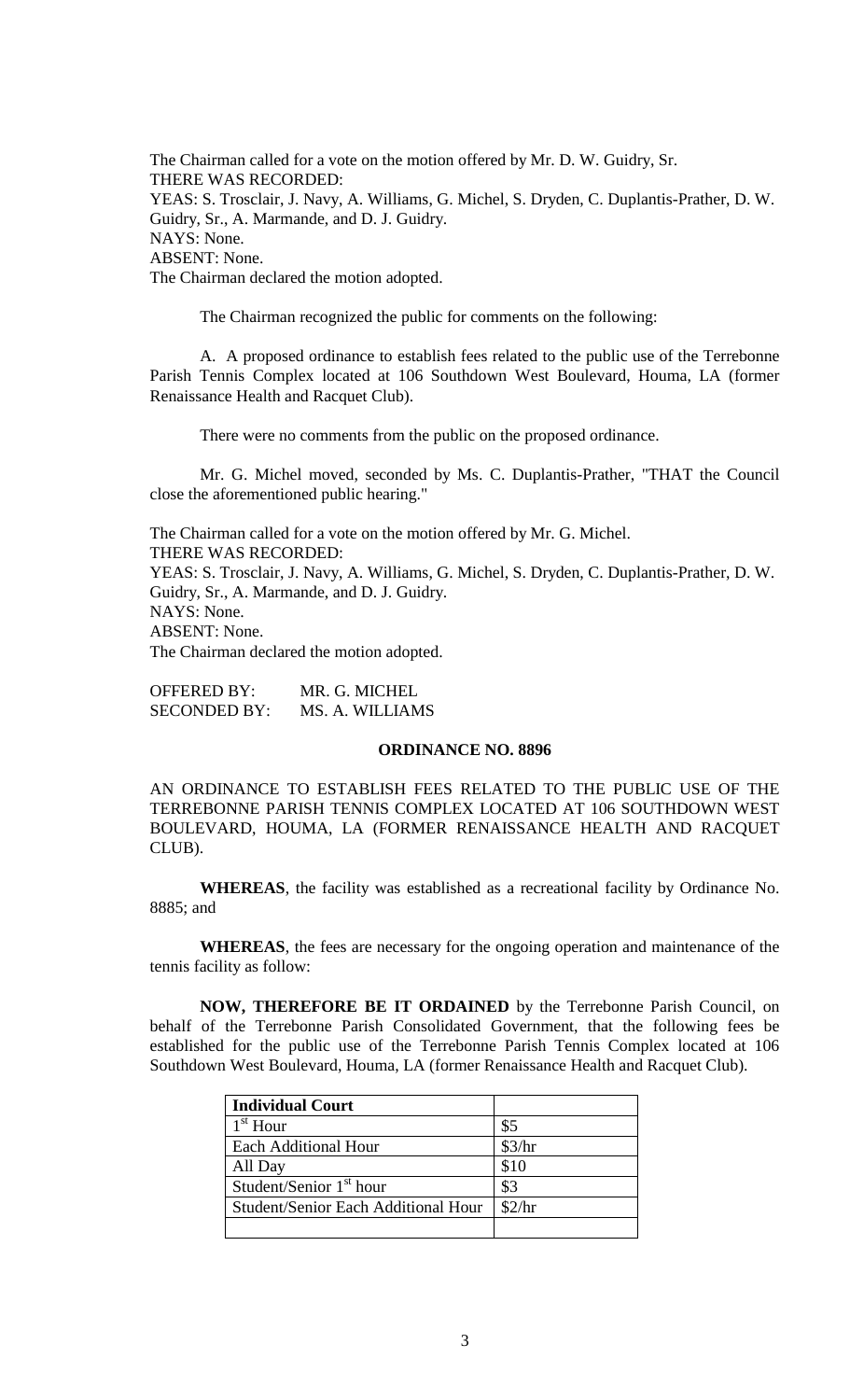| <b>Monthly Membership</b>                            |      |
|------------------------------------------------------|------|
| Single                                               | \$40 |
| Couple                                               | \$50 |
| Family                                               | \$60 |
| Student/Senior                                       | \$25 |
|                                                      |      |
| Tournaments, Schools, and Leagues: Per contractual   |      |
| basis with percentage of fees being split 70/30 with |      |
| Tennis Professional.                                 |      |
|                                                      |      |

## **SECTION I**

If any word, clause, phrase, section or other portion of this ordinance shall be declared null, void, invalid, illegal or unconstitutional, the remaining words, clauses, phrases, sections and other portions of this ordinance shall remain in full force and effect, the provisions of this ordinance hereby being declared to be severable.

## **SECTION II**

This ordinance shall become effective upon approval by the Parish President. THERE WAS RECORDED: YEAS: S. Trosclair, J. Navy, A. Williams, G. Michel, S. Dryden, C. Duplantis-Prather, D.W. Guidry, Sr., A. Marmande and D.J. Guidry. NAYS: None. NOT VOTING: None. ABSTAINING: None. ABSENT: None. The Chairman declared the ordinance adopted on this, the 15th day of November 2017.

The Chairman recognized the public for comments on the following:

B. A proposed ordinance to amend the Parish Code of Terrebonne Parish by adding to Chapter 18: Motor Vehicles and Traffic, Article IV, Operation of Vehicles, Division 2, Parish, and to add a Section under the said Article to be designated as Section 18-91(1): To lower the existing 25 mph Speed Limit to 15 mph for the entire length of Magnolia Courtyard Boulevard and to provide for the installation of said signs.

There were no comments from the public on the proposed ordinance.

Mr. G. Michel moved, seconded by Ms. A. Williams, "THAT the Council close the aforementioned public hearing."

The Chairman called for a vote on the motion offered by Mr. G. Michel. THERE WAS RECORDED: YEAS: S. Trosclair, J. Navy, A. Williams, G. Michel, S. Dryden, C. Duplantis-Prather, D. W. Guidry, Sr., A. Marmande, and D. J. Guidry. NAYS: None. ABSENT: None. The Chairman declared the motion adopted.

OFFERED BY: MR. G. MICHEL SECONDED BY: MR. S. TROSCLAIR

## **ORDINANCE NO. 8897**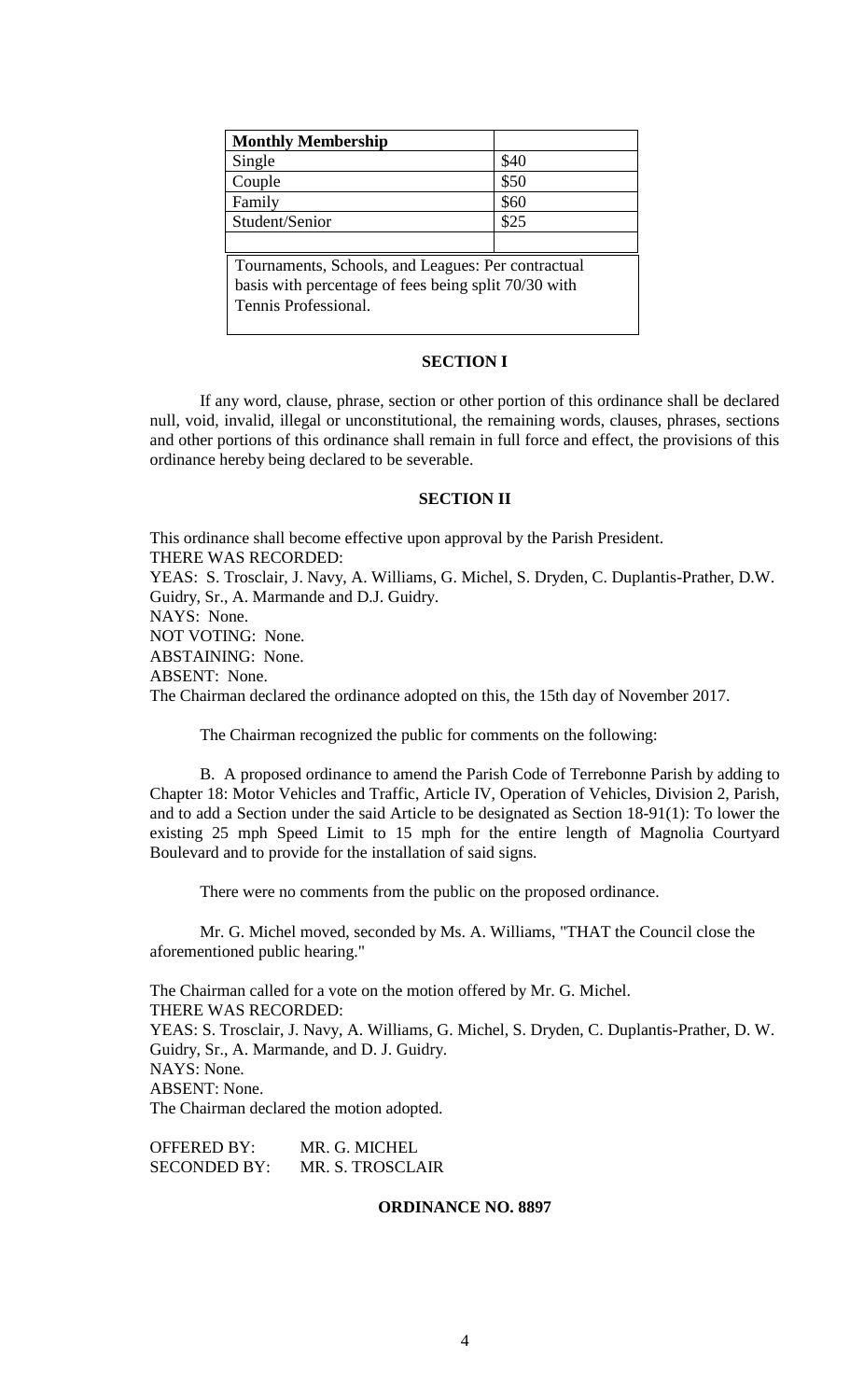AN ORDINANCE TO AMEND THE PARISH CODE OF TERREBONNE PARISH BY ADDING TO CHAPTER 18: MOTOR VEHICLES AND TRAFFIC, ARTICLE IV: OPERATION OF VEHICLES, DIVISION 2: PARISH, AND TO ADD A SECTION UNDER THE SAID ARTICLE TO BE DESIGNATED AS SECTION 18-91(1): TO LOWER THE EXISTING 25 MPH SPEED LIMIT TO 15 MPH FOR THE ENTIRE LENGTH OF MAGNOLIA COURTYARD BOULEVARD; TO PROVIDE FOR THE INSTALLATION OF SAID SIGNS; AND TO PROVIDE FOR OTHER MATTERS RELATIVE THERETO.

## **SECTION I**

BE IT ORDAINED, by the Terrebonne Parish Council, in regular session convened and on behalf of the Terrebonne Parish Consolidated Government, that the Parish Code of Terrebonne Parish be amended by adding to Chapter 18: Motor Vehicles and Traffic, Article IV: Operation of Vehicles, Division 2: Parish, and by adding to the said Article, a section to be designated as Section 18-91(b)(1): lower the existing 25 mph speed limit to 15 mph for the entire length of Magnolia Courtyard Boulevard as follows:

#### **CHAPTER 18: MOTOR VEHICLES AND TRAFFIC**

#### **ARTICLE IV: OPERATION OF VEHICLES**

## **DIVISON 2: PARISH**

### **SECTION 18-91: SPEED LIMITS**

The speed limit of 25 mph for the entire length of Magnolia Courtyard Boulevard is hereby decreased and is hereby designated as a 15 mph speed limit zone; and appropriate speed limit signs shall be erected and maintained along the said roadway. Any vehicles traveling on Magnolia Courtyard Boulevard shall respect the signs erected and maintained under the provisions of this section.

## **SECTION II**

If any word, clause, phrase, section or other portion of this ordinance shall be declared null, void, invalid, illegal, or unconstitutional, the remaining words, clauses, phrases, sections and other portions of this ordinance shall remain in full force and effect, the provisions of this ordinance hereby being declared to be severable.

## **SECTION III**

This ordinance shall become effective upon approval by the Parish President or as otherwise provided in Section 2-13(b) of the Home Rule Charter for a Consolidated Government for Terrebonne Parish, whichever occurs sooner.

This ordinance, having been introduced and laid on the table for at least two weeks, was voted upon as follows:

THERE WAS RECORDED: YEAS: S. Trosclair, J. Navy, A. Williams, G. Michel, S. Dryden, C. Duplantis-Prather, D.W. Guidry, Sr., A. Marmande and D.J. Guidry. NAYS: None. NOT VOTING: None. ABSTAINING: None. ABSENT: None.

The Chairman declared the ordinance adopted on this, the 15th day of November 2017.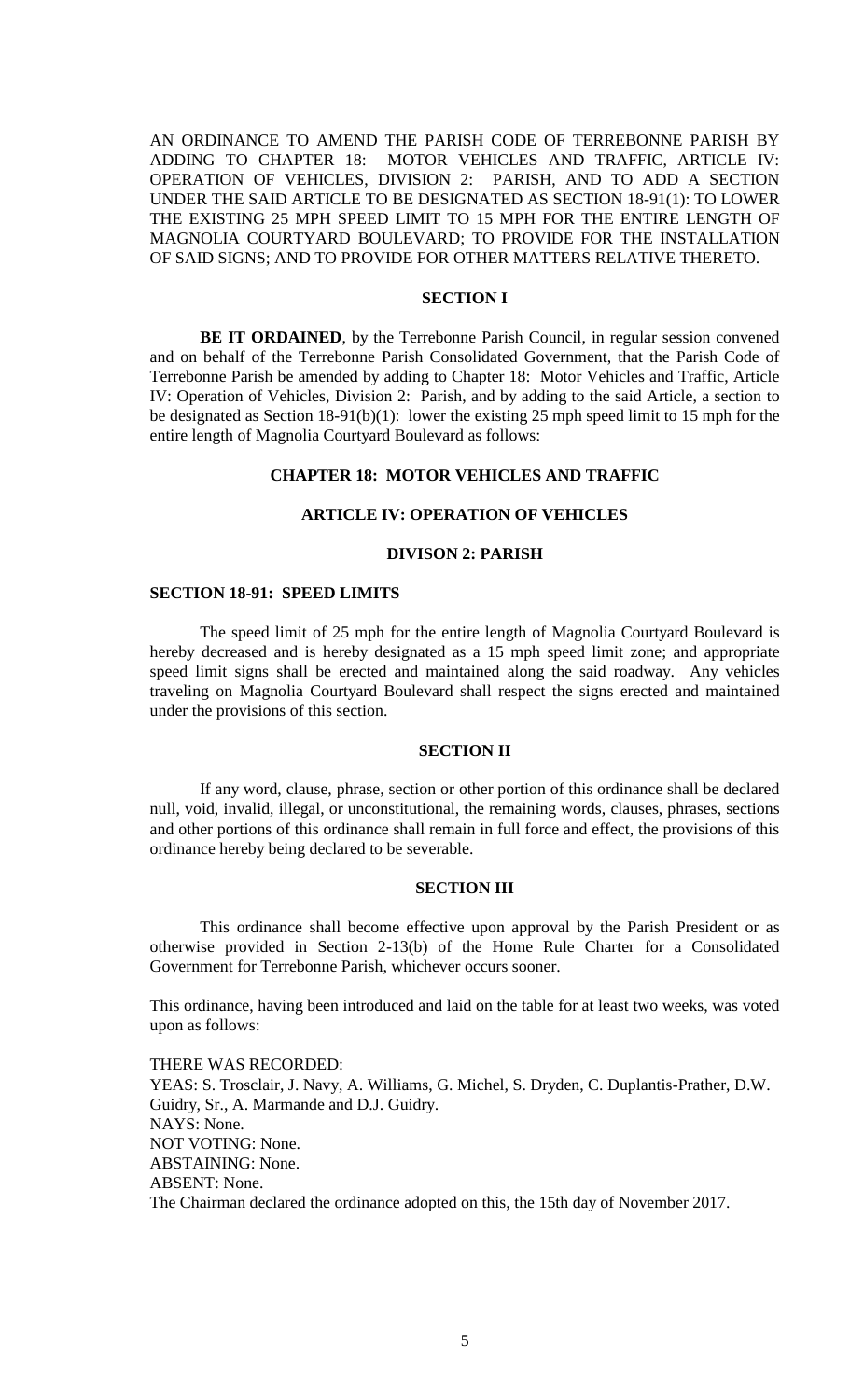Councilman G. Michel stated that the ordinance was done to accommodate the senior citizens that live on the street.

The Chairman recognized the public for comments on the following:

C. A proposed ordinance to dedicate and accept the maintenance/operation of the street(s), drainage servitudes, and rights-of-way; to energize and accept the street lights; and the incorporation of the street(s) for Bon Ami Estates, Phase A into the Enhanced 911 Emergency Response System for the purpose of providing a better means of locating addresses.

There were no comments from the public on the proposed ordinance.

Mr. G. Michel moved, seconded by Ms. A. Williams, "THAT the Council close the aforementioned public hearing."

The Chairman called for a vote on the motion offered by Mr. G. Michel. THERE WAS RECORDED: YEAS: S. Trosclair, J. Navy, A. Williams, G. Michel, S. Dryden, C. Duplantis-Prather, D. W. Guidry, Sr., A. Marmande, and D. J. Guidry. NAYS: None. ABSENT: None. The Chairman declared the motion adopted.

| <b>OFFERED BY:</b>  | MR. G. MICHEL   |
|---------------------|-----------------|
| <b>SECONDED BY:</b> | MS. A. WILLIAMS |

#### **ORDINANCE NO. 8898**

AN ORDINANCE DEDICATING AND ACCEPTING THE MAINTENANCE/OPERATION OF THE STREET(S), DRAINAGE SERVITUDES, AND RIGHTS-OF-WAY FOR "BON AMI ESTATES, PHASE A;" ENERGIZE AND ACCEPT THE STREET LIGHTS; AND TO INCORPORATE "RUE BORDEAUX" INTO THE ENHANCED 911 EMERGENCY RESPONSE SYSTEM FOR THE PURPOSE OF PROVIDING A BETTER MEANS OF LOCATING ADDRESSES; AND TO SET FORTH AN EFFECTIVE DATE FOR THE INCORPORATION OF STREET NAME(S), TO INFORM THE PROPER AGENCIES OF THE STREET NAME(S), AND TO AUTHORIZE THE INSTALLATION OF THE APPROPRIATE STREET SIGN(S), AND TO ADDRESS OTHER MATTERS RELATIVE THERETO.

# **SECTION I**

**BE IT ORDAINED** that the Terrebonne Parish Council, on behalf of Terrebonne Parish Consolidated Government, dedicates and accepts the maintenance/operation of the street(s), drainage servitudes, and rights-of-way; and energize and accept the street lights as depicted as depicted on a plat, prepared on May 26, 2017, revised on July 20, 2017 by Milford & Associates, Inc. titled "Bon Ami Estates, Phase A", a copy of which is attached hereto and made a part hereof;

**BE IT FURTHER ORDAINED** effective on the 20th day of December, 2017, that "Rue Bordeaux" be incorporated into the Enhanced 911 Emergency Response System;

**BE IT FURTHER ORDAINED** that a copy of this ordinance be submitted to the Terrebonne Parish Communications Board, local U.S. Postal Services, fire districts, Acadian Ambulance, Terrebonne Parish Sheriff's Office, and any other appropriate agency; and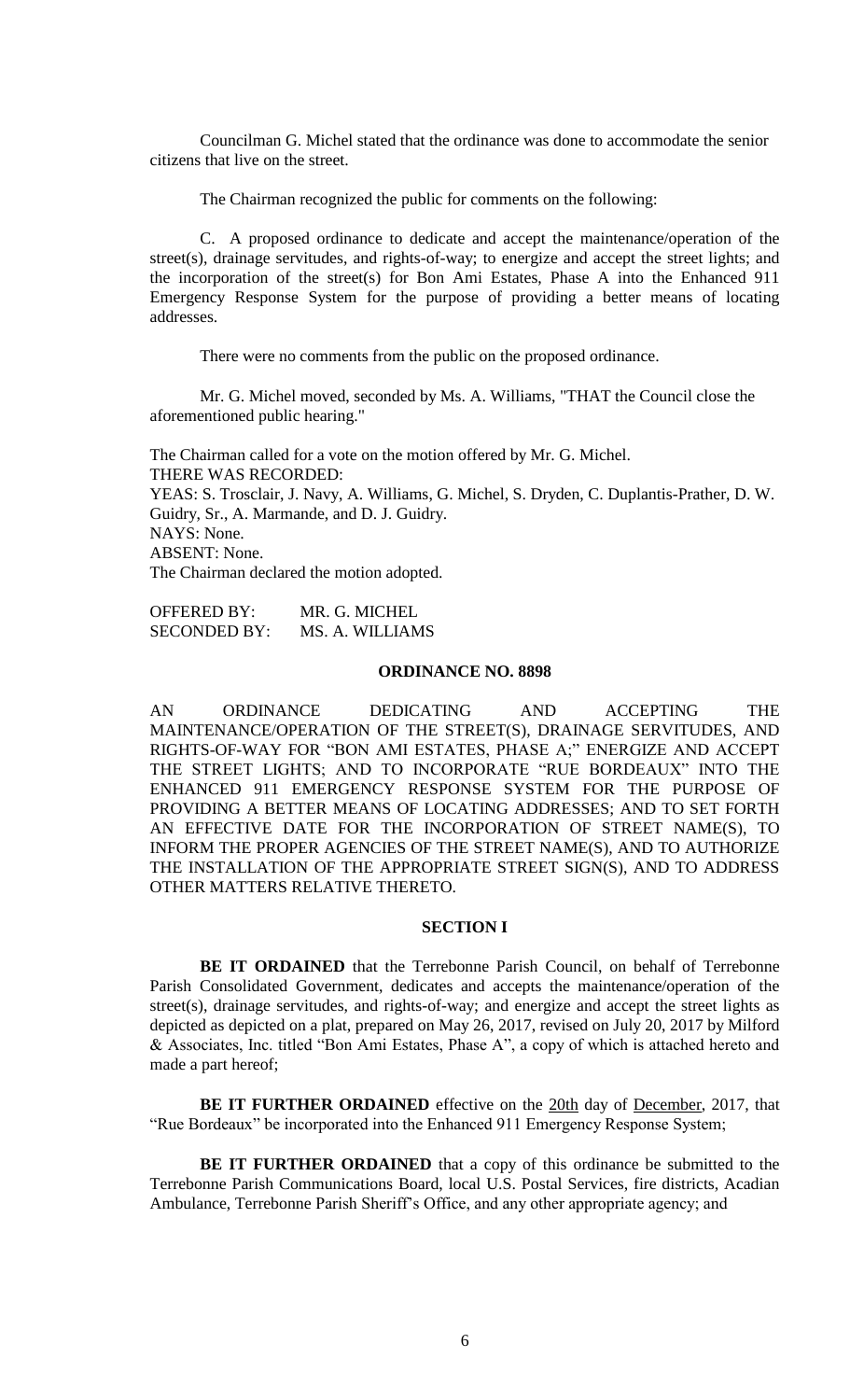**BE IT FURTHER ORDAINED** that the Parish Forces be directed to install the proper street sign on the appropriate street, and that any other actions relative thereto be addressed.

### **SECTION II**

If any word, clause, phrase, section or other portion of this ordinance shall be declared null, void, invalid, illegal, or unconstitutional, the remaining words, clauses, phrases, sections or other portions of this ordinance shall remain in full force and effect, the provisions of this section hereby being declared to be severable.

This ordinance, having been introduced and laid on the table for at least two weeks, was voted upon as follows:

THERE WAS RECORDED: YEAS: S. Trosclair, J. Navy, A. Williams, G. Michel, S. Dryden, C. Duplantis-Prather, D.W. Guidry, Sr., A. Marmande and D.J. Guidry. NAYS: None. NOT VOTING: None. ABSTAINING: None. ABSENT: None. The Chairman declared the ordinance adopted on this, the 15th day of November 2017.

The Chairman recognized the public for comments on the following:

D. A proposed ordinance to dedicate and accept the maintenance/operation of the street(s), drainage servitudes, and rights-of-way; to energize and accept the street lights; and the incorporation of the street(s) for the extension of "DeFraites Drive" into the Enhanced 911 Emergency Response System for the purpose of providing a better means of locating addresses.

There were no comments from the public on the proposed ordinance.

Mr. J. Navy moved, seconded by Ms. A. Williams, "THAT the Council close the aforementioned public hearing."

The Chairman called for a vote on the motion offered by Mr. J. Navy. THERE WAS RECORDED: YEAS: S. Trosclair, J. Navy, A. Williams, G. Michel, S. Dryden, C. Duplantis-Prather, D. W. Guidry, Sr., A. Marmande, and D. J. Guidry. NAYS: None. ABSENT: None. The Chairman declared the motion adopted.

OFFERED BY: MR. J. NAVY SECONDED BY: MS. A. WILLIAMS

## **ORDINANCE NO. 8899**

AN ORDINANCE DEDICATING AND ACCEPTING THE MAINTENANCE/OPERATION OF THE STREET(S), DRAINAGE SERVITUDES, AND RIGHTS-OF-WAY FOR THE EXTENSION OF "DEFRAITES DRIVE;" ENERGIZE AND ACCEPT THE STREET LIGHTS; AND TO INCORPORATE INTO THE ENHANCED 911 EMERGENCY RESPONSE SYSTEM FOR THE PURPOSE OF PROVIDING A BETTER MEANS OF LOCATING ADDRESSES; AND TO SET FORTH AN EFFECTIVE DATE FOR THE INCORPORATION OF STREET NAME(S), TO INFORM THE PROPER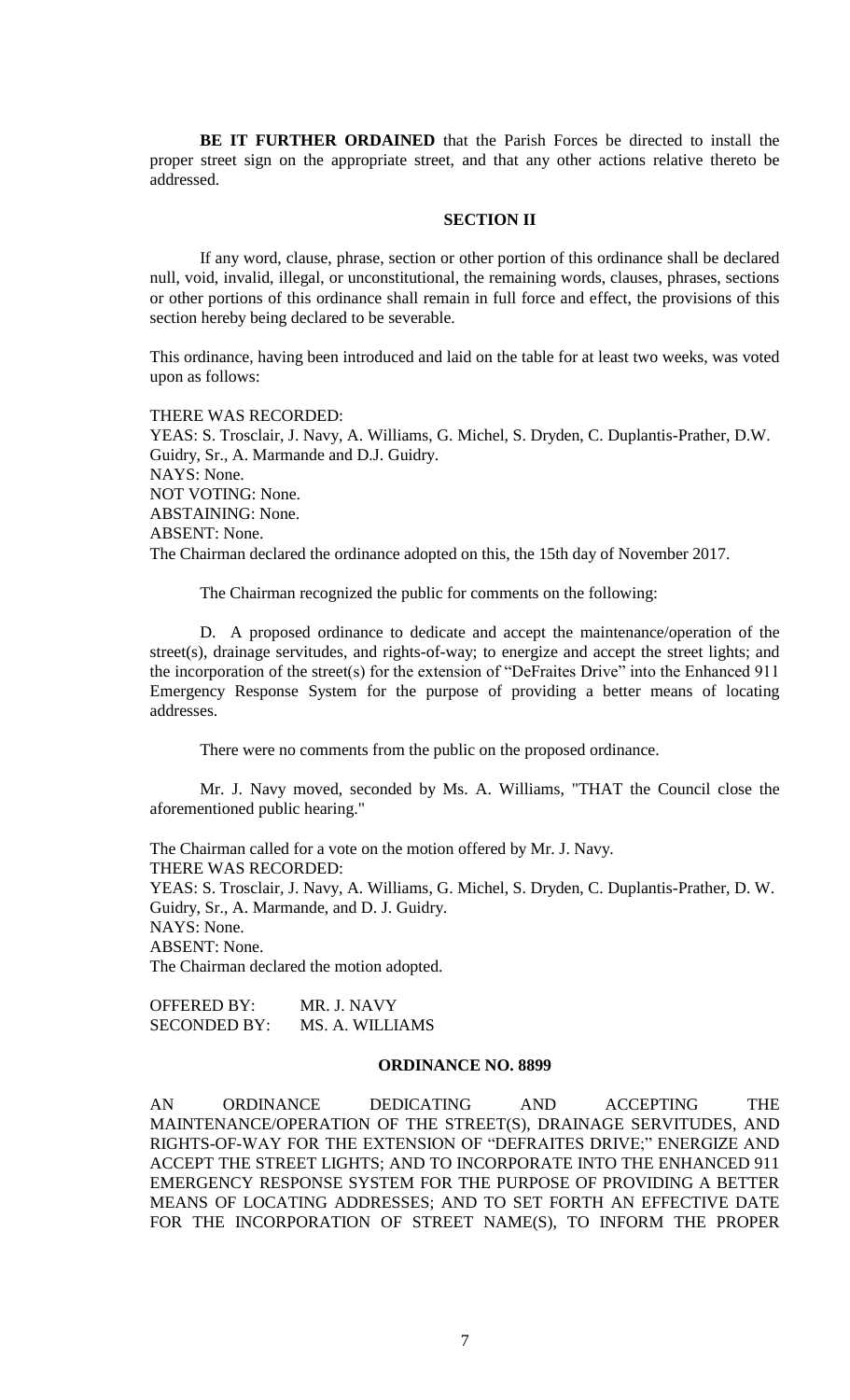AGENCIES OF THE STREET NAME(S), AND TO AUTHORIZE THE INSTALLATION OF THE APPROPRIATE STREET SIGN(S), AND TO ADDRESS OTHER MATTERS RELATIVE THERETO.

## **SECTION I**

**BE IT ORDAINED** that the Terrebonne Parish Council, on behalf of Terrebonne Parish Consolidated Government, dedicates and accepts the maintenance/operation of the street(s), drainage servitudes, and rights-of-way; and energize and accept the street lights as depicted as depicted on a plat, prepared on July 11, 2017 by Providence Engineering  $\&$ Design, LLC titled "DeFraites Drive Extension", a copy of which is attached hereto and made a part hereof;

**BE IT FURTHER ORDAINED** effective on the 20th day of December, 2017, that the extension of "DeFraites Drive" be incorporated into the Enhanced 911 Emergency Response System;

**BE IT FURTHER ORDAINED** that a copy of this ordinance be submitted to the Terrebonne Parish Communications Board, local U.S. Postal Services, fire districts, Acadian Ambulance, Terrebonne Parish Sheriff's Office, and any other appropriate agency; and

**BE IT FURTHER ORDAINED** that the Parish Forces be directed to install the proper street sign on the appropriate street, and that any other actions relative thereto be addressed.

## **SECTION II**

If any word, clause, phrase, section or other portion of this ordinance shall be declared null, void, invalid, illegal, or unconstitutional, the remaining words, clauses, phrases, sections or other portions of this ordinance shall remain in full force and effect, the provisions of this section hereby being declared to be severable.

## **SECTION III**

This ordinance shall become effective upon approval by the Parish President or as otherwise provided in Section 2-13(b) of the Home Rule Charter for a Consolidated Government for Terrebonne Parish, whichever occurs sooner.

This ordinance, having been introduced and laid on the table for at least two weeks, was voted upon as follows:

THERE WAS RECORDED: YEAS: S. Trosclair, J. Navy, A. Williams, G. Michel, S. Dryden, C. Duplantis-Prather, D.W. Guidry, Sr., A. Marmande and D.J. Guidry. NAYS: None. NOT VOTING: None. ABSTAINING: None. ABSENT: None. The Chairman declared the ordinance adopted on this, the 15th day of November 2017.

The Chairman recognized the public for comments on the following:

E. A proposed ordinance to amend the 2017 Adopted Operating Budget and 5-Year Capital Outlay of the Terrebonne Parish Consolidated Government for the following items and to provide for related matters: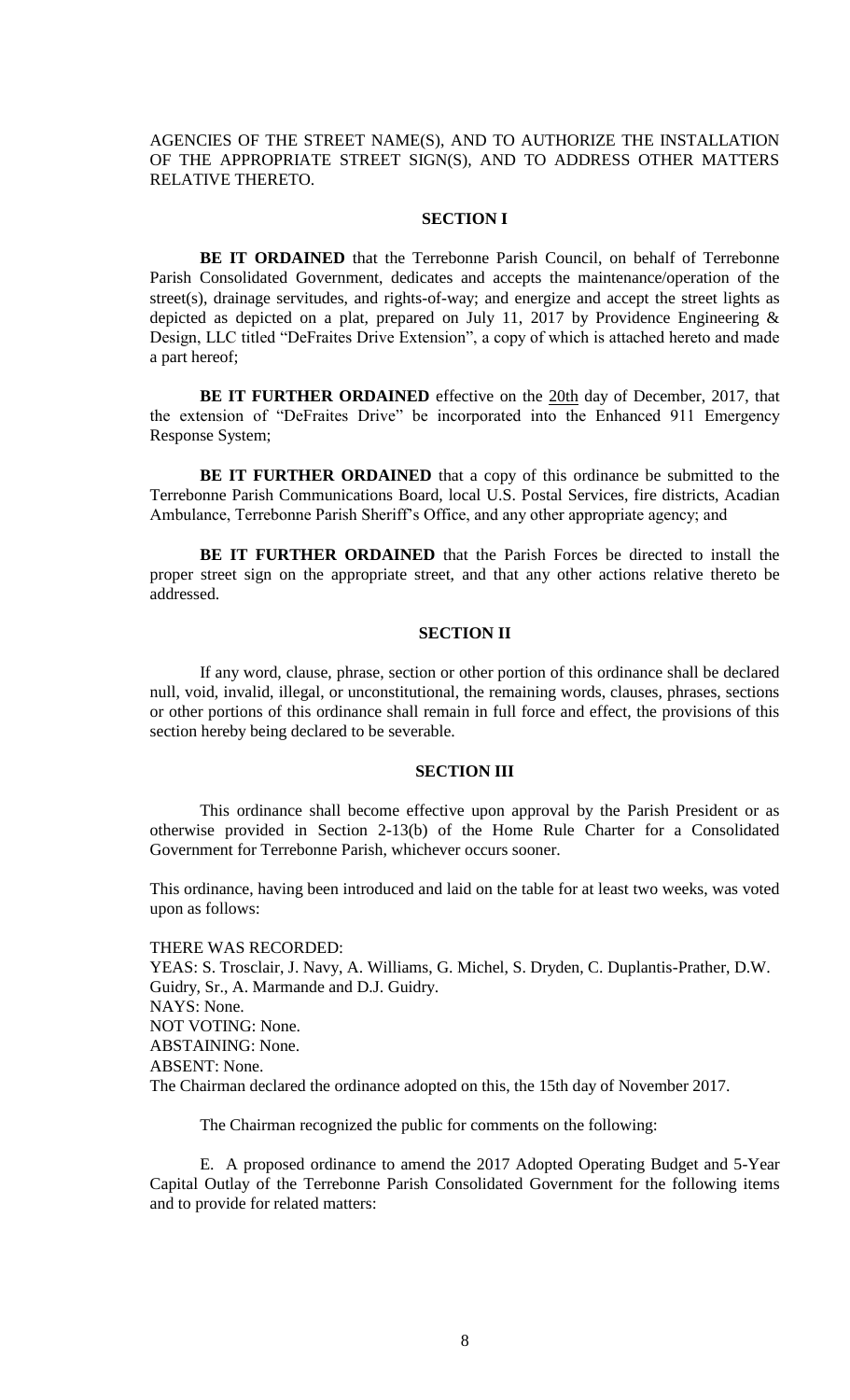Parish Prisoners, \$69,223 New Animal Shelter Building, \$6,000 General Fund-Planning, \$157,000 General Fund-Downtown Development, \$500 Forced Drainage 1-1A-Phase IV, \$1,948,168.

There were no comments from the public on the proposed ordinance.

Mr. S. Dryden moved, seconded by Mr. S. Trosclair, "THAT the Council close the aforementioned public hearing."

The Chairman called for a vote on the motion offered by Mr. S. Dryden. THERE WAS RECORDED: YEAS: S. Trosclair, J. Navy, A. Williams, G. Michel, S. Dryden, C. Duplantis-Prather, D. W. Guidry, Sr., A. Marmande, and D. J. Guidry. NAYS: None. ABSENT: None. The Chairman declared the motion adopted.

OFFERED BY: MR. S. DRYDEN SECONDED BY: MR. S. TROSCLAIR

#### **ORDINANCE NO. 8900**

AN ORDINANCE TO AMEND THE 2017 ADOPTED OPERATING BUDGET AND 5-YEAR CAPITAL OUTLAY OF THE TERREBONNE PARISH CONSOLIDATED GOVERNMENT FOR THE FOLLOWING ITEMS AND TO PROVIDE FOR RELATED MATTERS.

- **I.** PARISH PRISONERS, \$69,223
- **II.** NEW ANIMAL SHELTER BUILDING, \$6,000
- **III.** GENERAL FUND-PLANNING, \$157,000
- **IV.** GENERAL FUND-DOWNTOWN DEVELOPMENT, \$500
- **V.** FORCED DRAINAGE 1-1A-PHASE IV, \$1,948,168

## **SECTION I**

**WHEREAS**, funding is needed for housing of prisoners, at the Jackson Correctional Facility, while the jail was being repaired, and

**WHEREAS**, the funding source is from the Parish Prisoners fund balance for \$69,223.

**NOW, THEREFORE BE IT ORDAINED**, by the Terrebonne Parish Council, on behalf of the Terrebonne Parish Consolidated Government, that the 2017 Adopted Operating Budget be amended to recognize the funding of the Parish Prisoners Fund. (Attachment A)

#### **SECTION II**

**WHEREAS**, funding is needed for the New Animal Shelter Building, and

**WHEREAS,** the funding source is from the Animal Shelter Machinery and Equipment account for \$6,000.

**NOW, THEREFORE BE IT FURTHER ORDAINED**, by the Terrebonne Parish Council, on behalf of the Terrebonne Parish Consolidated Government, that the 2017 Adopted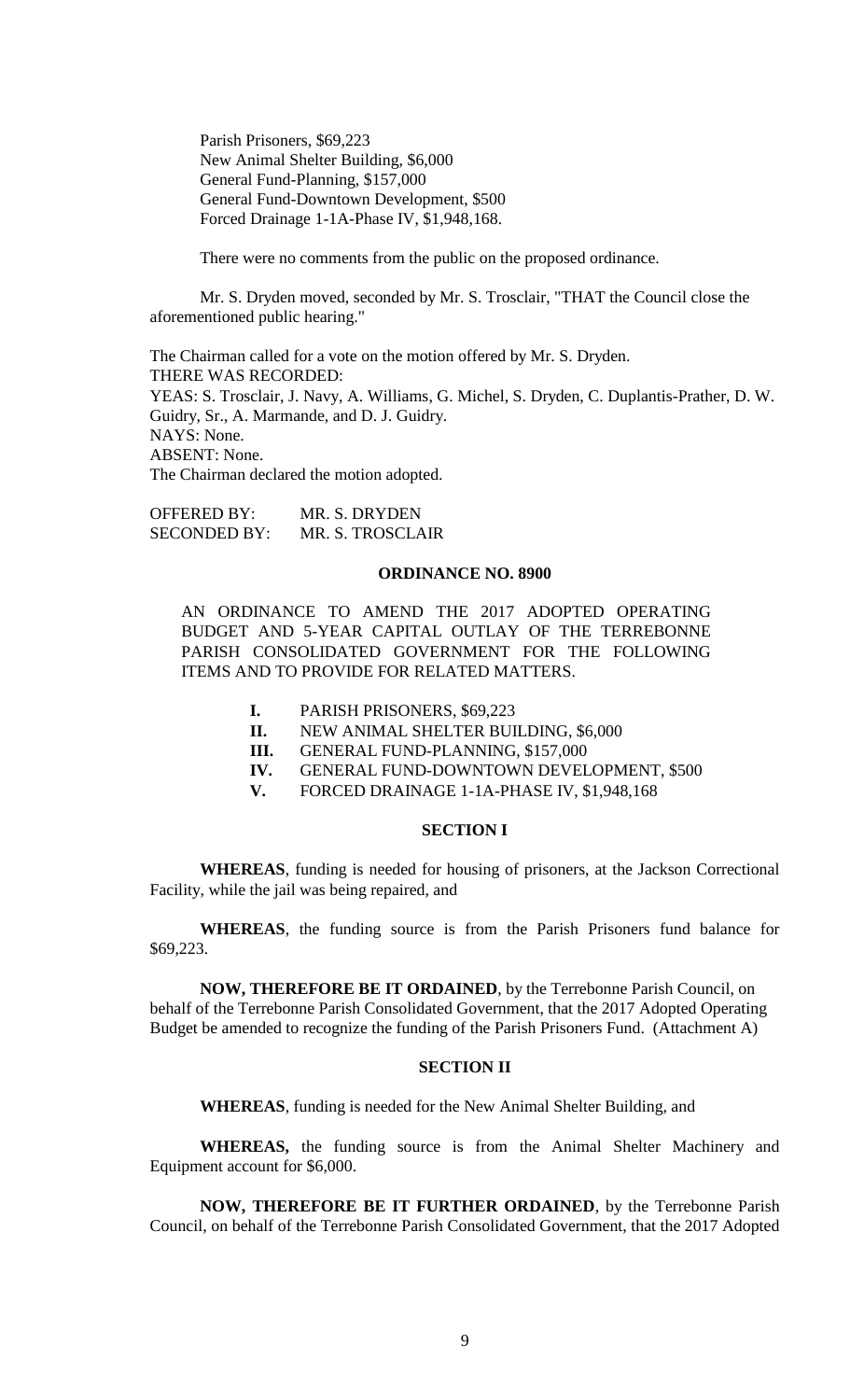Operating Budget and 5-Year Capital Outlay Budget be amended to recognize the funding of the New Animal Shelter Building. (Attachment B)

## **SECTION III**

**WHEREAS**, Terrebonne Parish Council through Resolution No. 17-128 authorized for Parish President to execute a Cooperative Endeavor Agreement with South Central Planning and Development Commission for a fixed cost of \$640,000, and

**WHEREAS**, funding is needed for the Planning Department to cover the remaining year expenditures of South Central Planning, and

**WHEREAS**, the revenues from permits will close to General Fund fund balance, and

**WHEREAS**, the funding source for the remaining expenditures is from the General Fund fund balance for \$157,000.

**NOW, THEREFORE BE IT FURTHER ORDAINED**, by the Terrebonne Parish Council, on behalf of the Terrebonne Parish Consolidated Government, that the 2017 Adopted Operating Budget be amended to recognize the funding of the Planning Department. (Attachment C)

## **SECTION IV**

**WHEREAS**, a donation has been made to the Houma Downtown Development Corporation to purchase items for the wood carving class, and

**WHEREAS**, the donation is for \$500 and will be put into the Operating-donations account.

**NOW, THEREFORE BE IT FURTHER ORDAINED**, by the Terrebonne Parish Council, on behalf of the Terrebonne Parish Consolidated Government, that the 2017 Adopted Operating Budget be amended to recognize the donation for the Economic Development Department. (Attachment D)

### **SECTION V**

**WHEREAS**, Terrebonne Parish Consolidated Government has been awarded \$1,948,168 by the Department of Transportation and Development for the Forced Drainage Project 1-1A, and

**WHEREAS**, these funds will be used for Project 1-1A, Phase IV – Little Bayou Black Pump Station.

**NOW, THEREFORE BE IT FURTHER ORDAINED**, by the Terrebonne Parish Council, on behalf of the Terrebonne Parish Consolidated Government, that the 2017 Adopted Operating Budget and 5-Year Capital Budget be amended for the Forced Drainage 1-1A Project Phase IV. (Attachment E)

## **SECTION VI**

If any word, clause, phrase, section or other portion of this ordinance shall be declared null, void, invalid, illegal, or unconstitutional, the remaining words, clauses, phrases, sections and other portions of this ordinance shall remain in full force and effect, the provisions of this ordinance hereby being declared to be severable.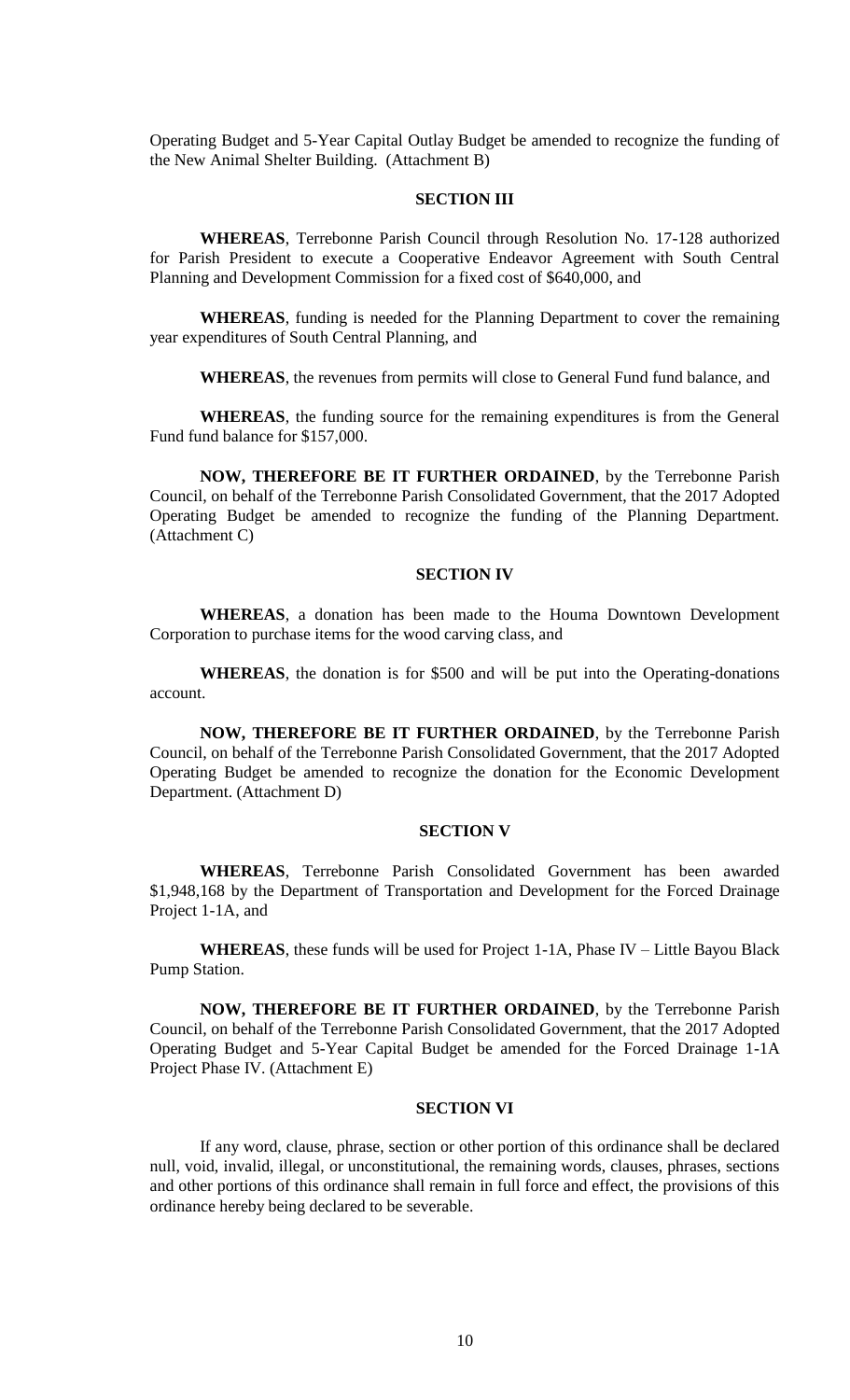## **SECTION VII**

This ordinance shall become effective upon approval by the Parish President or as otherwise provided in Section 2-13(b) of the Home Rule Charter for a Consolidated Government for Terrebonne Parish, whichever occurs sooner.

This ordinance, having been introduced and laid on the table for at least two weeks, was voted upon as follows:

## THERE WAS RECORDED:

YEAS: S. Trosclair, J. Navy, A. Williams, G. Michel, S. Dryden, C. Duplantis-Prather, D.W. Guidry, Sr., A. Marmande and D.J. Guidry. NAYS: None. NOT VOTING: None. ABSTAINING: None. ABSENT: None. The Chairman declared the ordinance adopted on this, the 15th day of November 2017.

The Chairman recognized the public for comments on the following:

F. A proposed ordinance to amend the 2017 Adopted Operating Budget and Budgeted Positions of the Terrebonne Parish Consolidated Government for the following item and to provide for related matters:

Road and Bridge Fund: One New Position, \$18,099.

There were no comments from the public on the proposed ordinance.

Ms. C. Duplantis-Prather moved, seconded by Ms. A. Williams, "THAT the Council close the aforementioned public hearing."

The Chairman called for a vote on the motion offered by Ms. C. Duplantis-Prather. THERE WAS RECORDED:

YEAS: S. Trosclair, J. Navy, A. Williams, G. Michel, S. Dryden, C. Duplantis-Prather, D. W. Guidry, Sr., A. Marmande, and D. J. Guidry. NAYS: None.

ABSENT: None.

The Chairman declared the motion adopted.

OFFERED BY: MS. A. WILLIAMS SECONDED BY: MS. C. DUPLANTIS-PRATHER

## **ORDINANCE NO. 8901**

AN ORDINANCE TO AMEND THE 2017 ADOPTED OPERATING BUDGET AND BUDGETED POSITIONS OF THE TERREBONNE PARISH CONSOLIDATED GOVERNMENT FOR THE FOLLOWING ITEMS AND TO PROVIDE FOR RELATED MATTERS.

# **I.** ROAD AND BRIDGE FUND: ONE NEW POSITION, \$18,099

## **SECTION I**

**WHEREAS**, Administration is requesting to amend the Operating Budget and Budgeted Positions for the Road and Bridge Fund, by increasing its personnel to include the cost of an Operations Manager Grade 212, and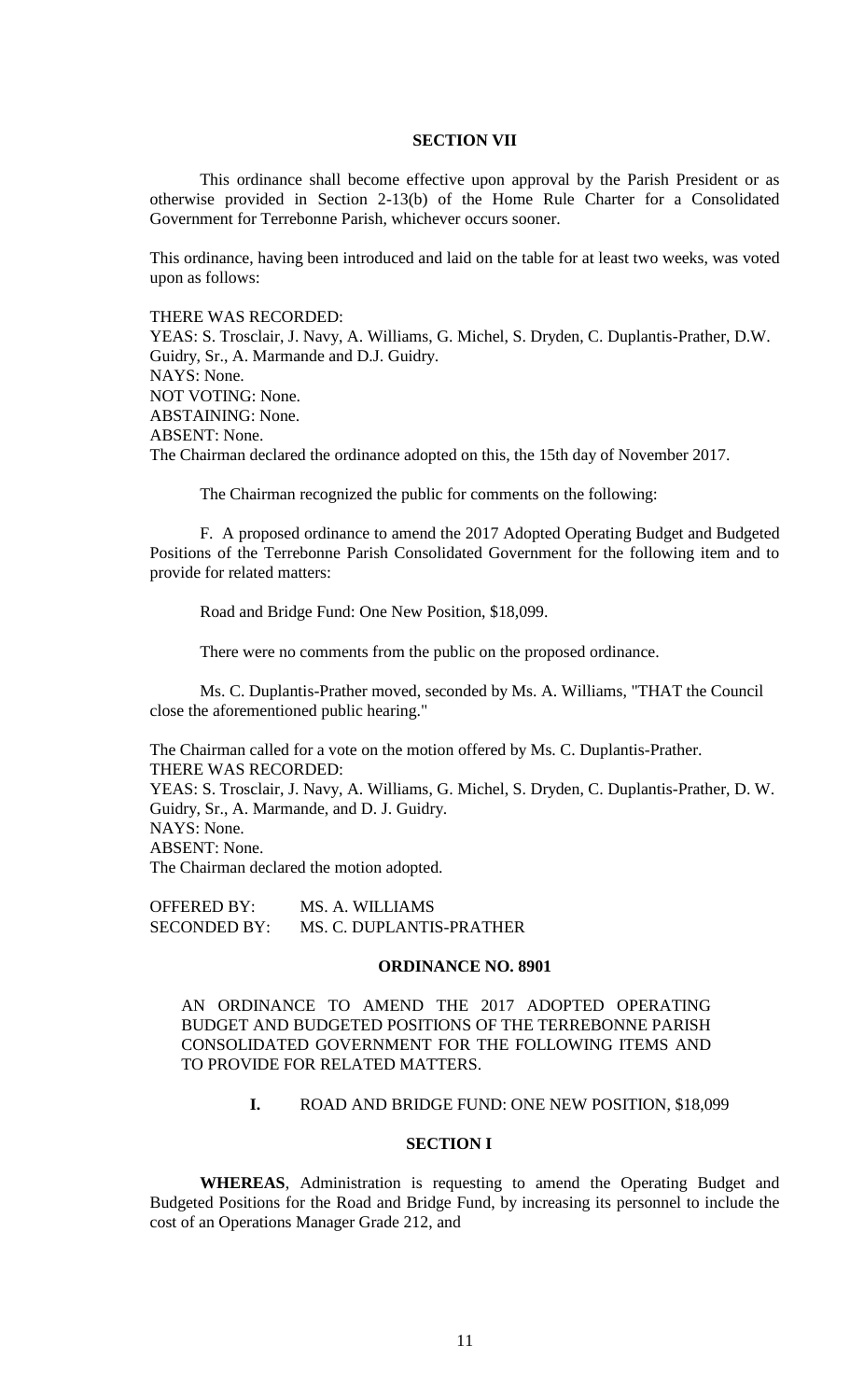**WHEREAS**, the cost of salary and related taxes/benefits for the remainder of the year is estimated to be \$18,099, and

**WHEREAS**, the Road and Bridge Fund will fund the cost through its fund balance.

**NOW, THEREFORE BE IT ORDAINED**, by the Terrebonne Parish Council, on behalf of the Terrebonne Parish Consolidated Government, that the 2017 Adopted Operating Budget and Budgeted Positions be amended to recognize the cost for the Operations Manager in the Road and Bridge Fund. (Attachment A)

## **SECTION II**

If any word, clause, phrase, section or other portion of this ordinance shall be declared null, void, invalid, illegal, or unconstitutional, the remaining words, clauses, phrases, sections and other portions of this ordinance shall remain in full force and effect, the provisions of this ordinance hereby being declared to be severable.

## **SECTION III**

This ordinance shall become effective upon approval by the Parish President or as otherwise provided in Section 2-13(b) of the Home Rule Charter for a Consolidated Government for Terrebonne Parish, whichever occurs sooner.

This ordinance, having been introduced and laid on the table for at least two weeks, was voted upon as follows:

THERE WAS RECORDED:

YEAS: S. Trosclair, J. Navy, A. Williams, G. Michel, S. Dryden, C. Duplantis-Prather, D.W. Guidry, Sr., A. Marmande and D.J. Guidry. NAYS: None. NOT VOTING: None. ABSTAINING: None. ABSENT: None. The Chairman declared the ordinance adopted on this, the 15th day of November 2017.

The Chairman recognized the public for comments on the following:

G. The proposed 2018 Parish Budget and Five Year Capital Outlay Budget submitted by the Parish President.

There were no comments from the public on the proposed ordinance.

Ms. A. Williams moved, seconded by Ms. C. Duplantis-Prather, "THAT the Council continue the aforementioned public hearing for two weeks to the November 29, 2017 regular session of the Council."

The Chairman called for a vote on the motion offered by Ms. A. Williams. THERE WAS RECORDED: YEAS: S. Trosclair, J. Navy, A. Williams, G. Michel, S. Dryden, C. Duplantis-Prather, D. W. Guidry, Sr., A. Marmande, and D. J. Guidry. NAYS: None. ABSENT: None. The Chairman declared the motion adopted.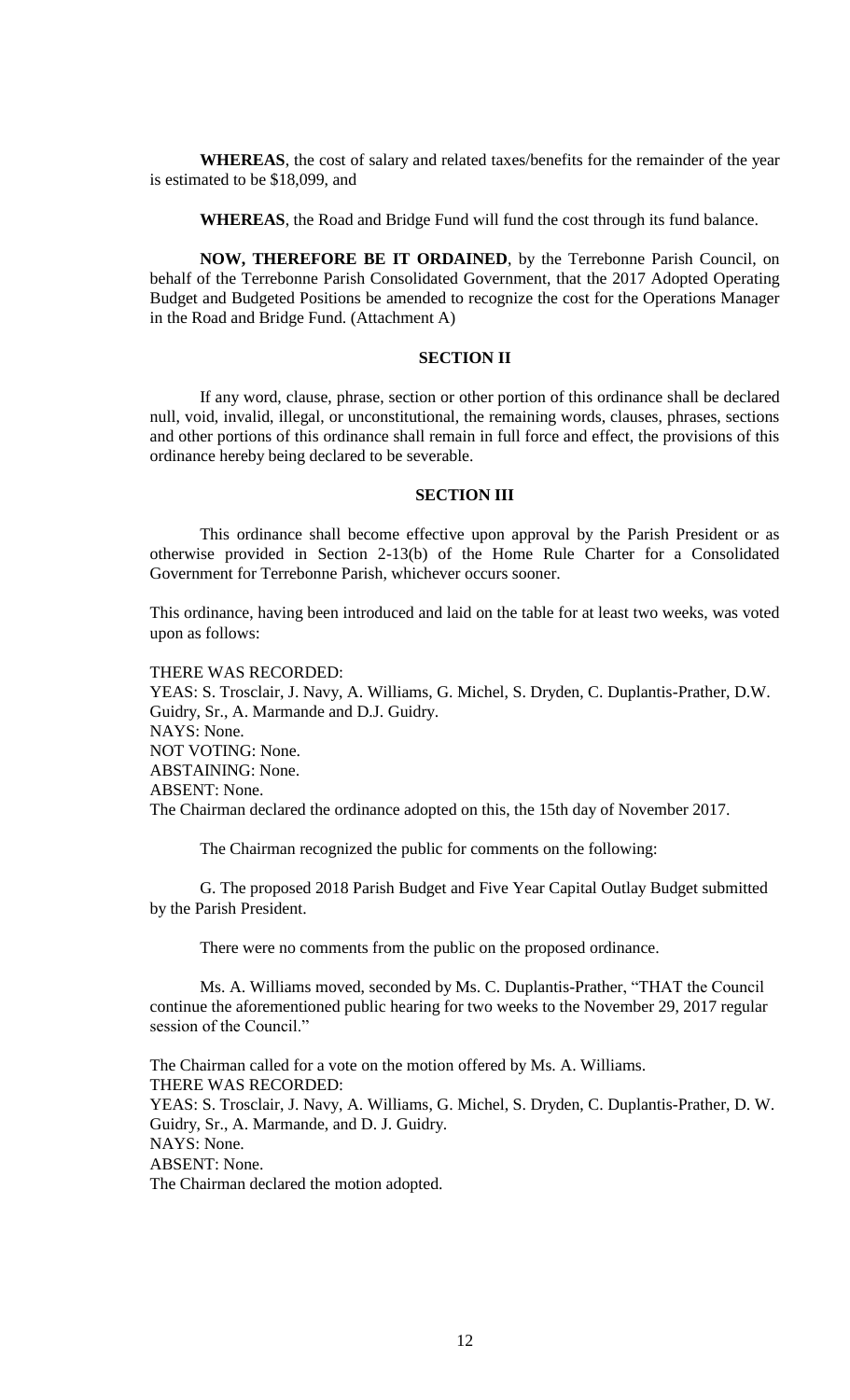Ms. A. Williams moved, seconded by Ms. C. Duplantis-Prather, "THAT the Council continue with the regular order of business."

The Chairman called for a vote on the motion offered by Ms. A. Williams. THERE WAS RECORDED: YEAS: S. Trosclair, J. Navy, A. Williams, G. Michel, S. Dryden, C. Duplantis-Prather, D. W. Guidry, Sr., A. Marmande, and D. J. Guidry. NAYS: None. ABSENT: None. The Chairman declared the motion adopted.

Councilman J. Navy asked that the Council hold Agenda Item 1.-D. for two weeks as Mr. Terrance Gray was unable to attend the meeting that evening to accept the commendation.

OFFERED BY: MR. D. W. GUIDRY, SR. SECONDED BY: MS. C. DUPLANTIS-PRATHER

#### **RESOLUTION NO. 17-349**

A RESOLUTION REJECTING ALL BIDS RECEIVED AND AUTHORING THE PURCHASING DIVISION TO RE-BID AT THE EARLIEST DATE AVAILABLE.

**WHEREAS,** on October 31, 2017 bids were received by the Terrebonne Parish Consolidated Government Bid 17-DRA-47 Purchase of Five (5) New/Unused Submersible Hydraulic Pump Packages Forced Drainage Division of the Public Works Department, and

**WHEREAS,** after careful review by the Purchasing Division, Carl Ledet, Forced Drainage Superintendent and Mike Toups, Public Works Director it has been determined that all bids received must be rejected, and

**WHEREAS,** Parish Administration concurs with the recommendation that all bids must be rejected and desires that the bid be re-advertised at the earliest date available, and

**NOW, THEREFORE BE IT RESOLVED**, that the Terrebonne Parish Council (Budget Finance Committee), on behalf of the Terrebonne Parish Consolidated Government, that the recommendation of the Parish Administration be approved and that the bids be rejected and authorizing the re-bid at the earliest date available as per the attached documents.

#### **THERE WAS RECORDED:**

YEAS: S. Trosclair, J. Navy, A. Williams, S. Dryden, C. Duplantis-Prather, D. W. Guidry, Sr., A. Marmande, and : D. J. Guidry. NAYS: None. ABSTAINING: None. ABSENT: G. Michel The Chairwoman declared the resolution adopted on this the 15th day of November 2017.

Ms. Lucretia McBride, Houma resident, addressed the Council relative to "having a security presence in the parking lot after Committee and Council Meetings" and requested a security detail or patrol of some kind be instated to ensure the safety of meeting attendees with the recent time change causing meetings to end after sunset.

Ms. McBride then addressed the Council relative to "Agenda Item 7B – Discussion and possible action regarding Recreation Districts in Terrebonne Parish." She noted that, in previous years, agenda items that were submitted included the names of those submitting the items for discussion and asked if the Council could do something similar.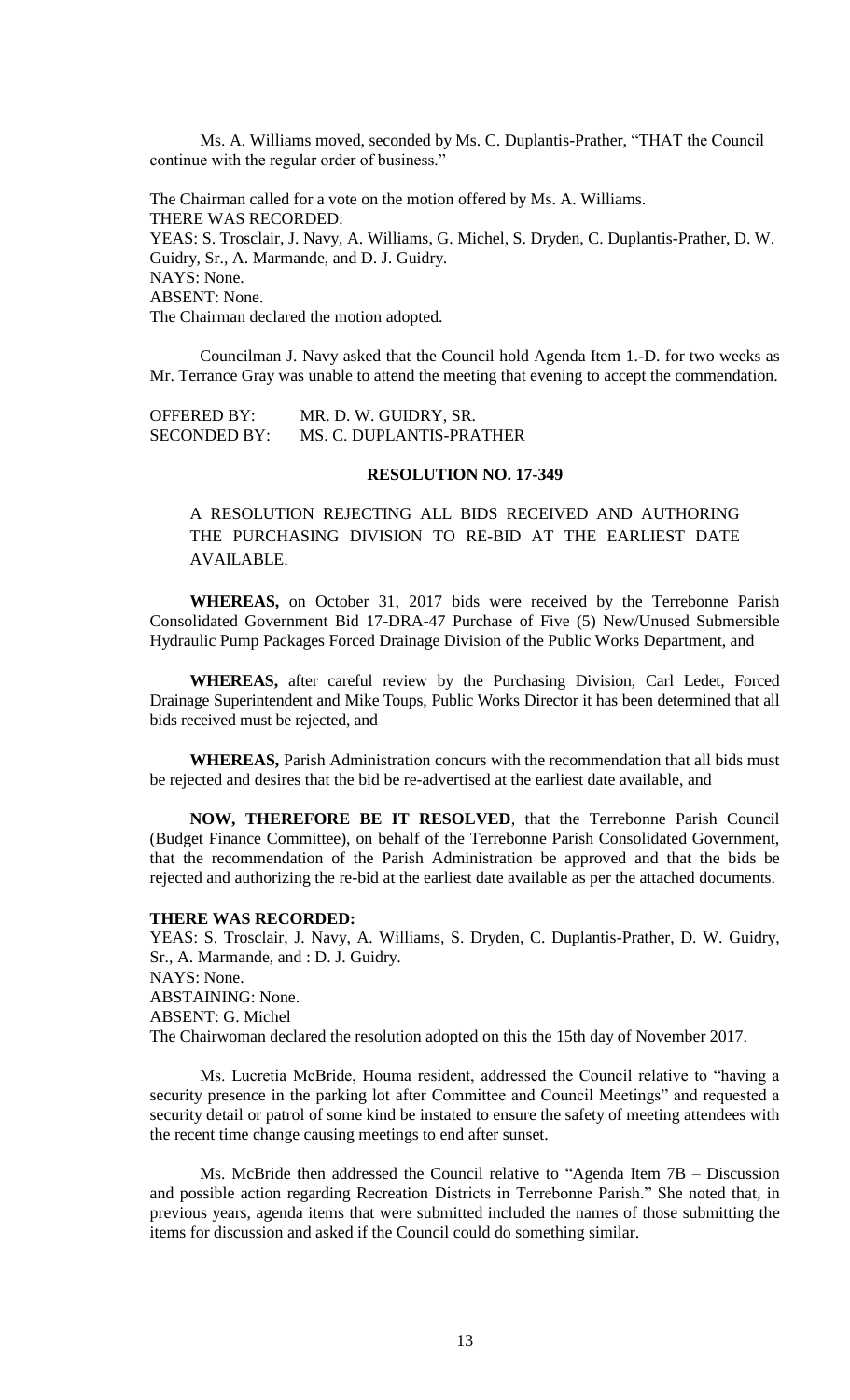Councilman G. Michel shared his support for following a similar procedure with agenda item submission and suggested that more attention could be given to the full completion of the submission forms for agenda items.

Ms. McBride shared her concerns with vaguely worded agenda item descriptions and their adherence to open meetings law regulations, then suggested that the Council could better identify their individual items for discussion consistently.

Mr. Lloyd Poiencot, Houma resident, voiced his displeasure regarding some of his recent experiences with a member of the Council relative to his opposition to recreation district ordinances and voiced his concerns for any elected officials' behavior that should be called into question.

Ms. Ellen Doskey, Houma, resident, addressed the Council to share her dissatisfaction with the funding of soccer facilities and the support of soccer programs in the Parish. She then suggested that funding for athletic programs with a greater number of facilities already in place in the Parish could be utilized than to complete construction for more soccer facilities to accommodate those involved with soccer.

A discussion ensued relative to plans for the completion of the additional soccer facilities and increased support for soccer and other non-traditional athletic programs in the Parish.

Mr. Joey Yesso, on behalf of the South Louisiana Home Builders Association, voiced support for the Parish's retention of South Central Planning and Development for inspection and permitting services. He then shared a number of concerns relative to the Parish's ability to provide a level of service and integrity similar to South Central Planning and Development.

A discussion ensued relative to a potential change in rate structure and efficient permitting processes should the Parish begin providing services in-house in lieu of utilizing South Central Planning and Development's services.

Upon request, Mr. Christopher Pulaski, Planning and Zoning Director, shared his resolve that such services could be provided in-house by the Parish with a small number of positions added due to improved electronic programming and more standardized building codes to follow compared to previous years.

A discussion ensued relative to a perception of poor permitting practices in previous years and the potential effects on the Parish should the decision be made to cease contracting with South Central Planning and Development for inspection and permitting services.

The Chairman called for a report on the Policy, Procedure, and Legal Committee meeting held on 11/14/17, whereupon the Committee Chairman rendered the following:

# **POLICY, PROCEDURE, AND LEGAL COMMITTEE**

## **NOVEMBER 14, 2017**

The Chairman, Gerald Michel, called the Policy, Procedure, and Legal Committee meeting to order at 5:31 p.m. in the Terrebonne Parish Council Meeting Room. Following the Invocation, offered by Committee Member C. Duplantis-Prather, Committee Member S. Dryden led the Pledge of Allegiance.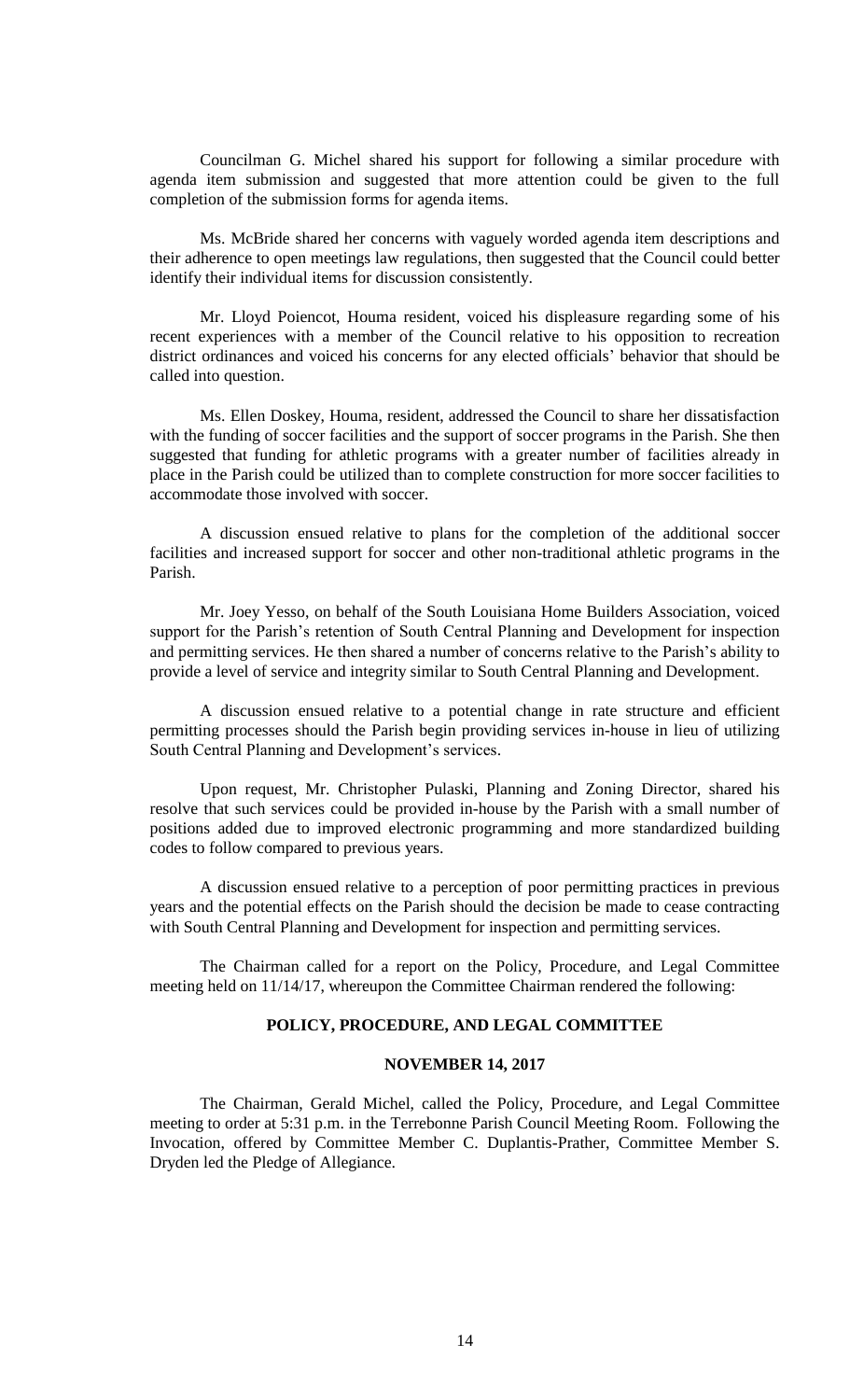Upon roll call, Committee Members recorded as present were: J. Navy, G. Michel, S. Dryden, C. Duplantis-Prather, D. W. Guidry, Sr., A. Marmande, and D. J. Guidry. A. Williams and S. Trosclair were recorded as absent. A quorum was declared present.

Mr. D. J. Guidry moved, seconded by Mr. A. Marmande, "THAT, the Policy, Procedure, and Legal Committee approve the co-sponsorship request from the Terrebonne Parish NAACP for the annual Martin Luther King, Jr. celebrations to be held on January 14 and 15, 2018."

The Chairman called for a vote on the motion offered by Mr. D. J. Guidry. THERE WAS RECORDED: YEAS: J. Navy, G. Michel, S. Dryden, C. Duplantis-Prather, D. W. Guidry, Sr., A. Marmande, and D. J. Guidry. NAYS: None. ABSENT: S. Trosclair and A. Williams. The Chairman declared the motion adopted.

Mr. D. W. Guidry, Sr. moved, seconded by Mr. A. Marmande, "THAT, the Policy, Procedure, and Legal Committee approve the co-sponsorship request from the Terrebonne Parish School District for the Spring College & Career Fair to be held at the Houma-Terrebonne Civic Center on Tuesday, February 20, 2018."

The Chairman called for a vote on the motion offered by Mr. D. W. Guidry, Sr. THERE WAS RECORDED: YEAS: J. Navy, G. Michel, S. Dryden, C. Duplantis-Prather, D. W. Guidry, Sr., A. Marmande, and D. J. Guidry. NAYS: None. ABSENT: S. Trosclair and A. Williams. The Chairman declared the motion adopted.

Committee Member J. Navy stated that the representatives from Teche Action Clinic had not arrived at the meeting yet for Agenda Items 3 and 4, and that there would be a scheduling conflict with the associated agenda item that required action. He suggested that the Council hold both items until the next Council meeting to allow for the presentation and further discussion to be held.

Mr. J. Navy moved, seconded by Ms. C. Duplantis-Prather, "THAT, the Policy, Procedure, and Legal Committee hold Agenda Item No. 3 until the next Policy, Procedure, and Legal Committee Meeting."

The Chairman called for a vote on the motion offered by Mr. J. Navy. THERE WAS RECORDED: YEAS: J. Navy, G. Michel, S. Dryden, C. Duplantis-Prather, D. W. Guidry, Sr., A. Marmande, and D. J. Guidry. NAYS: None. ABSENT: S. Trosclair and A. Williams. The Chairman declared the motion adopted.

Mr. J. Navy moved, seconded by Ms. C. Duplantis-Prather, "THAT, the Policy, Procedure, and Legal Committee hold Agenda Item No. 4 until the next Policy, Procedure, and Legal Committee Meeting."

The Chairman called for a vote on the motion offered by Mr. J. Navy. THERE WAS RECORDED: YEAS: J. Navy, G. Michel, S. Dryden, C. Duplantis-Prather, D. W. Guidry, Sr., A. Marmande, and D. J. Guidry.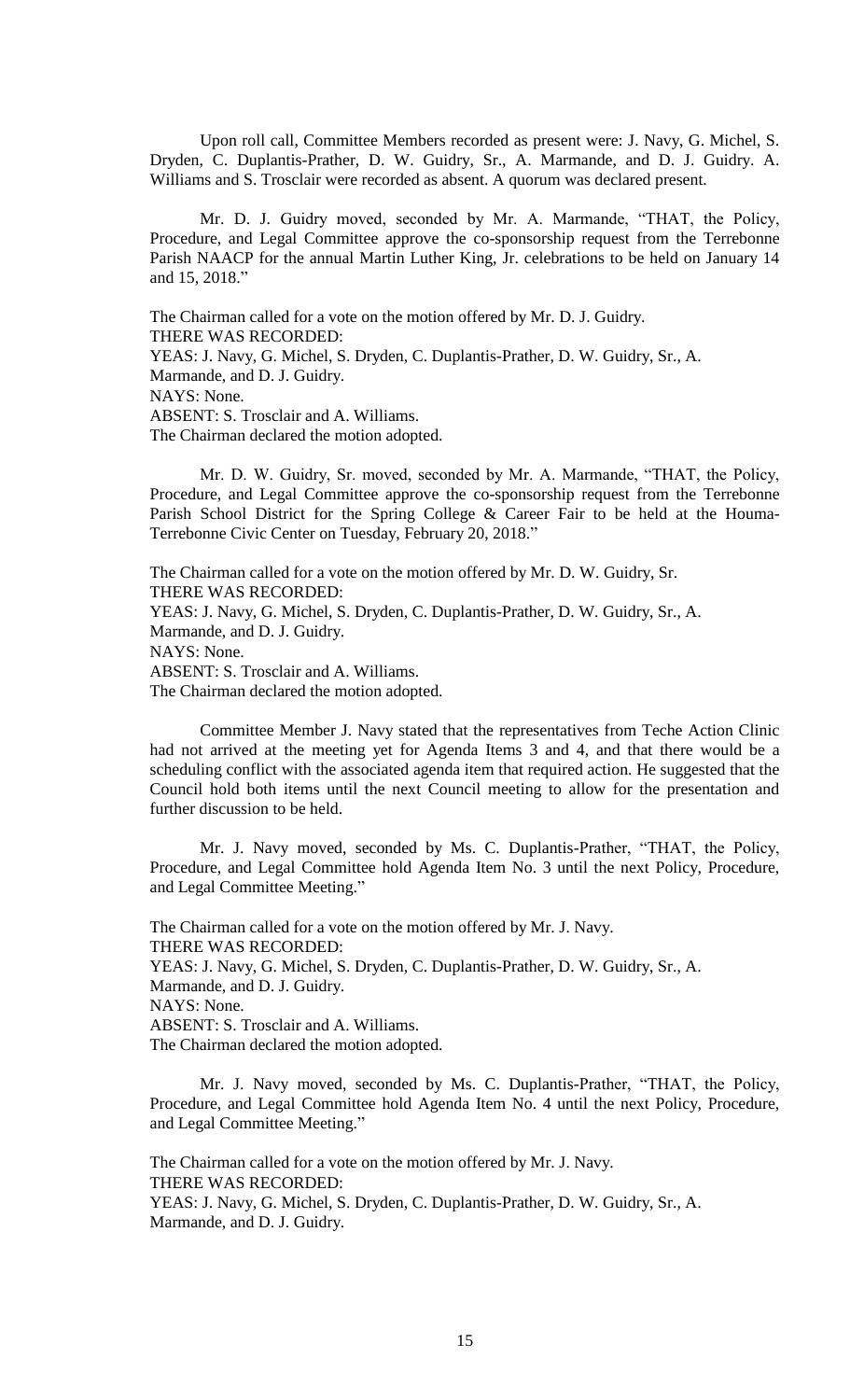NAYS: None. ABSENT: S. Trosclair and A. Williams. The Chairman declared the motion adopted.

Ms. C. Duplantis-Prather moved, seconded by Mr. S. Dryden, "THAT, the Policy, Procedure, and Legal Committee authorize the Parish President to sign an intergovernmental agreement for the use of a fire training facility located at 307 Plant Road by participating Parish Fire Districts."

The Chairman called for a vote on the motion offered by Ms. C. Duplantis-Prather. THERE WAS RECORDED: YEAS: J. Navy, G. Michel, S. Dryden, C. Duplantis-Prather, D. W. Guidry, Sr., A. Marmande, and D. J. Guidry. NAYS: None. ABSENT: A. Williams and S. Trosclair. The Chairman declared the motion adopted.

Mr. A. Marmande moved, seconded by Mr. J. Navy, "THAT, there being no further business to come before the Policy, Procedure, and Legal Committee, the meeting be adjourned."

The Chairman called for a vote on the motion offered by Mr. A. Marmande. THERE WAS RECORDED: YEAS: J. Navy, G. Michel, S. Dryden, C. Duplantis-Prather, D. W. Guidry, Sr., A. Marmande, and D. J. Guidry. NAYS: None. ABSENT: A. Williams and S. Trosclair. The Chairman declared the motion adopted and the meeting was adjourned at 5:33 p.m.

Gerald Michel, Chairman

Keith M. Hampton, Minute Clerk.

Mr. G. Michel moved, seconded by Mr. S. Dryden, "THAT the Council accept and ratify the minutes of the Policy, Procedure, and Legal Committee meeting held on 11/14/17."

The Chairman called for a vote on the motion offered by Mr. G. Michel. THERE WAS RECORDED:

YEAS: S. Trosclair, J. Navy, A. Williams, G. Michel, S. Dryden, C. Duplantis-Prather, D. W. Guidry, Sr., A. Marmande, and D. J. Guidry.

NAYS: None.

ABSENT: None.

The Chairman declared the motion adopted.

The Chairman called for a report on the Public Services Committee meeting held on 11/14/17, whereupon the Committee Chairman, noting ratification of minutes calls a public hearing on December 20, 2017 at 6:30 p.m., rendered the following:

# **PUBLIC SERVICES COMMITTEE**

## **NOVEMBER 14, 2017**

The Chairman, Alidore "Al" Marmande, called the Public Services Committee meeting to order at 5:35 p.m. in the Terrebonne Parish Council Meeting Room. Following the Invocation, offered by Committee Member C. Duplantis-Prather, Committee Member S. Dryden led the Pledge of Allegiance.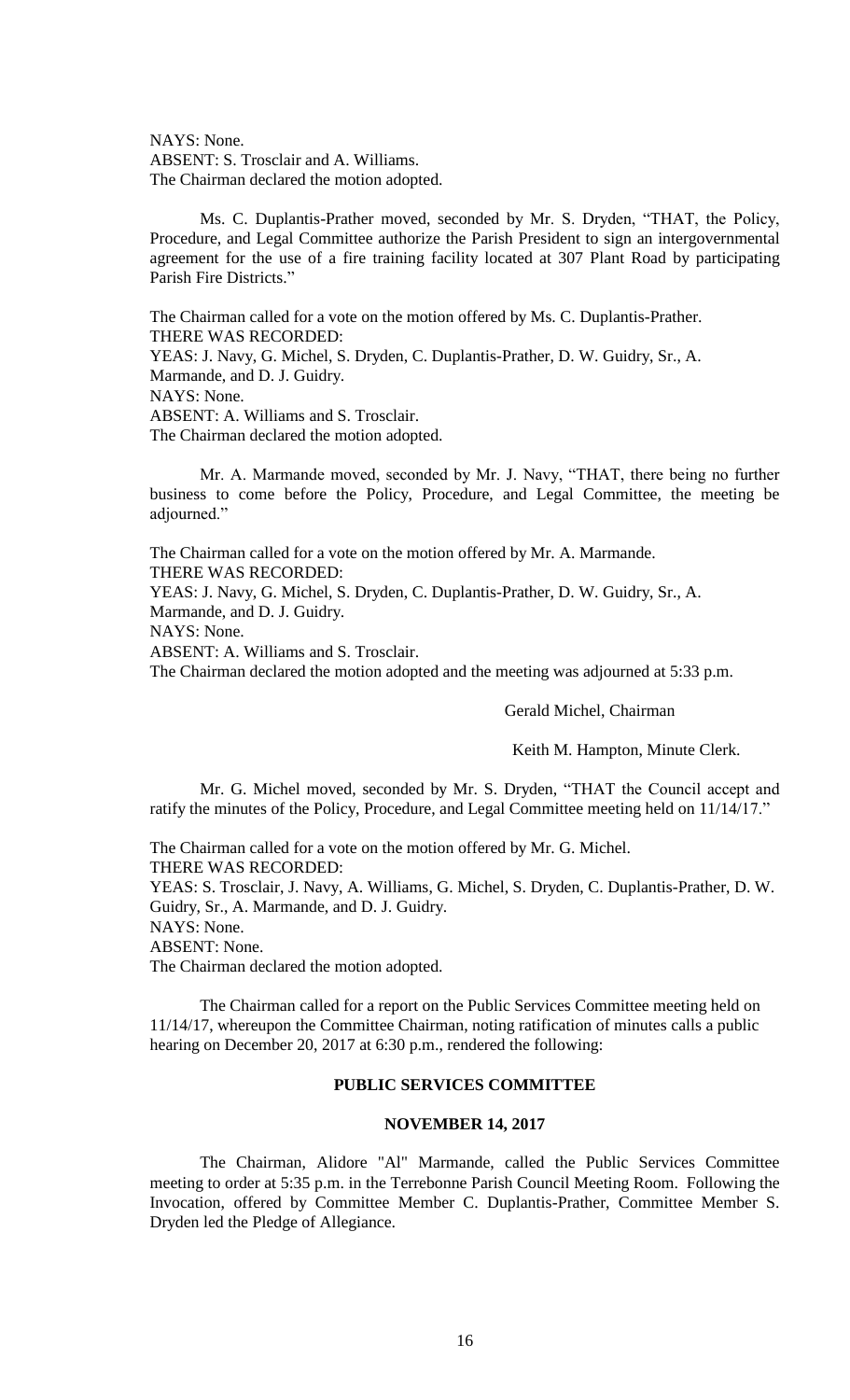The Committee Chairman read aloud letters from Committee Members Arlanda Williams and Steve Trosclair explaining their absences from the night's proceedings.

Upon roll call, Committee Members recorded as present were: J. Navy, G. Michel, S. Dryden, C. Duplantis-Prather, D. W. Guidry, Sr., A. Marmande, and D. J. Guidry. A. Williams and S. Trosclair were recorded as absent. A quorum was declared present.

# OFFERED BY: MS. C. DUPLANTIS-PRATHER SECONDED BY: MR. D. W. GUIDRY, SR.

### **RESOLUTION NO. 17-350**

# A RESOLUTION AUTHORIZING A CONTRACT WITH PLANT-N-POWER SERVICES, LLP FOR EMERGENCY REPAIR OF HOUMA GENERATING STATION UNIT 15 TUBE LEAK

**WHEREAS,** on September 12, 2017, during an in-house inspection of Unit 15 Boiler Tube leaks were detected within the boiler, and

**WHEREAS,** repairs are needed as a result of the unit frequent startup and shutdowns, and

**WHEREAS,** the repair cost is estimated at One Hundred Eighteen Thousand Eight Hundred Fifty Four Dollars Ninety Four Cents (\$118,854.94) from Plant-N-Power, LLP, to provide repair services, and

**WHEREAS,** the Department and Parish Administration concur with this recommendation, and

**NOW THEREFORE BE IT RESOLVED**, by the Terrebonne Parish Council (Public Services Committee), on behalf of Terrebonne Parish Consolidated Government that the Parish President, Gordon Dove, is hereby authorized to execute the repairs by Plant N Power Services, LLP., and all contract documents associated therewith.

#### **THERE WAS RECORDED:**

YEAS: J. Navy, G. Michel, S. Dryden, C. Duplantis-Prather, D. W. Guidry, Sr., A. Marmande and D. J. Guidry. NAYS: None. ABSTAINING: None. ABSENT: S. Trosclair and A. Williams. The Chairwoman declared the resolution adopted on this the 14th day of November 2017.

\* \* \* \* \* \* \* \* \*

OFFERED BY: MR. G. MICHEL SECONDED BY: MS. C. DUPLANTIS-PRATHER

## **RESOLUTION NO. 17-351**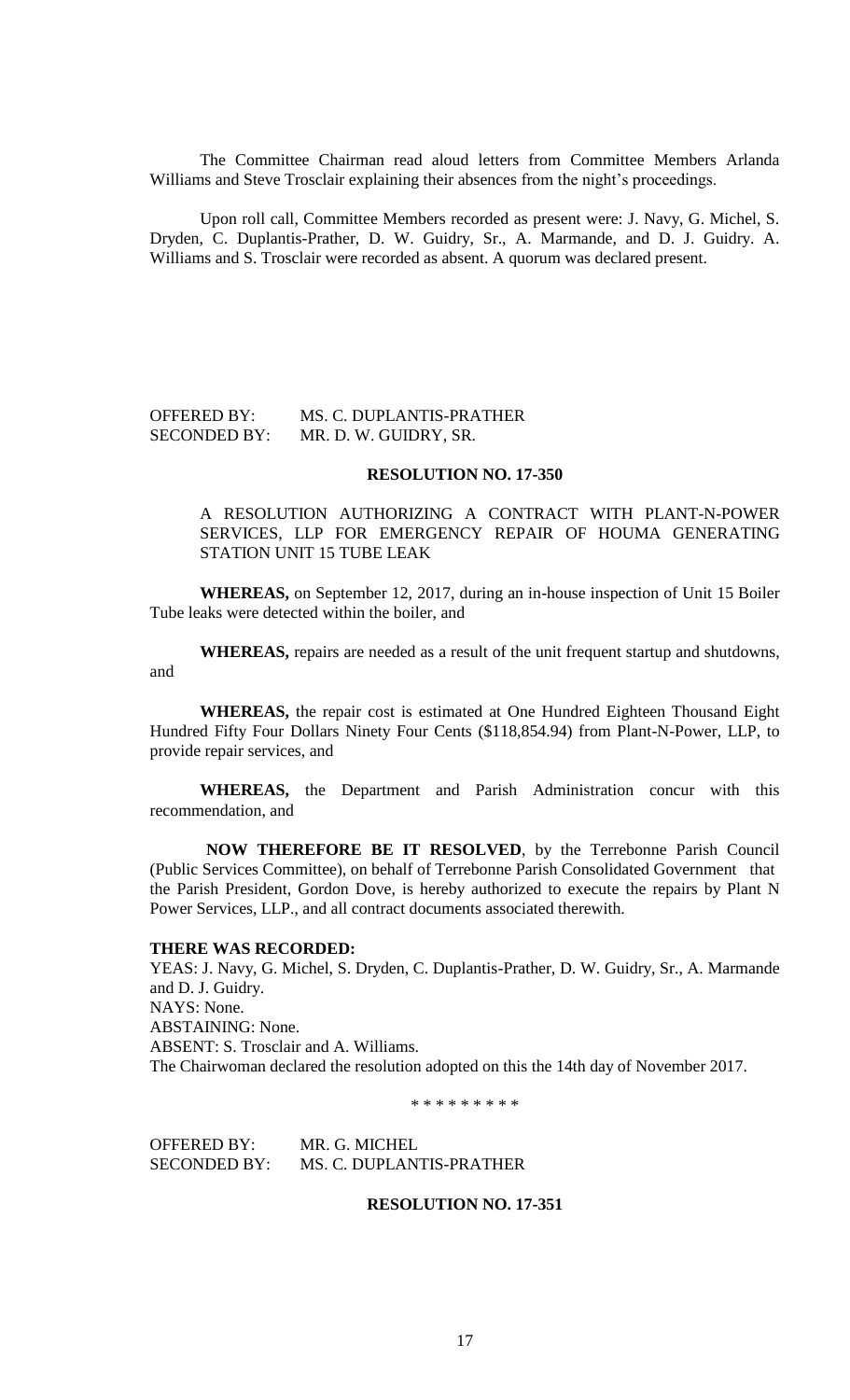# AUTHORIZING THE EXECUTION OF CHANGE ORDER NO. 1 (BALANCING) FOR THE CONSTRUCTION AGREEMENT FOR PARISH PROJECT NO. 13-DRA-32, ST. LOUIS CANAL DRAINAGE IMPROVEMENTS, PHASE 2, TERREBONNE PARISH, LOUISIANA.

**WHEREAS,** the Terrebonne Parish Consolidated Government awarded the construction contract to Volute, Inc., for Parish Project No. 13-DRA-32, St. Louis Canal Drainage Improvements, Phase 2, Terrebonne Parish, Louisiana; and

**WHEREAS**, this Change Order has been recommended so as to adjust the estimated contract item quantities for the completion of the project described on the attached Change Order No. 1 (Balancing) for the above referenced project; and

**WHEREAS**, the construction of the St. Louis Canal Road Drainage Project is complete; and

**WHEREAS**, the Contractor incurred cost by providing vacuum truck services for the purpose of offsetting the sewer force main; and

**WHEREAS**, this change order will increase the overall contract price by Nine Thousand One Hundred and Eighty-Nine Dollars and Eighty-Nine Cents (\$9,189.89); and

**WHEREAS**, the Contractor is requesting a total of thirteen (13) calendar days because of inclement weather throughout the Contract; and

**WHEREAS,** Change Order No. 1 (Balancing) has been recommended by the Engineer, All South Consulting Engineers, L. L.C. for this project.

**NOW, THEREFORE BE IT RESOLVED** that the Terrebonne Paris Council, on behalf of the Terrebonne Parish Consolidated Government, does hereby approve and authorize the execution by Terrebonne Parish President Gordon E. Dove of Change Order No. 1 (Balancing) to the construction agreement with Volute, Inc. for Parish Project No. 13-DRA-32, St. Louis Canal Drainage Improvements, Phase 2, Terrebonne Parish, Louisiana for an increase in the overall contract price of Nine Thousand One Hundred and Eighty-Nine Dollars and Eighty-Nine Cents (\$9,189.89) and an increase of Thirteen (13) calendar days to the project; and

**BE IT FURTHER RESOLVED** that a certified copy of the resolution be forwarded to the Engineer, All South Consulting Engineers, L.L.C.

#### **THERE WAS RECORDED:**

YEAS: J. Navy, G. Michel, S. Dryden, C. Duplantis-Prather, D. W. Guidry, Sr., A. Marmande and D. J. Guidry. NAYS: None. ABSTAINING: None. ABSENT: S. Trosclair and A. Williams. The Chairwoman declared the resolution adopted on this the 14th day of November 2017.

\* \* \* \* \* \* \* \* \*

OFFERED BY: MR. D. W. GUIDRY, SR. SECONDED BY: MS. C. DUPLANTIS-PRATHER

### **RESOLUTION NO. 17-352**

A resolution authorizing the execution of Change Order No. 3 (Balancing) for the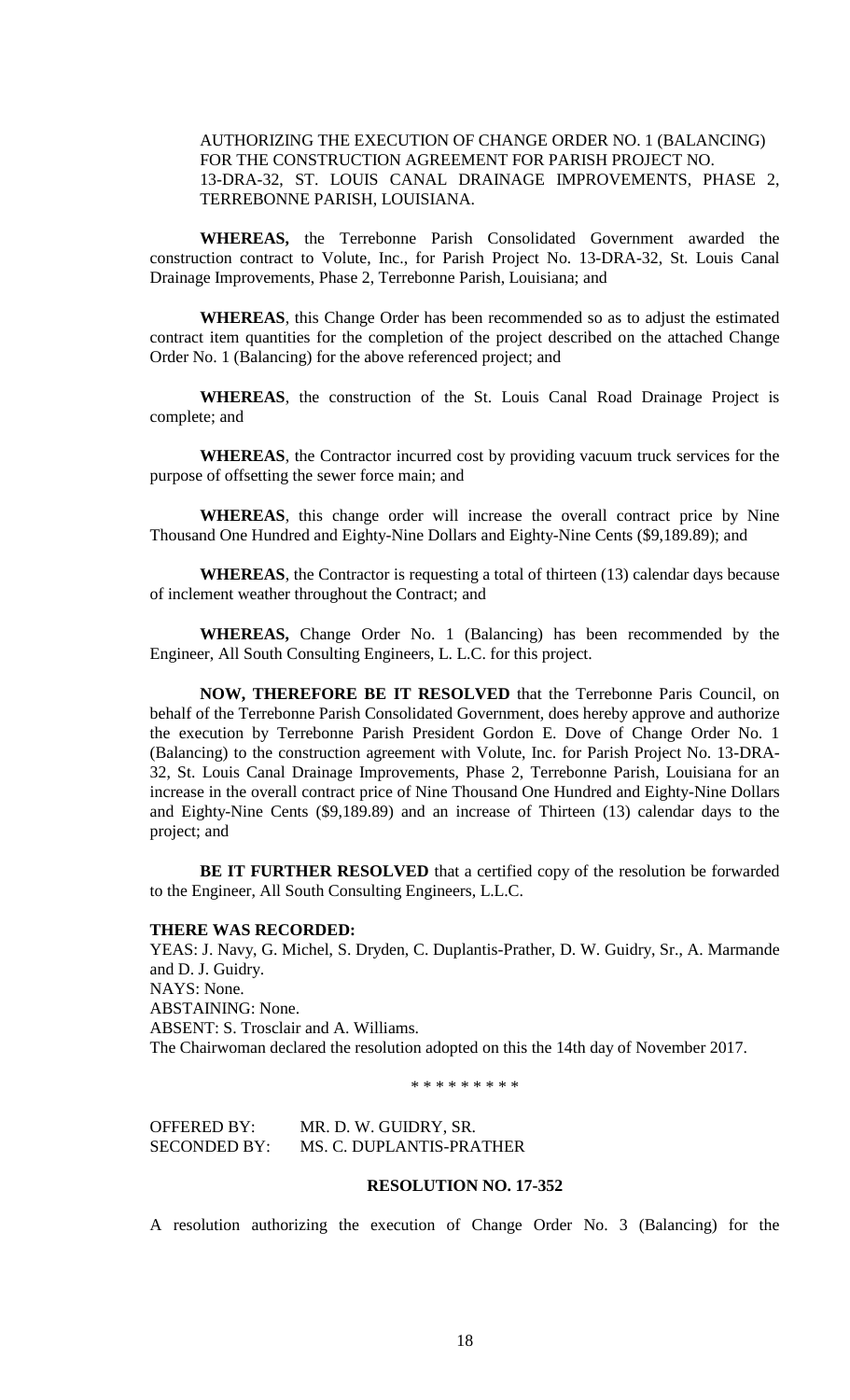Construction Agreement for Parish Project No. 14-DRA-44, Ellendale Levee Rehabilitation, Terrebonne Parish, Louisiana.

**WHEREAS**, the Terrebonne Parish Consolidated Government awarded the construction to LA Contracting Enterprises, LLC, for Parish Project No. 14-DRA-44, Ellendale Levee Rehabilitation, Terrebonne Parish, Louisiana, and

**WHEREAS**, this change order has been recommended so as to adjust the estimated contract item quantities for the completion of the project described on the attached Change Order No. 3 (Balancing) for the above referenced project, and

**WHEREAS**, TPCG requested additional work to sweep ditches, construct a bulkhead, and replace previously damaged concrete panels adjacent to the project site, and

**WHEREAS**, the Contractor requested Seventy-Eight (78) calendar days to the contract due to adverse weather and for work included in Change Order No. 3 (Balancing), and

**WHEREAS**, this change order will increase the overall contract price by Seventy-Two Thousand Nine Hundred Twenty-Four Dollars and Fifty Cents (\$72,924.50), and

**WHEREAS**, Change Order No. 3 (Balancing) had been recommended by the Engineer, Providence Engineering and Design, LLC, for this project.

**NOW, THEREFORE BE IT RESOLVED** that the Terrebonne Parish Council on behalf of the Terrebonne Parish Consolidated Government, does hereby approve and authorize the execution by Terrebonne Parish President Gordon E. Dove of Change Order No. 3 (Balancing) to the construction agreement with LA Contracting Enterprises, LLC for Parish Project No. 14-DRA-44, Ellendale Levee Rehabilitation, Terrebonne Parish, Louisiana, for an increase in the overall contract price of Seventy-Two Thousand Nine Hundred Twenty-Four Dollars and Fifty Cents (\$72,924.50) and Seventy-Eight (78) calendar days, and

**BE IT FURTHER RESOLVED** that a certified copy of the resolution be forwarded to Engineer, Providence Engineering and Design, LLC

### **THERE WAS RECORDED:**

YEAS: J. Navy, G. Michel, S. Dryden, C. Duplantis-Prather, D. W. Guidry, Sr., A. Marmande and D. J. Guidry. NAYS: None. ABSTAINING: None. ABSENT: S. Trosclair and A. Williams. The Chairwoman declared the resolution adopted on this the 14th day of November 2017.

\* \* \* \* \* \* \* \* \*

| OFFERED BY:  | MR. G. MICHEL            |
|--------------|--------------------------|
| SECONDED BY: | MS. C. DUPLANTIS-PRATHER |

#### **RESOLUTION NO. 17-353**

AUTHORIZING THE PARISH PRESIDENT TO ENTER INTO AN AMBULANCE AND TRANSPORTATION SERVICE AGREEMENT WITH ACADIAN AMBULANCE SERVICE, INC. FOR SERVICES TO THE TERREBONNE PARISH CRIMINAL JUSTICE COMPLEX, TERREBONNE PARISH JUVENILE JUSTICE COMPLEX, AND THE HOUMA POLICE DEPARTMENT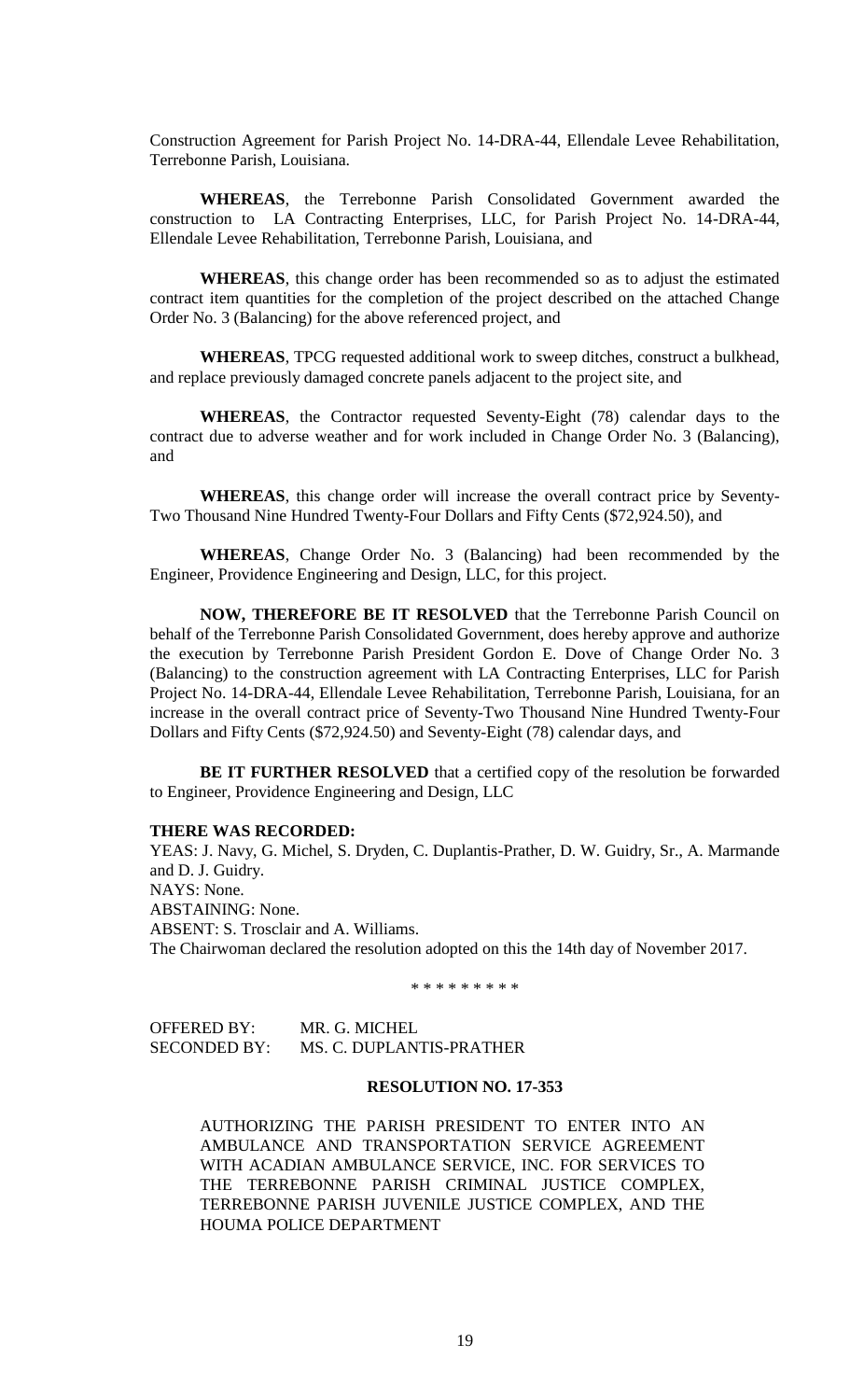**WHEREAS**, dependable and professional emergency medical and ambulance transportation services is required by the Terrebonne Parish Criminal Justice Complex, the Terrebonne Parish Juvenile Justice Complex, and the Houma Police Department; and

**WHEREAS**, Acadian Ambulance Service is a licensed and permitted agency operating in compliance with the Parish Code, in particular with Chapter 13, Article IV as it relates to ambulance operations, and

**WHEREAS**, both Acadian and TPCG desire to enter into an agreement for medical emergency and ambulance transportation services, and

**NOW, THEREFORE BE IT RESOLVED** by the Terrebonne Parish Council (Public Services Committee), on behalf of the Terrebonne Parish Consolidated Government, that Parish President Gordon E. Dove is hereby authorized to enter into an agreement on behalf of Terrebonne Parish Consolidated Government with Acadian Ambulance Service, Inc. relative to emergency medical and ambulance transportation service for the Terrebonne Parish Criminal Justice Complex, the Terrebonne Parish Juvenile Justice Complex, and the Houma Police Department, with terms and conditions not inconsistent with the attached contract.

## **THERE WAS RECORDED:**

YEAS: J. Navy, G. Michel, S. Dryden, C. Duplantis-Prather, D. W. Guidry, Sr., A. Marmande and D. J. Guidry. NAYS: None. ABSTAINING: None. ABSENT: S. Trosclair and A. Williams. The Chairwoman declared the resolution adopted on this the 14th day of November 2017.

\* \* \* \* \* \* \* \* \*

OFFERED BY: MR. D. W. GUIDRY SECONDED BY: MS. C. DUPLANTIS-PRATHER

# **RESOLUTION NO. 17-354**

A resolution providing for the acceptance of work performed by LA Contracting Enterprise, LLC, in accordance with the Certificate of Substantial Completion for Parish Project 14- DRA-44, Ellendale Levee Rehabilitation, Terrebonne Parish, Louisiana.

**WHEREAS**, the Terrebonne Parish Consolidated Government entered into a contract dated April 19, 2017 with LA Contracting Enterprise, LLC, for Parish Project 14-DRA-44, Ellendale Levee Rehabilitation, Terrebonne Parish, Louisiana, as will be seen by reference to said contract which is recorded under Entry No. 1532287 of the records of Terrebonne Parish, and

**WHEREAS**, the work performed has been inspected by authorized representatives of the Owner, Engineer, and Contractor and found to be substantially complete, and

**WHEREAS**, the Engineer for this project, Providence Engineering and Design, LLC, recommends the acceptance of the substantial completion,

**NOW, THEREFORE BE IT RESOLVED** that the Terrebonne Parish Council, on behalf of the Terrebonne Parish Consolidated Government, does hereby accept the work performed, effective as of the date of recording of this resolution, and does authorize and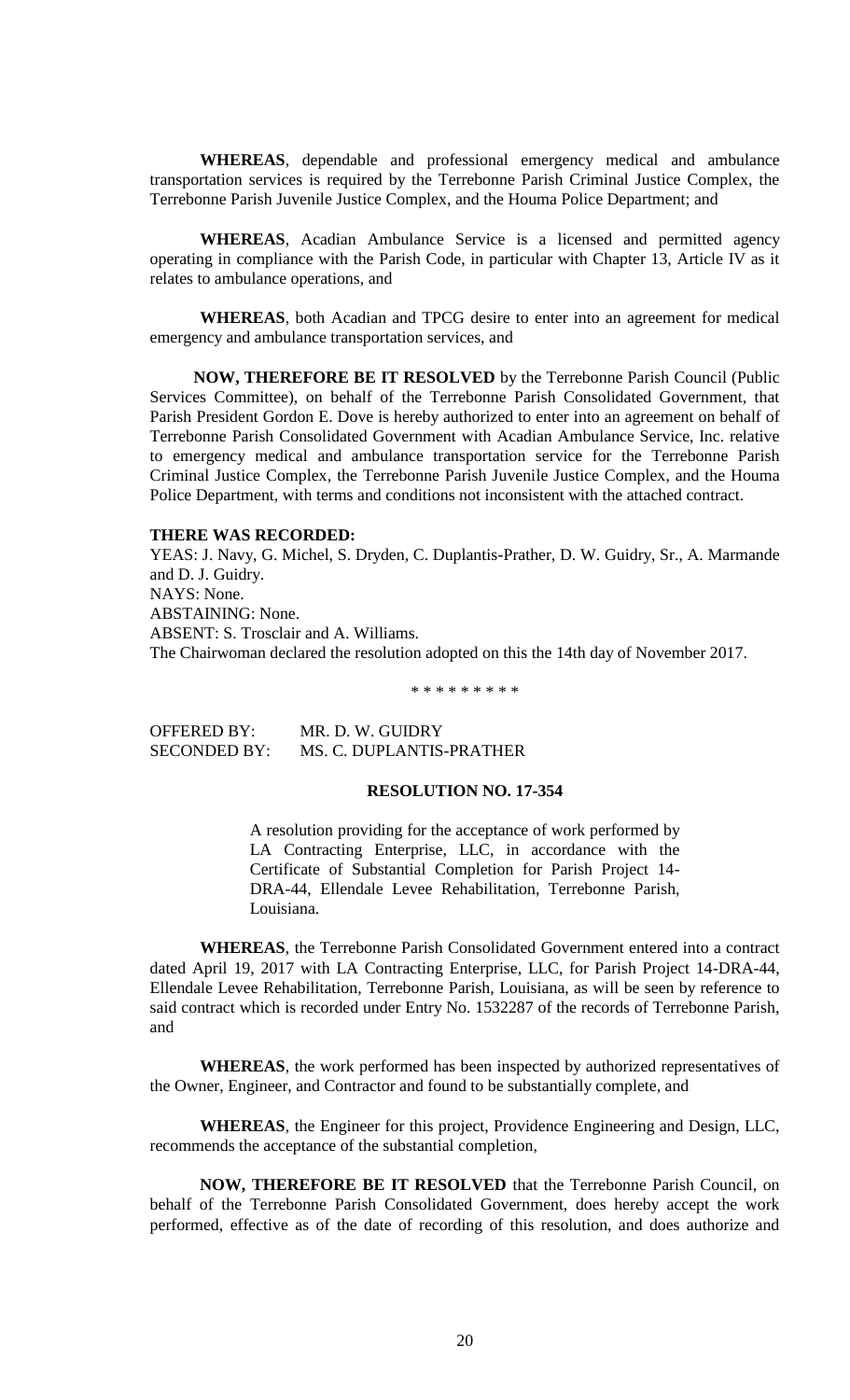direct the Clerk of Court and Ex-Officio Recorder of Mortgages of Terrebonne Parish to note this acceptance thereof in the margin of the inscription of said contract under Entry No. 1532287 of the Records of Terrebonne Parish, Louisiana, and

**BE IT FURTHER RESOLVED** that a certified copy of the resolution be forwarded to the Engineer, Providence Engineering and Design, LLC, and

**BE IT FURTHER RESOLVED** that a certified copy of the resolution be recorded in the office of the Clerk of Court of Terrebonne Parish to commence a 45-day clear lien period, and

**BE IT FURTHER RESOLVED** that the Administration is authorized to make payment of retainage upon the presentation of a Clear Lien Certificate.

#### **THERE WAS RECORDED:**

YEAS: J. Navy, G. Michel, S. Dryden, C. Duplantis-Prather, D. W. Guidry, Sr., A. Marmande and D. J. Guidry. NAYS: None. ABSTAINING: None. ABSENT: S. Trosclair and A. Williams. The Chairwoman declared the resolution adopted on this the 14th day of November 2017.

\* \* \* \* \* \* \* \* \*

| <b>OFFERED BY:</b>  | MR. D. J. GUIDRY |
|---------------------|------------------|
| <b>SECONDED BY:</b> | MR. S. DRYDEN    |

## **RESOLUTION NO. 17-355**

A resolution providing approval of Amendment No. 3 to the Engineering Agreement for Parish Project No. **10-LEV-31**, **Suzie Canal (North) Levee Extension (CDBG) Project**, Terrebonne Parish, Louisiana.

**WHEREAS**, the Terrebonne Parish Consolidated Government did enter into an original engineering agreement with Providence Engineering and Design, LLC dated August 17, 2010, recordation number 1435434, for the Suzie Canal Extension (CDBG) Project, identified as Parish Project 10-LEV-31, and

**WHEREAS**, the Engineering Agreement between OWNER and ENGINEER provides for certain limitations for Basic Services and specific Additional Services, and

**WHEREAS**, construction bids came in significantly under budget, and

**WHEREAS,** TPCG desires to upgrade the telemetry control system to Type 1 panels, which are standard by TPCG control design, and

**WHEREAS,** the TPCG is desirous of having these services continued so that there is a need for additional funds to be added to the contract for an increase in the upset limit for these services, and

**WHEREAS**, the above work will increase the basic services section by \$7,800.00 and the additional services section for project representation by \$3,000.00, and

**NOW, THEREFORE BE IT RESOLVED** that the Terrebonne Parish Council, on behalf of the Terrebonne Parish Consolidated Government, does hereby approve this Amendment No. 3 to the Engineering Agreement for an increase of \$7,800.00 in Basic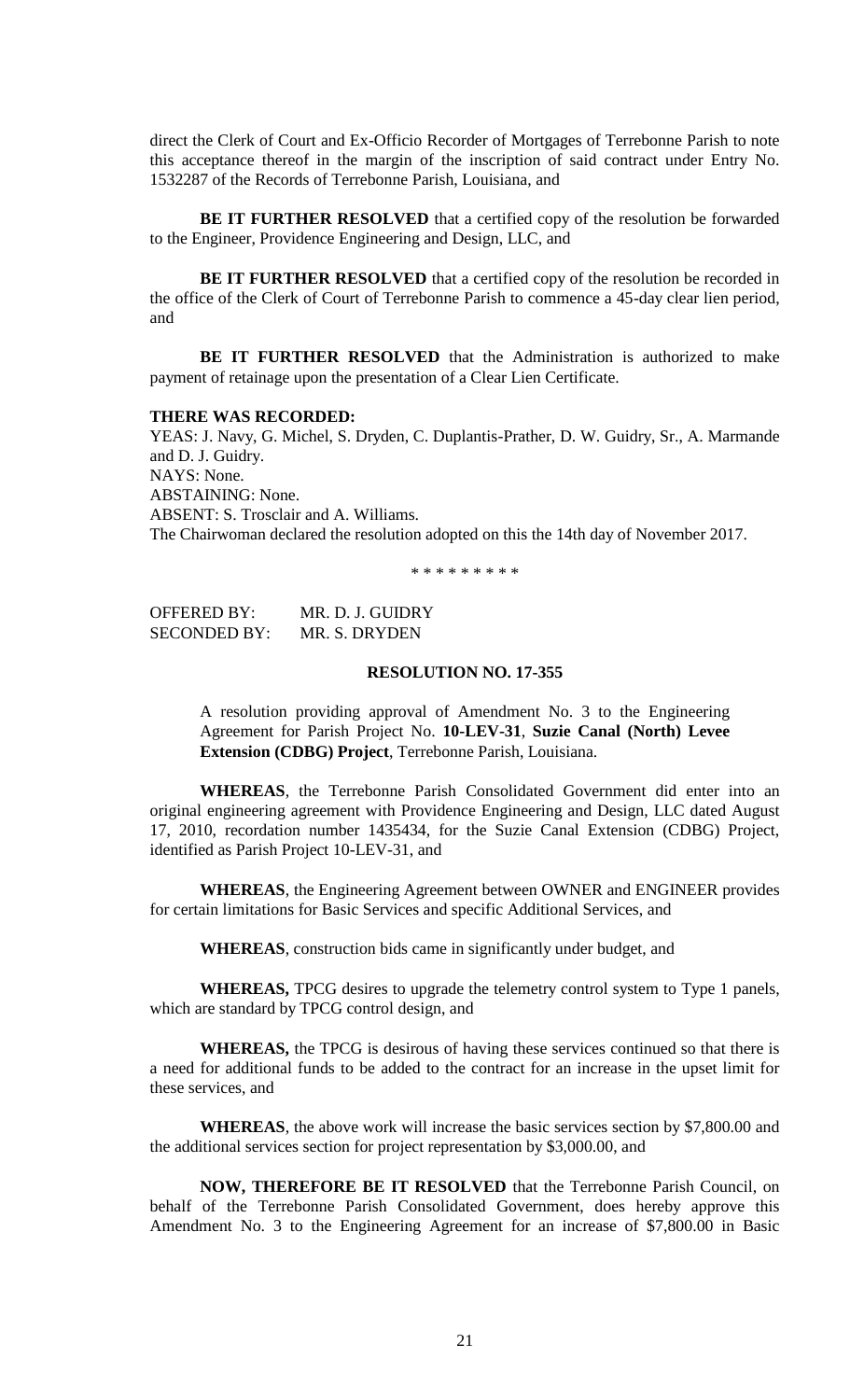Services and \$3,000.00 in Additional Services and authorizes Parish President Gordon E. Dove to execute this Amendment No. 3 to the Engineering Agreement for the Suzie Canal Extension (CDBG) Project Parish Project No. 10-LEV-31, with Providence/GSE Associates, LLC, and

**BE IT FURTHER RESOLVED** that a certified copy of the resolution be forwarded to the Engineer, Providence/GSE Associates, LLC.

#### **THERE WAS RECORDED:**

YEAS: J. Navy, G. Michel, S. Dryden, C. Duplantis-Prather, D. W. Guidry, Sr., A. Marmande and D. J. Guidry. NAYS: None. ABSTAINING: None. ABSENT: S. Trosclair and A. Williams. The Chairwoman declared the resolution adopted on this the 14th day of November 2017.

\* \* \* \* \* \* \* \* \*

OFFERED BY: MR. G. MICHEL SECONDED BY: MS. C. DUPLANTIS-PRATHER

## **RESOLUTION NO. 17-17-356**

A resolution authorizing the execution of Change Order No. 1 for Parish Project No. 11-BLDG-25, Wind Hardening – TPCG Government Tower Project (HMGP), Terrebonne Parish, Louisiana.

**WHEREAS**, the Terrebonne Parish Consolidated Government did receive construction bids on Parish Project No. 11-BLDG-25, Wind Hardening – TPCG Government Tower Project (HMGP), Terrebonne Parish, Louisiana, and

**WHEREAS**, it was noted that three (3) doors at the roof/penthouse level of the government tower were not included in the project, and

**WHEREAS**, TPCG requested that the contractor replace the doors so that all openings in the building would have enhanced storm protection, and

**WHEREAS**, small portions of the exterior concrete masonry (CMU) walls will need to be removed so that the new door frames can be properly grouted and reinforced into the wall, and

**WHEREAS**, the Contractor requested Forty (40) calendar days to the contract due to adverse weather and for work included in Change Order No. 1, and

**WHEREAS**, this change order will increase the overall contract price by Twenty-Seven Thousand, Eight Hundred Seventy-Seven Dollars and Thirty Cents (\$27,877.30), and

**WHEREAS**, this Change Order No. 1 has been recommended by the Engineer, Duplantis Design Group, PC, for this project.

**NOW, THEREFORE, BE IT RESOLVED** that the Terrebonne Parish Council on behalf of the Terrebonne Parish Consolidated Government, does hereby approve and authorize the execution by Terrebonne Parish President Gordon E. Dove of Change Order No. 1 to the construction agreement with Thomassie Construction, Inc. for Parish Project No. 11-BLDG-25, Wind Hardening – TPCG Government Towers Project (HMGP), Terrebonne Parish, Louisiana, for an increase of Twenty-Seven Thousand, Eight Hundred Seventy-Seven Dollars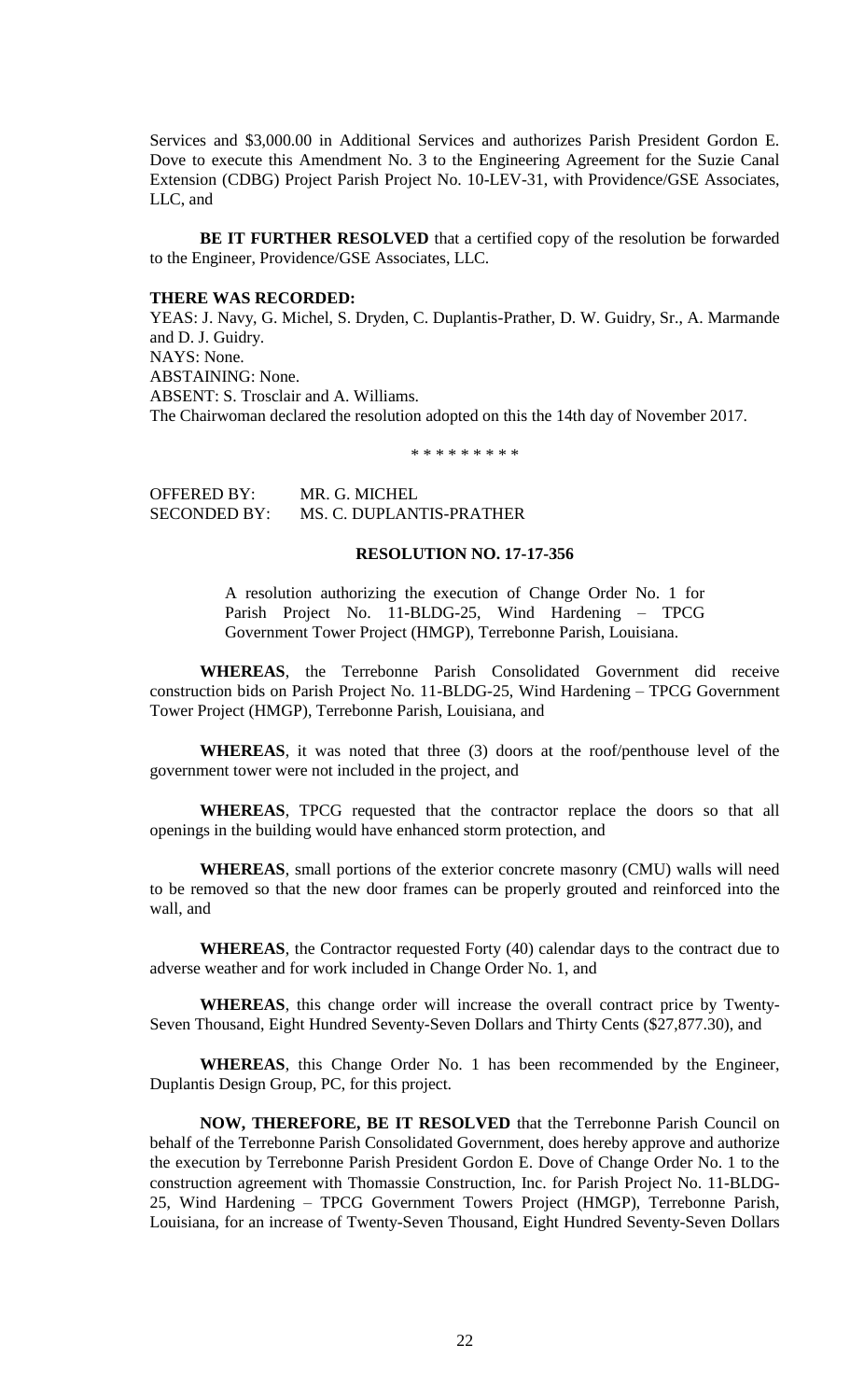and Thirty Cents (\$27,877.30) and an increase of Forty (40) calendar days to the construction contract, and

**BE IT FURTHER RESOLVED**, that a certified copy of the resolution be forwarded to Engineer, Duplantis Design Group, PC.

## **THERE WAS RECORDED:**

YEAS: J. Navy, G. Michel, S. Dryden, C. Duplantis-Prather, D. W. Guidry, Sr., A. Marmande and D. J. Guidry. NAYS: None. ABSTAINING: None. ABSENT: S. Trosclair and A. Williams. The Chairwoman declared the resolution adopted on this the 14th day of November 2017.

\* \* \* \* \* \* \* \* \*

OFFERED BY: MR. D. J. GUIDRY SECONDED BY: MR. S. DRYDEN

# **RESOLUTION NO. 17-357**

A RESOLUTION PROVIDING APPROVAL OF AMENDMENT NO. 2 TO THE ENGINEERING AGREEMENT FOR PARISH PROJECT NO. **16-LOCK-61**, **PETIT CAILLOU LOCK STRUCTURE PROJECT**, TERREBONNE PARISH, LOUISIANA.

**WHEREAS**, the Terrebonne Parish Consolidated Government did enter into an original engineering agreement with GIS Engineering, LLC dated October 14, 2016, recordation number 1518736, for the Petit Caillou Lock Structure Project identified as Parish Project 16-LOCK-61, and

**WHEREAS**, the Engineering Agreement between OWNER and ENGINEER provides for certain limitations for Basic Services and specific Additional Services, and

**WHEREAS,** the Study and Report Phase was approved in the original engineering agreement, and

**WHEREAS,** TPCG is desirous of continuing with the design of the Petit Caillou Lock Structure Project, and

**WHEREAS**, GIS requested an amendment to their existing contract to provide services to continue with the design of the project, and

**WHEREAS**, the TPCG is desirous of having these services continued so that there is a need for additional funds to be added to the contract, and

**WHEREAS**, this above work will increase the overall contract by \$225,837.25, and

**WHEREAS**, this amendment is contingent upon a budget amendment, and

**NOW, THEREFORE BE IT RESOLVED** that the Terrebonne Parish Council, on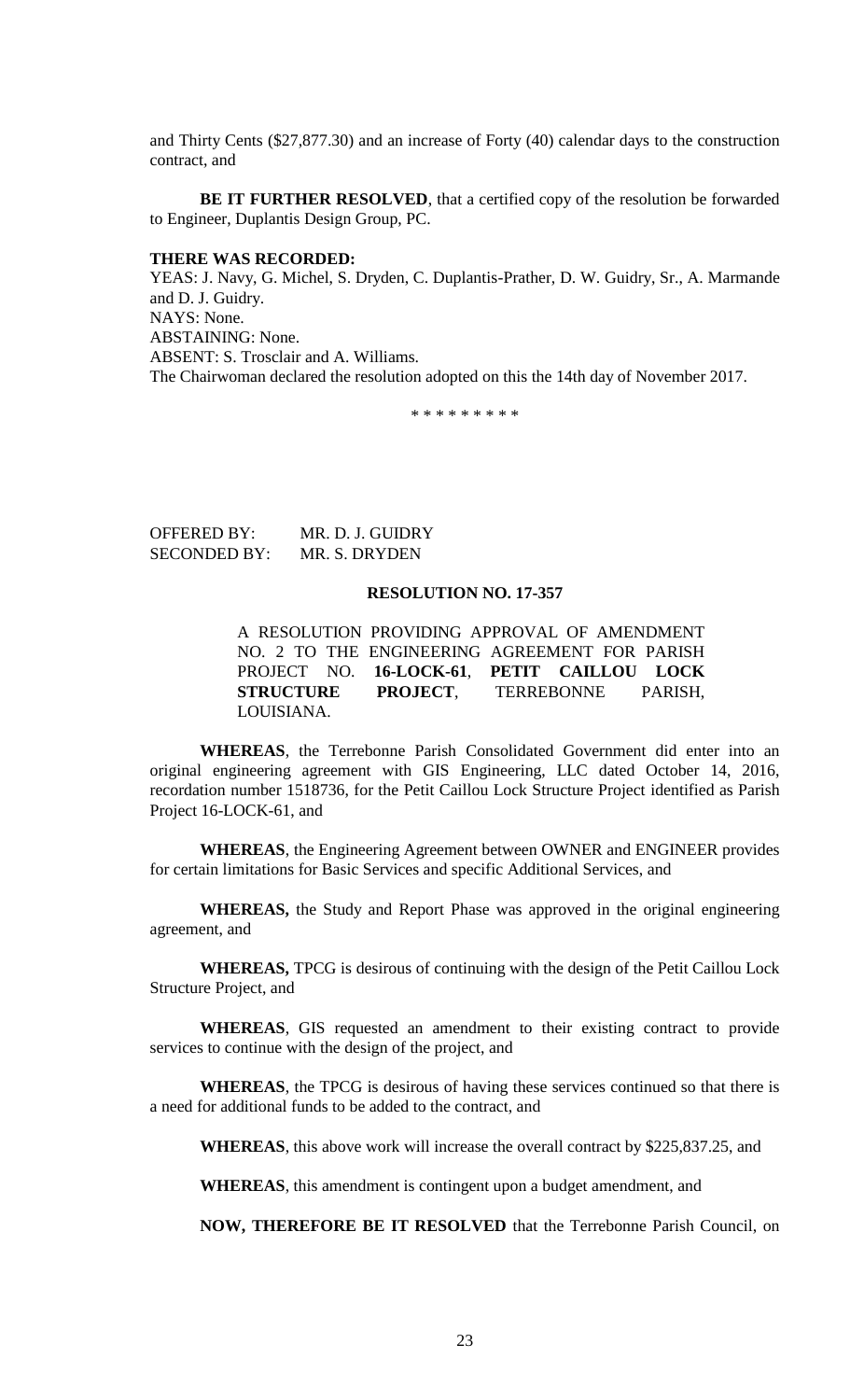behalf of the Terrebonne Parish Consolidated Government, does hereby approve this Amendment No. 2 to the Engineering Agreement for an increase of \$225,837.25, and authorizes Parish President Gordon E. Dove to execute this Amendment No. 2 to the Engineering Agreement for the Petit Caillou Lock Structure Project Parish Project No. 16- LOCK-61, with GIS Engineering, LLC, and

**BE IT FURTHER RESOLVED** that a certified copy of the resolution be forwarded to the Engineer, GIS Engineering, LLC.

## **THERE WAS RECORDED:**

YEAS: J. Navy, G. Michel, S. Dryden, C. Duplantis-Prather, D. W. Guidry, Sr., A. Marmande and D. J. Guidry. NAYS: None. ABSTAINING: None. ABSENT: S. Trosclair and A. Williams. The Chairwoman declared the resolution adopted on this the 14th day of November 2017.

\* \* \* \* \* \* \* \* \*

# OFFERED BY: MS. C. DUPLANTIS-PRATHER SECONDED BY: MR. D. J. GUIDRY

## **RESOLUTION NO. 17-358**

A RESOLUTION AUTHORIZING THE PARISH PRESIDENT TO SIGN AND SUBMIT AN AMENDMENT TO THE TERREBONNE PARISH GUSTAV/IKE DISASTER RECOVERY PLAN BUDGET TO THE STATE OF LOUISIANA AND HUD TO COMPLY WITH THE COMMUNITY DEVELOPMENT BLOCK GRANT DISASTER RECOVERY PROGRAM.

**WHEREAS**, the Terrebonne Parish Consolidated Government has been awarded Community Development Block Grant (CDBG) funding as a result of the damage caused by Hurricanes Gustav and Ike; and

**WHEREAS,** DPW Administration Building Project is in need of additional funds for a proposed change order; and

**WHEREAS,** the bid for Gray Sewers submitted was under budget; and

**WHEREAS,** funds from Gray Sewers will be transferred to cover the shortfall for the DPW Administration Building Project; and

**WHEREAS,** through the proper public approval process the funds can be reallocated from one project to another as reflected in Attachment A; and

**NOW, THEREFORE, BE IT RESOLVED** by the Terrebonne Parish Council, on behalf of the Terrebonne Parish Consolidated Government, that that the Parish President, Michel H. Claudet, is authorized to sign, submit and implement the recommended amendment to the Terrebonne Parish Gustav/Ike Disaster Recovery Plan regarding the projects in Attachment A.

#### **THERE WAS RECORDED:**

YEAS: J. Navy, G. Michel, S. Dryden, C. Duplantis-Prather, D. W. Guidry, Sr., A. Marmande and D. J. Guidry.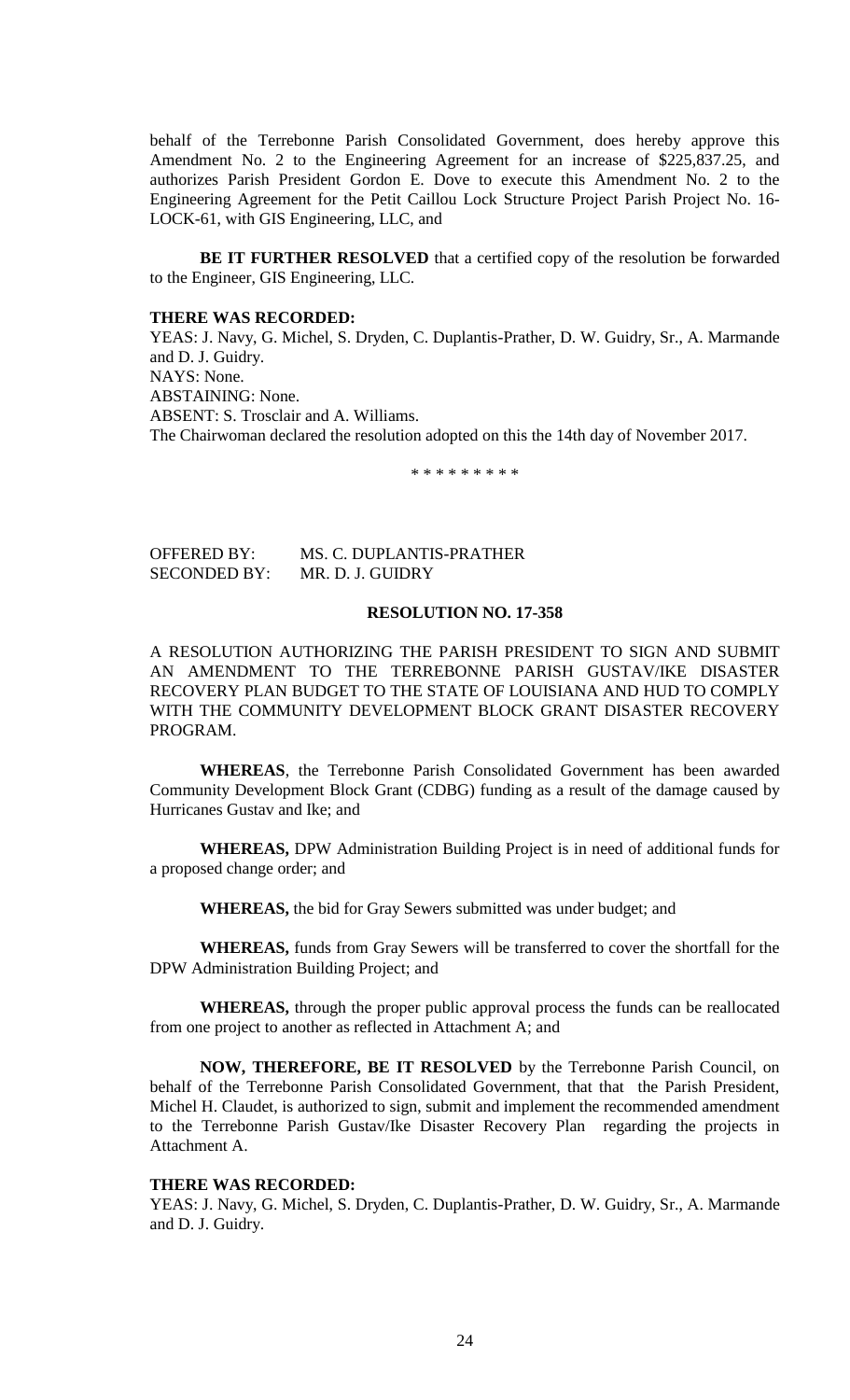NAYS: None. ABSTAINING: None. ABSENT: S. Trosclair and A. Williams. The Chairwoman declared the resolution adopted on this the 14th day of November 2017.

\* \* \* \* \* \* \* \* \*

OFFERED BY: MR. D. W. GUIDRY, SR. SECONDED BY: MS. C. DUPLANTIS-PRATHER

# **RESOLUTION NO. 17-359**

Authorizing the execution of Change Order No. 22 for the Construction Agreement for Parish Project No. 98-WID-25, Hollywood Road Widening, Terrebonne Parish, Louisiana.

**WHEREAS**, the Terrebonne Parish Consolidated Government entered into a contract dated January 23, 2014 with Conti Enterprises, Inc., Recordation Number 1447003, for Parish Project No. 98-WID-25, Hollywood Road Widening, Terrebonne Parish Consolidated Government, Terrebonne Parish, Louisiana, and

**WHEREAS**, the Parish is desirous of completing the construction of the project, and

**WHEREAS**, this change order has been recommended so as to adjust the estimated contract item quantities for the completion of the project described on the attached Change Order No. 22 for the above referenced project, and

**WHEREAS**, the this change order also consists of compensating the Contractor for additional work that was added by the Project Engineer as described in Change Order No. 22, and to change the funding categories for items included in the contract, and

**WHEREAS**, this change order will decrease the overall contract price by Thirty-Eight Thousand, Nine Hundred Forty-Two Dollars and Eighty-Eight Cents (\$38,942.88), and

**WHEREAS**, this Change Order No. 22 had been recommended by the Engineer, Providence Engineering and Design, LLC, for this project.

**NOW, THEREFORE BE IT RESOLVED** that the Terrebonne Parish Council on behalf of the Terrebonne Parish Consolidated Government, does hereby approve and authorize the execution by Terrebonne Parish President Gordon E. Dove of Change Order No. 22 to the construction agreement with Conti Enterprises, Inc. for Parish Project No. 98-WID-25, Hollywood Road Widening, Terrebonne Parish, Louisiana, for an decrease to the contract amount of Thirty-Eight Thousand, Nine Hundred Forty-Two Dollars and Eighty-Eight Cents (\$38,942.88) to the construction contract, and

**BE IT FURTHER RESOLVED** that a certified copy of the resolution be forwarded to Engineer, Providence Engineering and Design, LLC.

# **THERE WAS RECORDED:**

YEAS: J. Navy, G. Michel, S. Dryden, C. Duplantis-Prather, D. W. Guidry, Sr., A. Marmande and D. J. Guidry. NAYS: None. ABSTAINING: None. ABSENT: S. Trosclair and A. Williams. The Chairwoman declared the resolution adopted on this the 14th day of November 2017.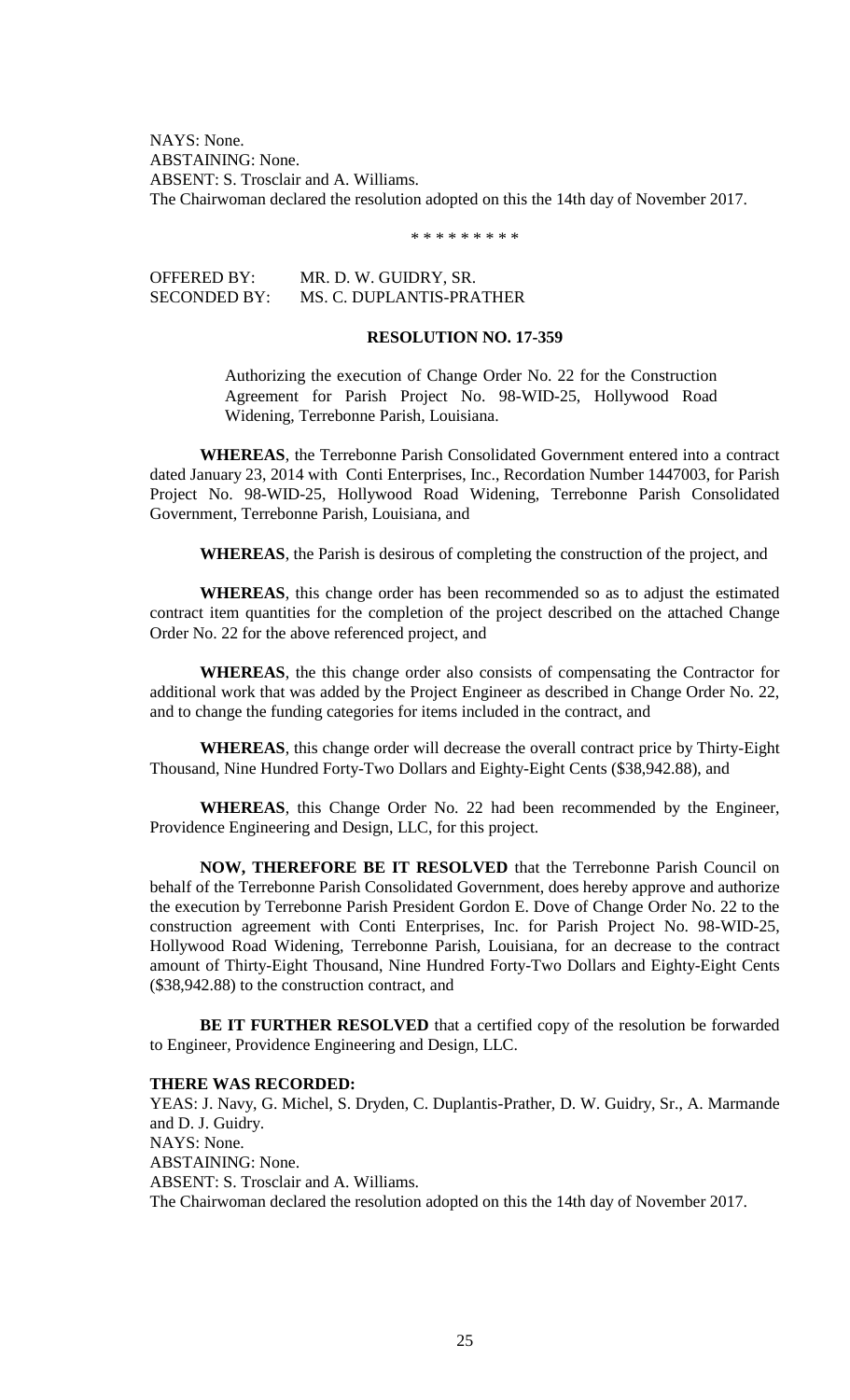#### \* \* \* \* \* \* \* \* \*

The Committee Chairman announced that Agenda Item 11 was pulled prior to the meeting per Administration.

| <b>OFFERED BY:</b>  | MS. C. DUPLANTIS-PRATHER |
|---------------------|--------------------------|
| <b>SECONDED BY:</b> | MR. D. W. GUIDRY, SR.    |

## **RESOLUTION NO. 17-360**

**WHEREAS**, the Code of Federal Regulations, as enacted by the United States Congress, mandates that all structures defined as bridges located on all public roads shall be inspected, rated for safe load capacity, and posted in accordance with the National Bridge Inspection Standards and that an inventory of these bridges be maintained by each state, and

**WHEREAS**, the responsibility to inspect, rate and load post those bridges under the authority of Terrebonne Parish, in accordance with those standards, is delegated by the Louisiana Department of Transportation and Development.

**NOW, THEREFORE BE IT RESOLVED** by the Terrebonne Parish Council (Public Services Committee), on behalf of the Terrebonne Parish Consolidated Government, that for the period January 1, 2018 through December 31, 2018:

- 1. The Terrebonne Parish Consolidated Government will perform all interim inspections on all Parish-owned or maintained bridges in accordance with the National Bridge Inspection Standards.
- 2. All bridges owned or maintained by the Terrebonne Parish Consolidated Government will be structurally analyzed and rated by the Parish as to the safe load capacity in accordance with the AASHTO manual for maintenance inspection of bridges. The load posting information that has been determined by the Louisiana Department of Transportation and Development for all bridges where the maximum legal load under Louisiana State Law exceeds the load permitted under the operating rating as determined above will be critically reviewed by the Parish. Load posting information will be updated by the Parish to reflect all structural changes, any obsolete structural ratings or any missing instructural ratings.
- 3. All Terrebonne Parish Government-owned or maintained bridges which require load posting or closing shall be load posted or closed in accordance with the table in the DOTD Engineering Directives and Standards Manual Directive No. 1.1.1.8. All bridges shall be critically reviewed by the Terrebonne Parish Consolidated Government prior to load posting.
- 4. All bridges owned or maintained by the Terrebonne Parish Consolidated Government are shown on the attached list in the format specified by the Department of Transportation and Development.

**BE IT FURTHER RESOLVED**, that the Terrebonne Parish Consolidated Government is cognizant that these stipulations are prerequisites for participation by the Terrebonne Parish Consolidated Government in the Off-System Bridge Replacement Program.

## **THERE WAS RECORDED:**

YEAS: J. Navy, G. Michel, S. Dryden, C. Duplantis-Prather, D. W. Guidry, Sr., A. Marmande and D. J. Guidry.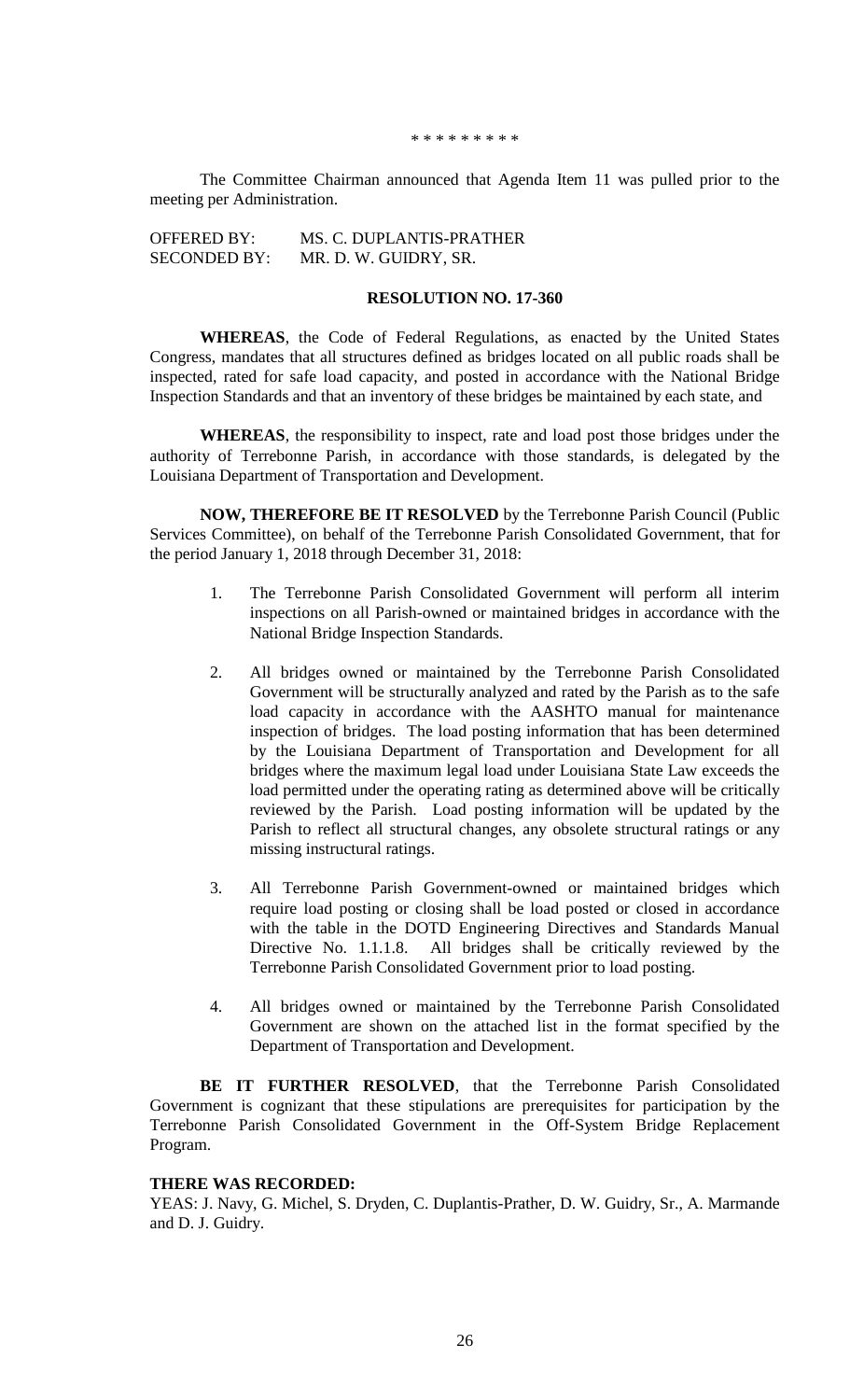NAYS: None. ABSTAINING: None. ABSENT: S. Trosclair and A. Williams. The Chairwoman declared the resolution adopted on this the 14th day of November 2017.

#### \* \* \* \* \* \* \* \* \*

The Committee Chairman announced that Agenda Item 13 was pulled prior to the meeting per Administration. Parish President Gordon Dove explained that the item was pulled due to incorrect information being submitted by the bidder, as per state law, which requires the project to be re-bid.

OFFERED BY: MR. D. W. GUIDRY, SR. SECONDED BY: MR. S. DRYDEN

## **RESOLUTION NO. 17-361**

Awarding and authorizing the signing of the construction contract for Parish Project No. 12-JUVCDBG-38, Juvenile Justice Complex – Fence Addition (CDBG), Terrebonne Parish Consolidated Government, Terrebonne Parish, Louisiana, and authorizing the issuance of the Notice to Proceed.

**WHEREAS**, the Terrebonne Parish Consolidated Government did receive construction bids on Parish Project No. 12-JUVCDBG-38, Juvenile Justice Complex Project, Terrebonne Parish, Louisiana, and,

**WHEREAS**, the lowest bid was that submitted by Scott Fence USA, LLC in the amount of One Hundred Forty-Two Thousand, Seven Hundred and Seventeen Dollars (\$142,717.00), and

**WHEREAS,** the Juvenile Justice Department along with the Public Works/Engineering Division has recommended that the award of the bid be made to Scott Fence USA, LLC, and

**WHEREAS,** the Parish Administration has concurred with the recommendation that the bid of Scott Fence is the lowest responsive bid for Parish Project No. 12-JUVCDBG-38, Juvenile Justice Facility – Fence Addition (CDBG) as per the attached bid forms, and

**NOW, THEREFORE, BE IT RESOLVED** that the Terrebonne Parish Consolidated Government award the construction contract to Scott Fence USA, LLC, in the overall amount of One Hundred Forty-Two Thousand, Seven Hundred and Seventeen Dollars (\$142,717.00), and

**BE IT FURTHER RESOLVED,** that the President of Terrebonne Parish Consolidated Government, be and he is hereby authorized and empowered to sign a construction contract for and on behalf of the Terrebonne Parish Consolidated Government with Scott Fence USA, LLC, upon receipt of the performance bond in the amount of the contract price, and

BE IT FURTHER RESOLVED, that upon receipt of required certificates of insurance evidencing coverage as provided in the project specifications and upon execution and recordation of all contract documents, that the Engineering Division is hereby authorized to issue the Notice to Proceed to the Contractor to commence construction of the project, and

## **THERE WAS RECORDED:**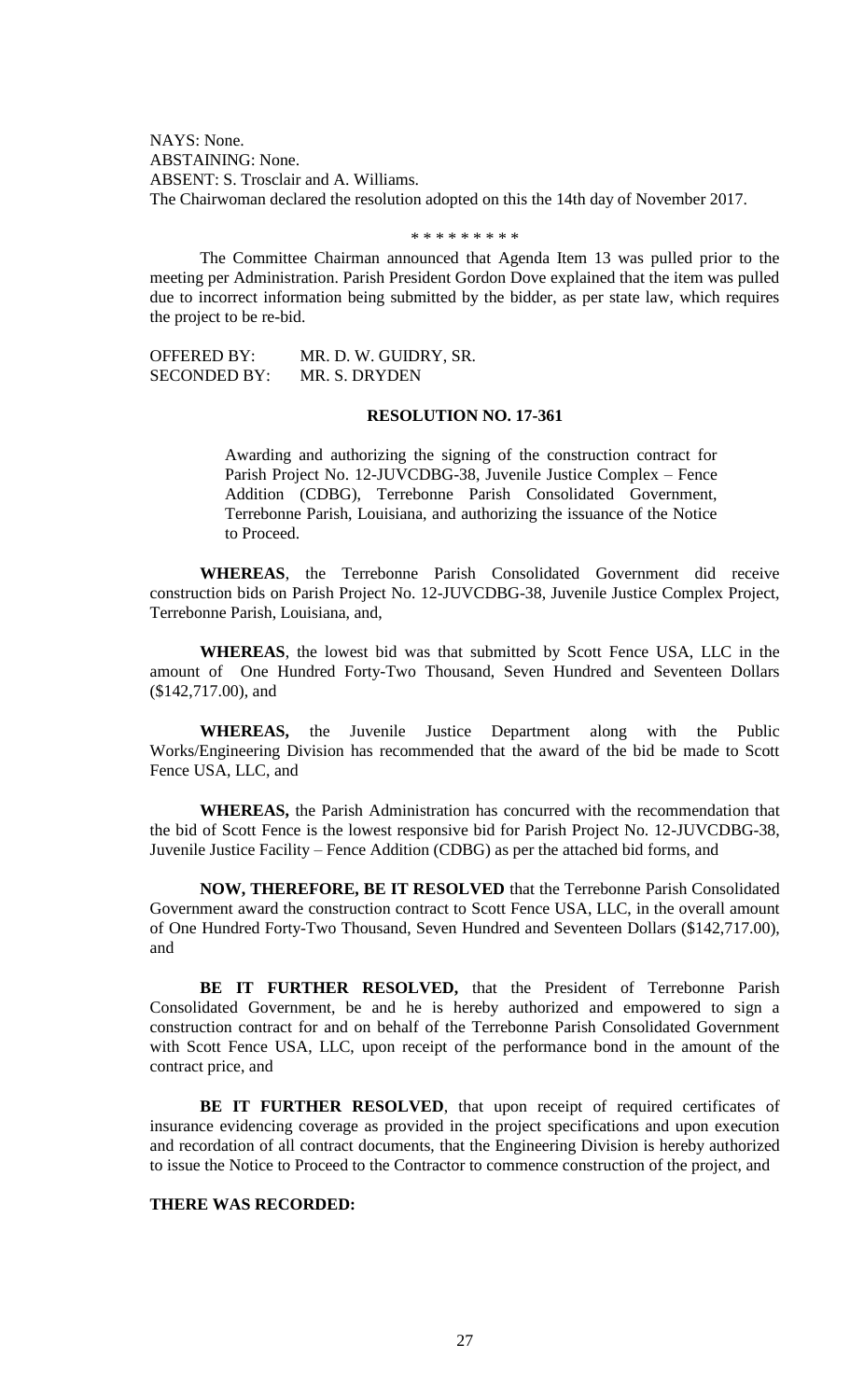YEAS: J. Navy, G. Michel, S. Dryden, C. Duplantis-Prather, D. W. Guidry, Sr., A. Marmande and D. J. Guidry. NAYS: None. ABSTAINING: None. ABSENT: S. Trosclair and A. Williams. The Chairwoman declared the resolution adopted on this the 14th day of November 2017.

\* \* \* \* \* \* \* \* \*

OFFERED BY: MR. D. J. GUIDRY SECONDED BY: MS. C. DUPLANTIS-PRATHER

# **RESOLUTION NO. 17-362**

A resolution authorizing the execution of Change Order No. 5 for the Construction Agreement for Parish Project No. 10- CDBG-R-LEV-63; Ward 7 Levee Improvements & Extension Phase III, Boudreaux Canal to Lashbrook Pump Station, Terrebonne Parish, Louisiana.

**WHEREAS**, the Terrebonne Parish Consolidated Government entered into a contract dated January 26, 2016, with Phylway Construction, LLC, for the Ward 7 Levee Improvements & Extension Phase III, Boudreaux Canal to Lashbrook Pump Station, Parish Project No. 10-CDBG-R-LEV-63, Terrebonne Parish, Louisiana, and

**WHEREAS**, this change order is required to increase contract time by Fifty-Two (52) calendar days due abnormal weather conditions beyond the normal anticipated days lost due to rain each month, and

**WHEREAS,** this change order will not change the Construction Cost, and

**WHEREAS**, this change order has been approved by the Louisiana Office of Community Development (OCD), and

**WHEREAS**, this Change Order No. 5 has been recommended by the ENGINEER for this project, APTIM Coastal, Inc.

**NOW, THEREFORE BE IT RESOLVED** that the Terrebonne Parish Council, on behalf of the Terrebonne Parish Consolidated Government, does hereby approve and authorize the execution by Terrebonne Parish President Gordon E. Dove of Change Order No. 5 to the construction agreement with Phylway Construction, LLC, increasing the construction time by Fifty-Two (52) calendar days with no change in Construction Cost, and

**BE IT FURTHER RESOLVED** that a certified copy of the resolution be forwarded to the Engineer, APTIM Coastal, Inc.

#### **THERE WAS RECORDED:**

YEAS: J. Navy, G. Michel, S. Dryden, C. Duplantis-Prather, D. W. Guidry, Sr., A. Marmande and D. J. Guidry. NAYS: None. ABSTAINING: None. ABSENT: S. Trosclair and A. Williams. The Chairwoman declared the resolution adopted on this the 14th day of November 2017.

\* \* \* \* \* \* \* \* \*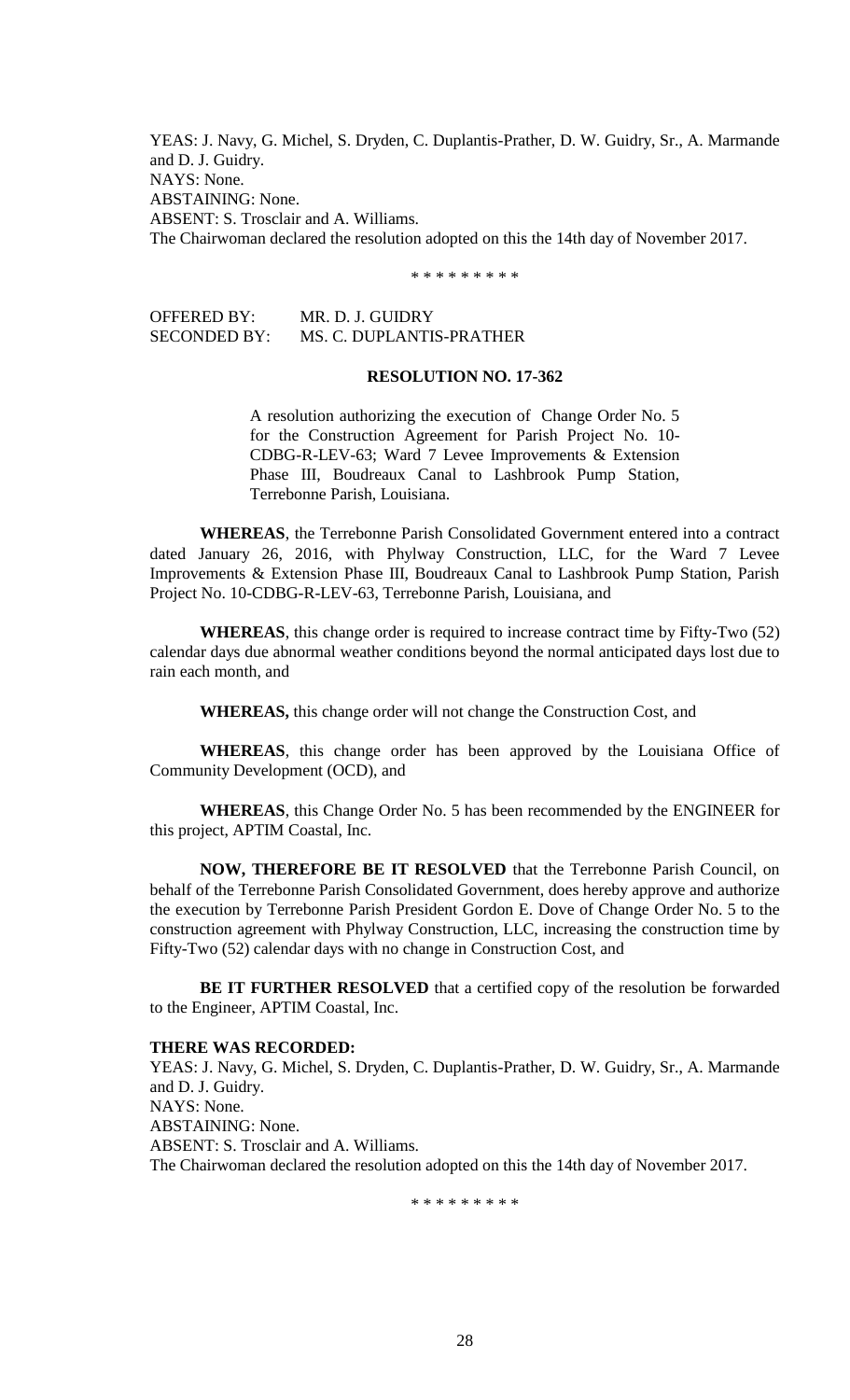| <b>OFFERED BY:</b>  |  |
|---------------------|--|
| <b>SECONDED BY:</b> |  |

MR. D. J. GUIDRY MR. G. MICHEL

## **RESOLUTION NO. 17-363**

A resolution authorizing the Parish President to enter into a contract for engineering services with GOTECH,Inc., for the Prospect Blvd. Sidewalks, State Project No. H.012337.5.

**WHEREAS**, the Administration and the Terrebonne Parish Council, on behalf of the Terrebonne Parish Consolidated Government, are desirous of constructing ADA compliant sidewalks on the eastern side of Prospect Boulevard from LA 24 to Woodside Drive, and

**WHEREAS**, the sidewalks will improve safety of pedestrians along Prospect Boulevard, and

**WHEREAS**, funds have been appropriated out of the Surface Transportation Program for the financing for the improvements for the project under the direct administration of the Louisiana Department of Transportation and Development, and

**WHEREAS**, the Terrebonne Parish Consolidated Government has entered into a City-State agreement with the Louisiana Department of Transportation and requiring specific work to be performed relative to this project, and

**WHEREAS**, the Terrebonne Parish Consolidated Government has agreed to the 20% local match for both engineering and construction of this project.

**NOW, THEREFORE BE IT RESOLVED**, by the Terrebonne Parish Council, on behalf of the Terrebonne Parish Consolidated Government, that the Parish President, Gordon E. Dove, be authorized to enter into a contract between GOTECH, Inc. and the Terrebonne Parish Consolidated Government for Prospect Blvd Sidewalks, State Project No. H.012337.5.

## **THERE WAS RECORDED:**

YEAS: J. Navy, G. Michel, S. Dryden, C. Duplantis-Prather, D. W. Guidry, Sr., A. Marmande and D. J. Guidry. NAYS: None. ABSTAINING: None. ABSENT: S. Trosclair and A. Williams. The Chairwoman declared the resolution adopted on this the 14th day of November 2017.

\* \* \* \* \* \* \* \* \*

The Chairman opened the floor for discussion on Agenda Item No. 17.

Upon request, Mr. Clay Naquin, Solid Waste Administrator, gave brief review of the changes that would be enacted with the proposed ordinance regarding the expansion of services for the collection and removal of solid waste material on private properties.

A discussion then ensued relative to the collection and removal of solid waste material on vacant lots and the process the Solid Waste Department follows for such material.

Upon request, Mr. Christopher Pulaski, Planning and Zoning Director, clarified the process that Nuisance Abatement would follow regarding demolition permits and debris generated from demolitions.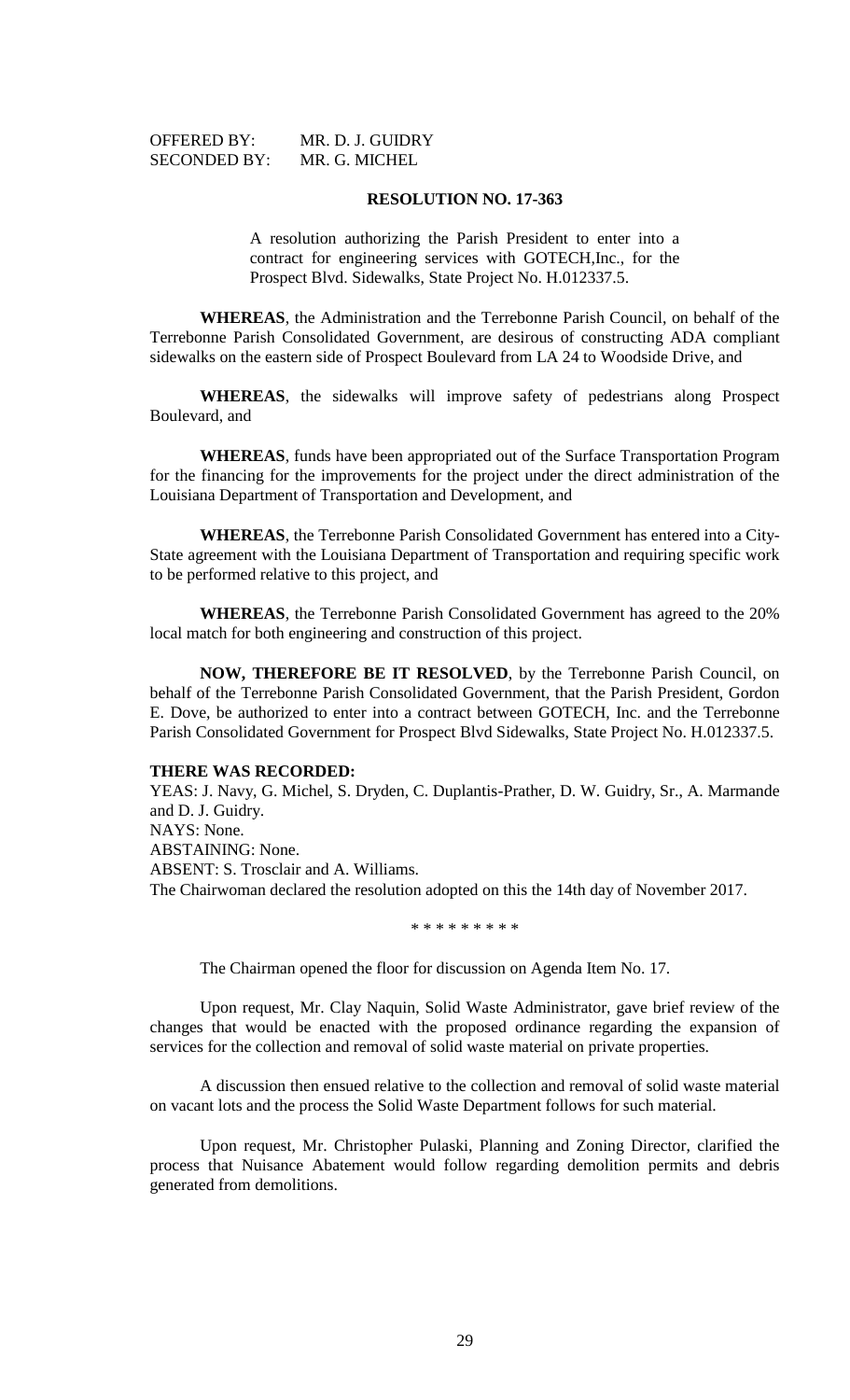Upon request, Mr. Chad Luke, Assistant Parish Attorney, clarified that the current procedure was sufficient for ensuring appropriate liability should an event occur regarding solid waste materials.

Committee Member D. W. Guidry, Sr. gave a brief overview of the intended changes relative to the services that would be improved and expanded upon if the ordinance was adopted.

Mr. D. W. Guidry, Sr. moved, seconded by Mr. G. Michel, "THAT, the Public Services Committee introduce an ordinance to amend Article II, Comprehensive Solid Waste Management, Program to allow for the collection of limited bulky waste from Small Commercial Units, to authorize small commercial units and residential units to apply for collection from private rights-of-way; to authorize residential units to pay for collection services for more than one container; to provide for related matters and to call a public hearing on Wednesday, December 20, 2017 at 6:30 p. m."

The Chairman called for a vote on the motion offered by Mr. D. W. Guidry, Sr. THERE WAS RECORDED: YEAS: J. Navy, G. Michel, S. Dryden, C. Duplantis-Prather, D. W. Guidry, Sr., A. Marmande, and D. J. Guidry. NAYS: None. ABSENT: S. Trosclair and A. Williams. The Chairman declared the motion adopted.

Parish President Gordon Dove briefly explained the proposed Bayou Country Sports Park Soccer Field Parking Lot Project and shared his resolve to seeing that the project would be completely quickly.

OFFERED BY: MR. G. MICHEL SECONDED BY: MR. D. W. GUIDRY, SR.

# **RESOLUTION NO. 17-364**

A RESOLUTION RECOMMENDING THE AWARD AND AUTHORIZING THE SIGNING OF A CONSTRUCTION CONTRACT FOR THE BAYOU COUNTRY SPORTS PARK SOCCER FIELD PARKING LOT, TERREBONNE PARISH, LOUISIANA AND AUTHORIZING THE ISSUANCE OF THE NOTICE TO PROCEED TO COMMENCE CONSTRUCTION OF SAID PROJECT.

**WHEREAS**, Quotes have been received for the above referenced project, and

**WHEREAS**, the lowest and best quote was the submitted by Bayou Irrigation, Inc., in the amount of \$144,953.75 for the base bid, \$3,656.25 for Alternate No. 1 for a total of \$148,610,00, and

**WHEREAS**, the Terrebonne Parish Consolidated Government has provided sufficient funds to complete the project, and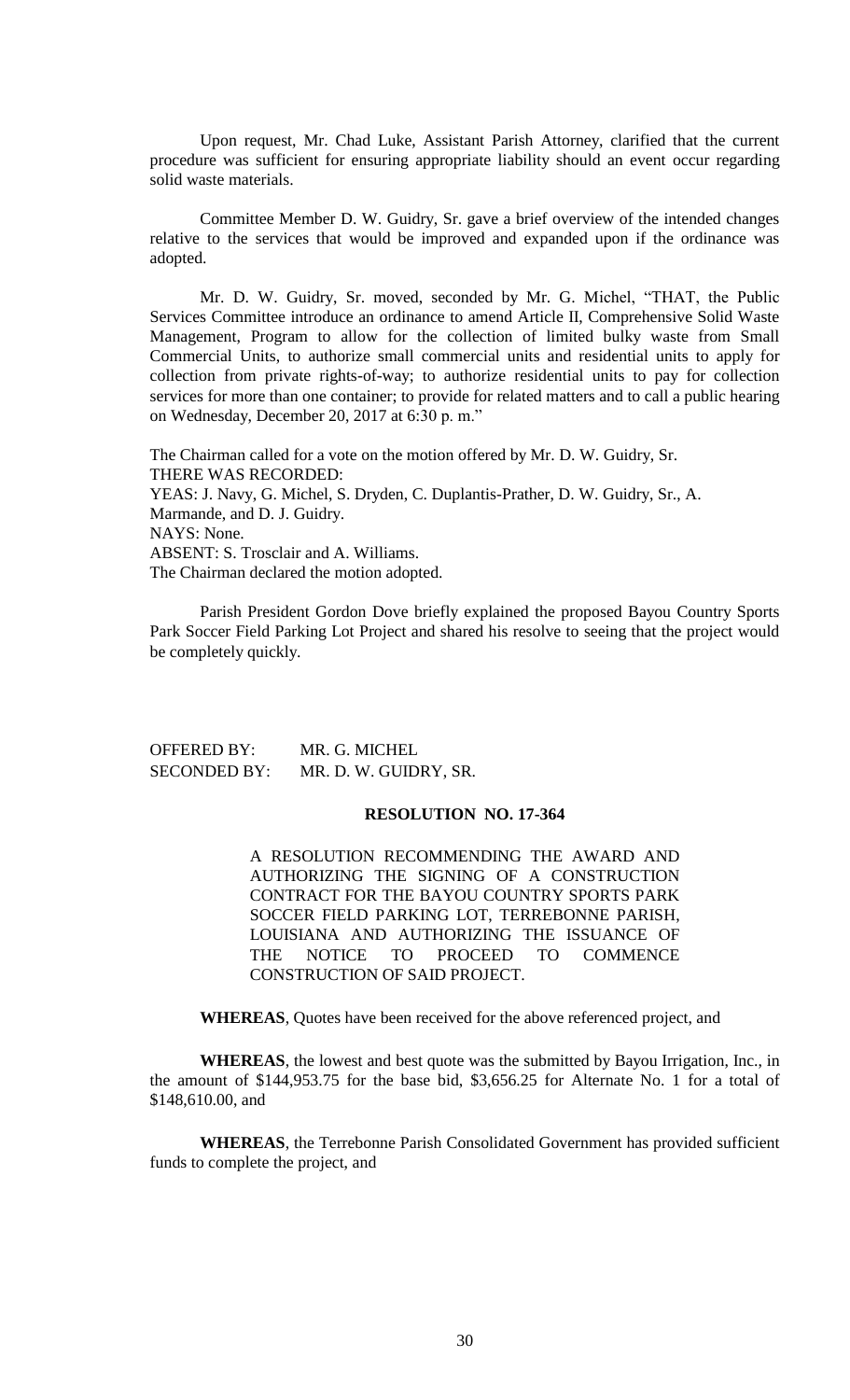**NOW, THEREFORE, BE IT RESOLVED** that the Terrebonne Parish Consolidated Government award the construction contract to Bayou Irrigation, Inc., in the overall amount of \$148,610.00, and

**BE IT FURTHER RESOLVED,** that the President of Terrebonne Parish Consolidated Government, be and he is hereby authorized and empowered to sign a construction contract for and on behalf of the Terrebonne Parish Consolidated Government with Bayou Irrigation, Inc., upon receipt of the performance bond in the amount of the contract price, and

**BE IT FURTHER RESOLVED**, that upon receipt of required certificates of insurance evidencing coverage as provided in the project specifications and upon execution and recordation of all contract documents, that the Consultant is hereby authorized to issue the Notice to Proceed to the Contractor to commence construction of the project.

### **THERE WAS RECORDED:**

YEAS: J. Navy, G. Michel, S. Dryden, C. Duplantis-Prather, D. W. Guidry, Sr., A. Marmande and D. J. Guidry. NAYS: None. ABSTAINING: None. ABSENT: S. Trosclair and A. Williams. The Chairwoman declared the resolution adopted on this the 14th day of November 2017.

\* \* \* \* \* \* \* \* \*

OFFERED BY: MR. G. MICHEL SECONDED BY: MR. D. W. GUIDRY, SR.

# **RESOLUTION NO. 17-365**

A RESOLUTION PROVIDING APPROVAL OF AMENDMENT NO. 2 TO THE ENGINEERING AGREEMENT FOR PARISH PROJECT NO.15-SEW-51, LAFAYETTE STREET AREA SEWER GRAVITY MAIN REPLACEMENT, TERREBONNE PARISH, LOUISIANA.

**WHEREAS**, the Terrebonne Parish Consolidated Government did enter into an original engineering agreement with Providence/GSE Associates, LLC (now known as Providence Engineering and Design, LLC) dated December 4, 2015, recordation number 1495852, for the Lafayette Street Area Sewer Gravity Main Replacement Project identified as Parish Project 15-SEW-51, and

**WHEREAS**, the Engineering Agreement between OWNER and ENGINEER provides for certain limitations for Basic Services and Additional Services, and

**WHEREAS**, the engineer has informed the Terrebonne Parish Consolidated Government of the additional costs related to LA DOTD requesting the engineer to develop the Traffic Control Plan, and

**WHEREAS**, the engineer also informed the Terrebonne Parish Consolidated Government that additional costs were incurred while surveying due to the multitude of underground utilities, possible conflicts and re-establishing control points, and

**WHEREAS**, the LA DOTD portion of the contract exceeded the anticipated 60 working days, and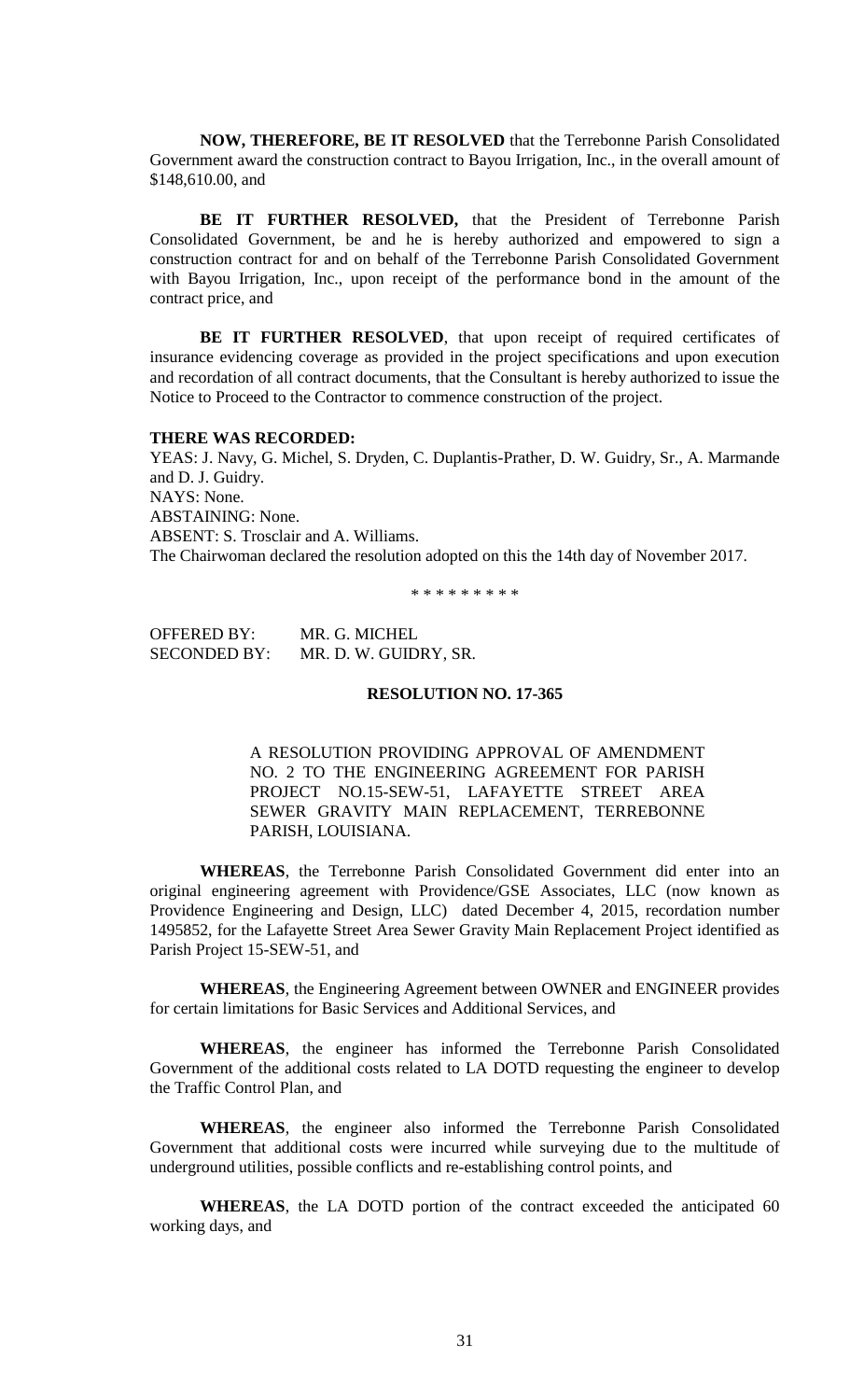**WHEREAS**, Amendment No. 2 proposes to increase the fees to include this additional work to the scope of services, and

**WHEREAS**, this above work will increase the Basic Services by a lump sum amount of \$6,500.00, and

**WHEREAS**, this above work will also increase the Additional Services, by increasing the Project Representation by \$10,750.00 and increasing Surveying by \$10,500.00, and

**NOW, THEREFORE BE IT RESOLVED** that the Terrebonne Parish Council, on behalf of the Terrebonne Parish Consolidated Government, does hereby approve this Amendment No. 2 to the Engineering Agreement for an overall increase of \$27,750.00 and authorizes Parish President Gordon E. Dove to execute this Amendment No. 2 to the Engineering Agreement for the Lafayette Street Area Sewer Gravity Main Replacements Project, Parish Project No. 15-SEW-51, with Providence Engineering and Design, LLC., and

**BE IT FURTHER RESOLVED** that a certified copy of the resolution be forwarded to the Engineer, Providence Engineering and Design, LLC.

#### **THERE WAS RECORDED:**

YEAS: J. Navy, G. Michel, S. Dryden, C. Duplantis-Prather, D. W. Guidry, Sr., A. Marmande and D. J. Guidry. NAYS: None. ABSTAINING: None. ABSENT: S. Trosclair and A. Williams. The Chairwoman declared the resolution adopted on this the 14th day of November 2017.

\* \* \* \* \* \* \* \* \*

| OFFERED BY:  | MR. S. DRYDEN    |
|--------------|------------------|
| SECONDED BY: | MR. D. J. GUIDRY |

## **RESOLUTION NO. 17-366**

A resolution providing approval of Amendment No. 2 to the Engineering Agreement for Parish Project No.15-SEW-33, Coteau Sewer Holding Basin Force Main Replacement, Terrebonne Parish, Louisiana.

**WHEREAS**, the Terrebonne Parish Consolidated Government did enter into an original engineering agreement with Providence/GSE Associates, LLC (now known as Providence Engineering and Design, LLC) dated September 8, 2015 , recordation number 1489375, for the Coteau Sewer Holding Basin Force Main Replacement Project identified as Parish Project 15-SEW-33, and

**WHEREAS**, the Engineering Agreement between OWNER and ENGINEER provides for certain limitations for Basic Services and Additional Services, and

**WHEREAS**, the engineer has informed the Terrebonne Parish Consolidated Government of the additional costs related the servitude acquisition, and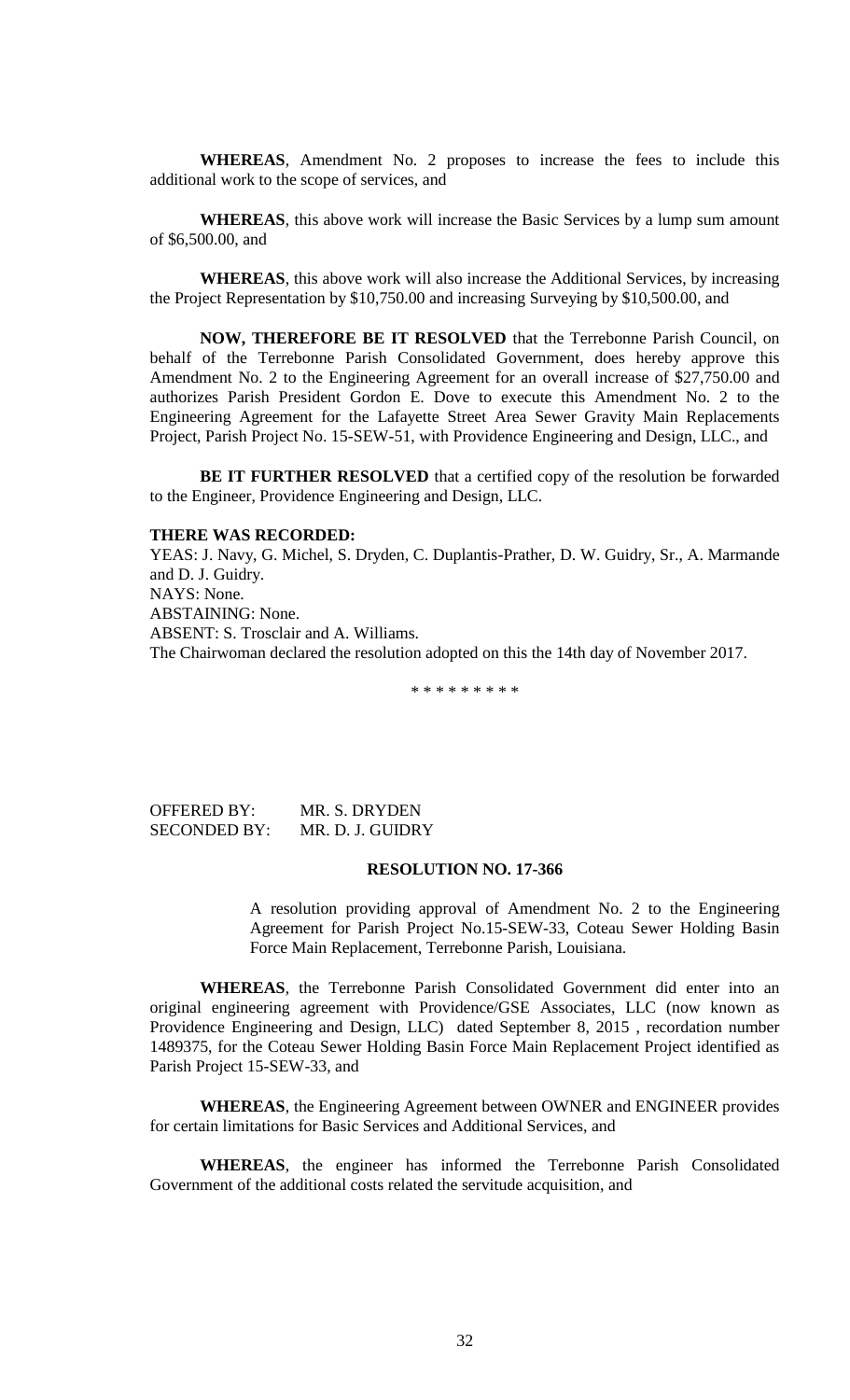**WHEREAS**, Amendment No. 2 proposes to increase the fees to include this additional work to the scope of services, and

**WHEREAS**, this above work will also increase the Additional Services, by increasing the Field Survey by \$1,000.00 and increasing Site Acquisition and Servitude by \$3,500.00, and

**NOW, THEREFORE BE IT RESOLVED** that the Terrebonne Parish Council, on behalf of the Terrebonne Parish Consolidated Government, does hereby approve this Amendment No. 2 to the Engineering Agreement for an overall increase of \$4,500.00 and authorizes Parish President Gordon E. Dove to execute this Amendment No. 2 to the Engineering Agreement for the Coteau Holding Basin Sewer Force Main Replacement Project, Parish Project No. 15- SEW-33, with Providence Engineering and Design, LLC., and

**BE IT FURTHER RESOLVED** that a certified copy of the resolution be forwarded to the Engineer, Providence Engineering and Design, LLC.

#### **THERE WAS RECORDED:**

YEAS: J. Navy, G. Michel, S. Dryden, C. Duplantis-Prather, D. W. Guidry, Sr., A. Marmande and D. J. Guidry. NAYS: None. ABSTAINING: None. ABSENT: S. Trosclair and A. Williams. The Chairwoman declared the resolution adopted on this the 14th day of November 2017.

\* \* \* \* \* \* \* \* \*

Mr. G. Michel moved, seconded by Ms. C. Duplantis-Prather, "THAT, there being no further business to come before the Public Services Committee, the meeting be adjourned."

The Chairman called for a vote on the motion offered by Mr. G. Michel. THERE WAS RECORDED: YEAS: J. Navy, G. Michel, S. Dryden, C. Duplantis-Prather, D. W. Guidry, Sr., A. Marmande, and D. J. Guidry. NAYS: None. ABSENT: S. Trosclair and A. Williams. The Chairman declared the motion adopted and the meeting was adjourned at 5:56

p.m.

Alidore "Al" Marmande, Chairman

Keith M. Hampton, Minute Clerk

Mr. A. Marmande moved, seconded by Mr. S. Trosclair, "THAT the Council accept and ratify the minutes of the Public Services Committee meeting held on 11/14/17."

The Chairman called for a vote on the motion offered by Mr. A. Marmande. THERE WAS RECORDED: YEAS: S. Trosclair, J. Navy, A. Williams, G. Michel, S. Dryden, C. Duplantis-Prather, D. W. Guidry, Sr., A. Marmande, and D. J. Guidry. NAYS: None. ABSENT: None. The Chairman declared the motion adopted.

The Chairman called for a report on the Community Development and Planning Committee meeting held on 11/14/17, whereupon the Committee Vice-Chairman, noting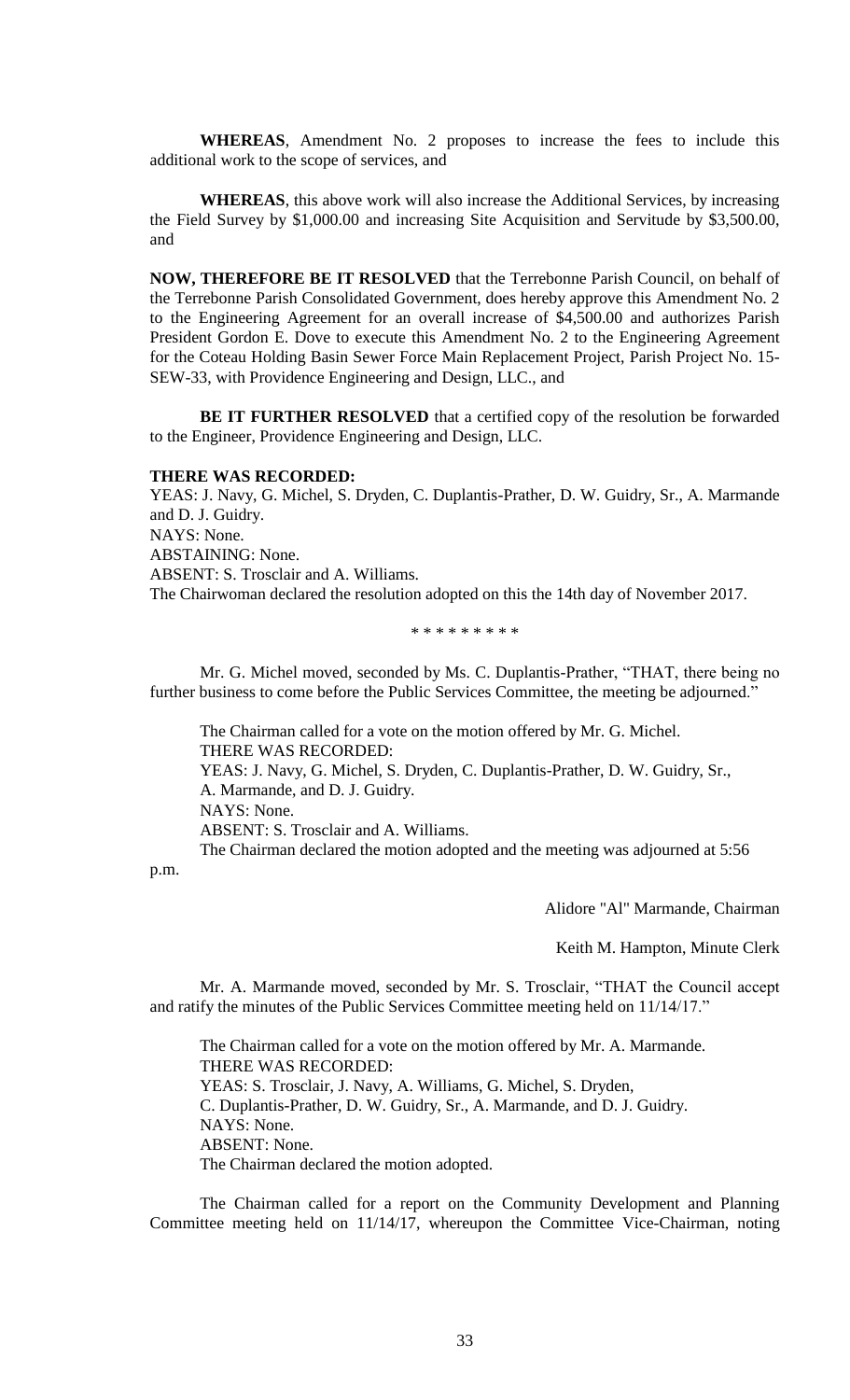ratification of minutes calls a public hearing on November 29, 2017 at 6:30 p.m., rendered the following:

# **COMMUNITY DEVELOPMENT AND PLANNING COMMITTEE**

## **NOVEMBER 14, 2017**

The Committee Vice-Chairman, Scotty Dryden, called the Community Development and Planning Committee meeting to order at 5:59 p.m. in the Terrebonne Parish Council Meeting Room.

The Committee Vice-Chairman read aloud letters from Committee Member Arlanda Williams and Committee Chairman Steve Trosclair explaining their absences from the night's proceedings.

Following the Invocation, offered by Committee Member J. Navy, Committee Member A. Marmande led the Pledge of Allegiance.

Upon roll call, Committee Members recorded as present were: S. Trosclair, J. Navy, A. Williams, G. Michel, S. Dryden, C. Duplantis-Prather, D. W. Guidry, Sr., A. Marmande, and D. J. Guidry. A quorum was declared present.

| <b>OFFERED BY:</b>  | MR. D. J. GUIDRY         |
|---------------------|--------------------------|
| <b>SECONDED BY:</b> | MS. C. DUPLANTIS-PRATHER |

## **RESOLUTION NO. 17-367**

A RESOLUTION GIVING NOTICE OF INTENT TO ADOPT AN ORDINANCE TO AMEND SECTION 21-33 OF CHAPTER 21, RECREATION AND PARKS, ARTICLE II PARISH GENERALLY, OF THE TERREBONNE PARISH CODE TO PROVIDE FOR CERTAIN RECREATION FACILITIES AND ACTIVITIES.

**THEREFORE, BE IT RESOLVED** by the Terrebonne Parish Council (Community Development and Planning Committee), on behalf of the Terrebonne Parish Consolidated Government, that Notice of Intent is given for adopting an Ordinance to amend Section 21-33 of Chapter, 21, Recreation and Parks, Article II Parish Generally, of the Terrebonne Parish Code to provide for designation of the following property as a recreational facility for recreation use and bird watching and,

**BE IT FURTHER RESOLVED** that a public hearing on said ordinance be called for Wednesday, November 29, 2017 at 6:30 p.m.

### **THERE WAS RECORDED:**

YEAS: J. Navy, G. Michel, S. Dryden, C. Duplantis-Prather, D. W. Guidry, Sr., A. Marmande, and D. J. Guidry. NAYS: None. ABSTAINING: None. ABSENT: S. Trosclair and A. Williams. The Chairwoman declared the resolution adopted on this the 14th day of November 2017.

\*\*\*\*\*\*\*\*\*\*\*\*\*\*\*\*

Mr. A. Marmande moved, seconded by Ms. C. Duplantis-Prather, "THAT, the Community Development and Planning Committee rescind the condemnations on the structures located at 1217 Division Avenue, 114 Alex Williams Lane, and 1931 Bayou Dularge Road (Structures 1 & 2)."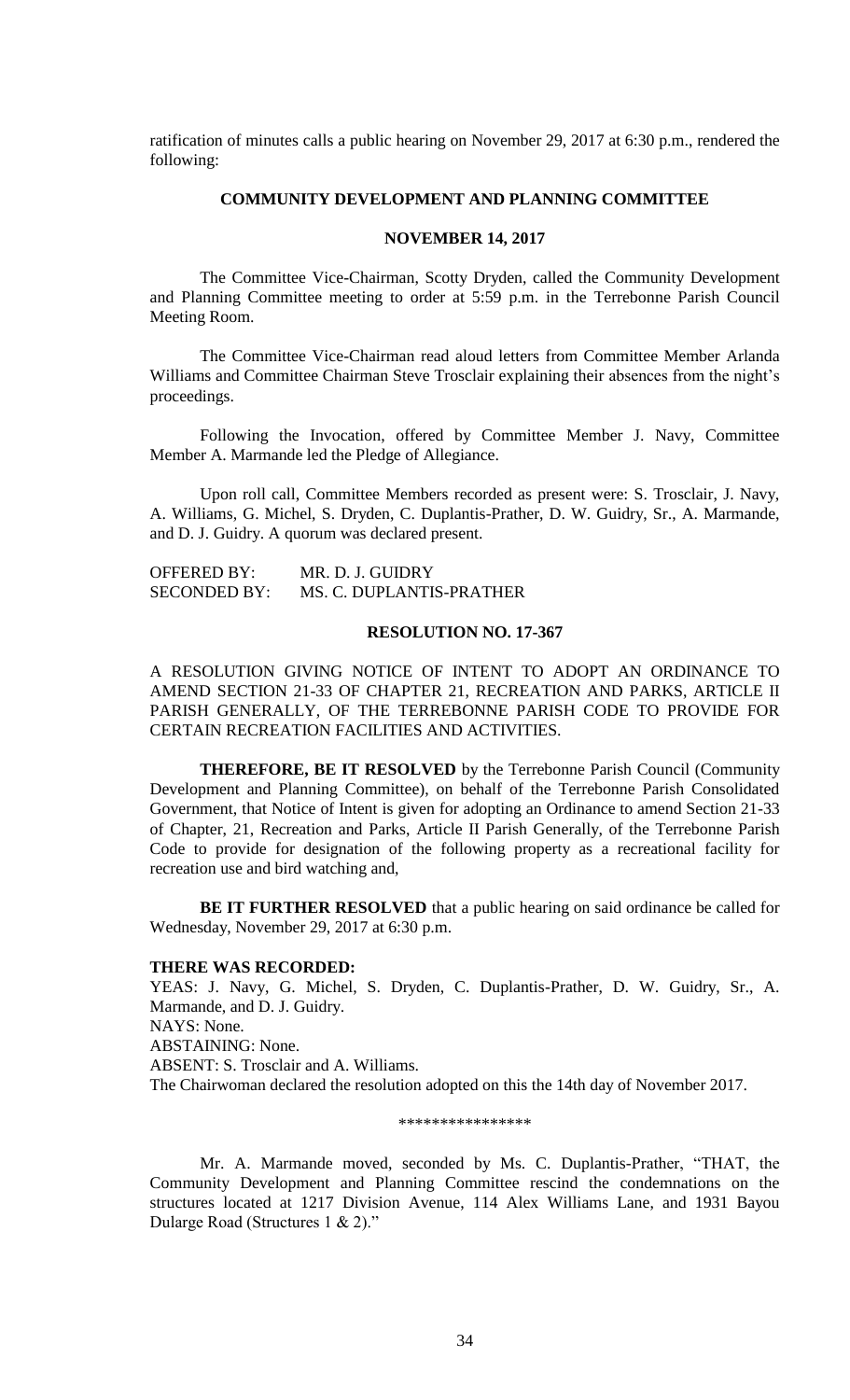The Vice-Chairman called for a vote on the motion offered by Mr. A. Marmande. THERE WAS RECORDED: YEAS: J. Navy, G. Michel, S. Dryden, C. Duplantis-Prather, D. W. Guidry, Sr., A. Marmande, and D. J. Guidry. NAYS: None. ABSENT: A. Williams and S. Trosclair. The Vice-Chairman declared the motion adopted.

Mr. A. Marmande moved, seconded by Mr. D. W. Guidry, Sr., "THAT, there being no further business to come before the Community Development and Planning Committee, the meeting be adjourned."

The Vice-Chairman called for a vote on the motion offered by Mr. A. Marmande. THERE WAS RECORDED: YEAS: J. Navy, G. Michel, S. Dryden, C. Duplantis-Prather, D. W. Guidry, Sr., A. Marmande, and D. J. Guidry. NAYS: None. ABSENT: A. Williams and S. Trosclair.

The Vice-Chairman declared the motion adopted and the meeting was adjourned at 6:01 p.m.

Scotty Dryden, Vice-Chairman

Keith M. Hampton, Minute Clerk

Mr. S. Dryden moved, seconded by Mr. S. Trosclair, "THAT the Council accept and ratify the minutes of the Community Development and Planning Committee meeting held on 10/23/17."

The Chairman called for a vote on the motion offered by Mr. S. Dryden. THERE WAS RECORDED:

YEAS: S. Trosclair, J. Navy, A. Williams, G. Michel, S. Dryden, C. Duplantis-Prather, D. W. Guidry, Sr., A. Marmande, and D. J. Guidry.

NAYS: None.

ABSENT: None.

The Chairman declared the motion adopted.

The Chairman called for a report on the Budget and Finance Committee meeting held on 11/14/17, whereupon the Committee Vice-Chairwoman, noting ratification of minutes calls public hearings on November 29, 2017 at 6:30 p.m., rendered the following:

## **BUDGET & FINANCE COMMITTEE**

## **NOVEMBER 14, 2017**

The Committee Vice-Chairwoman, Christa Duplantis-Prather, called the Budget & Finance Committee meeting to order at 6:01 p.m. in the Terrebonne Parish Council Meeting Room. Following the Invocation, offered by Committee Member D. W. Guidry, Sr., Committee Member D. J. Guidry led the Pledge of Allegiance.

Upon roll call, Committee Members recorded as present were: J. Navy, G. Michel, S. Dryden, C. Duplantis-Prather, D. W. Guidry, Sr., A. Marmande, and D. J. Guidry. A. Williams and S. Trosclair were recorded as absent. A quorum was declared present.

The Committee Vice-Chairwoman read aloud letters from Committee Chairwoman Arlanda Williams and Committee Member Steve Trosclair explaining their absences from the night's proceedings.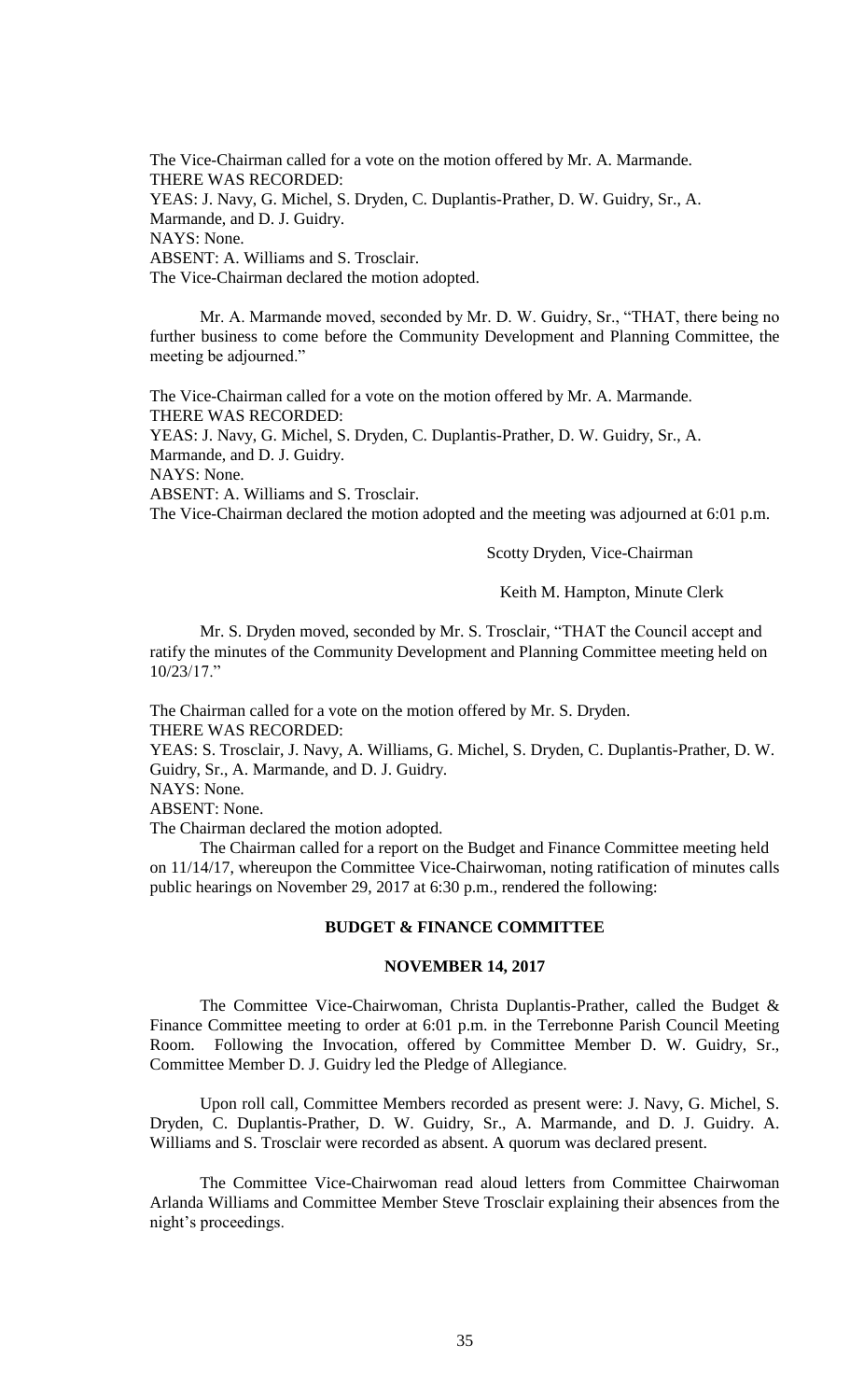| OFFERED BY:         | MR. S. DRYDEN   |
|---------------------|-----------------|
| <b>SECONDED BY:</b> | MR. A. MARMANDE |

## **RESOLUTION NO. 17-368**

**WHEREAS,** Louisiana Statutory Law provides for the disposal of surplus movable property having a value of \$5,000.00 or less, in addition to other legally permissible means, at private sale which is, in the opinion of the governing authority, not needed for public purposes; and

**WHEREAS**, the movable property listed in the attached Exhibit A each have a valued of \$5,000.00 or less, as indicated by the values set out next to each item on the attached Exhibit A; and

**WHEREAS**, the parish administration has recommended that the movable property listed in the attached Exhibit A be declared surplus as the items are no longer useful, nor do they serve a public purpose and authorizes immediate award to the highest bidder for all items, including those where the highest bid exceeds \$5,000.00; and

**NOW THEREFORE, BE IT RESOLVED** by the Terrebonne Parish Council that the movable property listed in the attached Exhibit A be declared surplus and grants authorization to dispose of said items by private sale or by any other legally approved method to the highest bidder pursuant to statutory law, including those where the highest bid exceeds \$5,000.00.

## **THERE WAS RECORDED:**

YEAS:J. Navy, G. Michel, S. Dryden, C. Duplantis-Prather, D. W. Guidry, Sr., A. Marmande, and D. J. Guidry. NAYS: None. ABSTAINING: None. ABSENT: S. Trosclair and A. Williams. The Chairwoman declared the resolution adopted on this the 14th day of November 2017.

OFFERED BY: MR. D. J. GUIDRY SECONDED BY: MR. A. MARMANDE

## **RESOLUTION NO. 17-369**

A RESOLUTION TO AWARD PARISH PROJECT #17-1/9-38 FOR THE TERREBONNE PARISH CONSOLIDATED GOVERNMENT TO NORRIS & BOUDREAUX CONTRACTORS, LLC IN THE AMOUNT OF ONE MILLION, THREE HUNDRED FIFTY THOUSAND, THREE HUNDRED FIFTY-SEVEN DOLLARS AND FIFTY CENTS (\$1,350,357.50).

**WHEREAS**, on October 17, 2017, bids were received by the Terrebonne Parish Consolidated Government, Purchasing Division for Project #17-1/9-38 for the Yearly Maintenance Contract for the Public Works Department, and

**WHEREAS**, after careful review by the Public Works Department / Roads & Bridges Division it has been determined that the bid price of One Million, Three Hundred Fifty Thousand, Three Hundred Fifty-Seven Dollars and Fifty Cents (\$1,350,357.50) from Norris & Boudreaux Contractors should be accepted as per the attached documents, and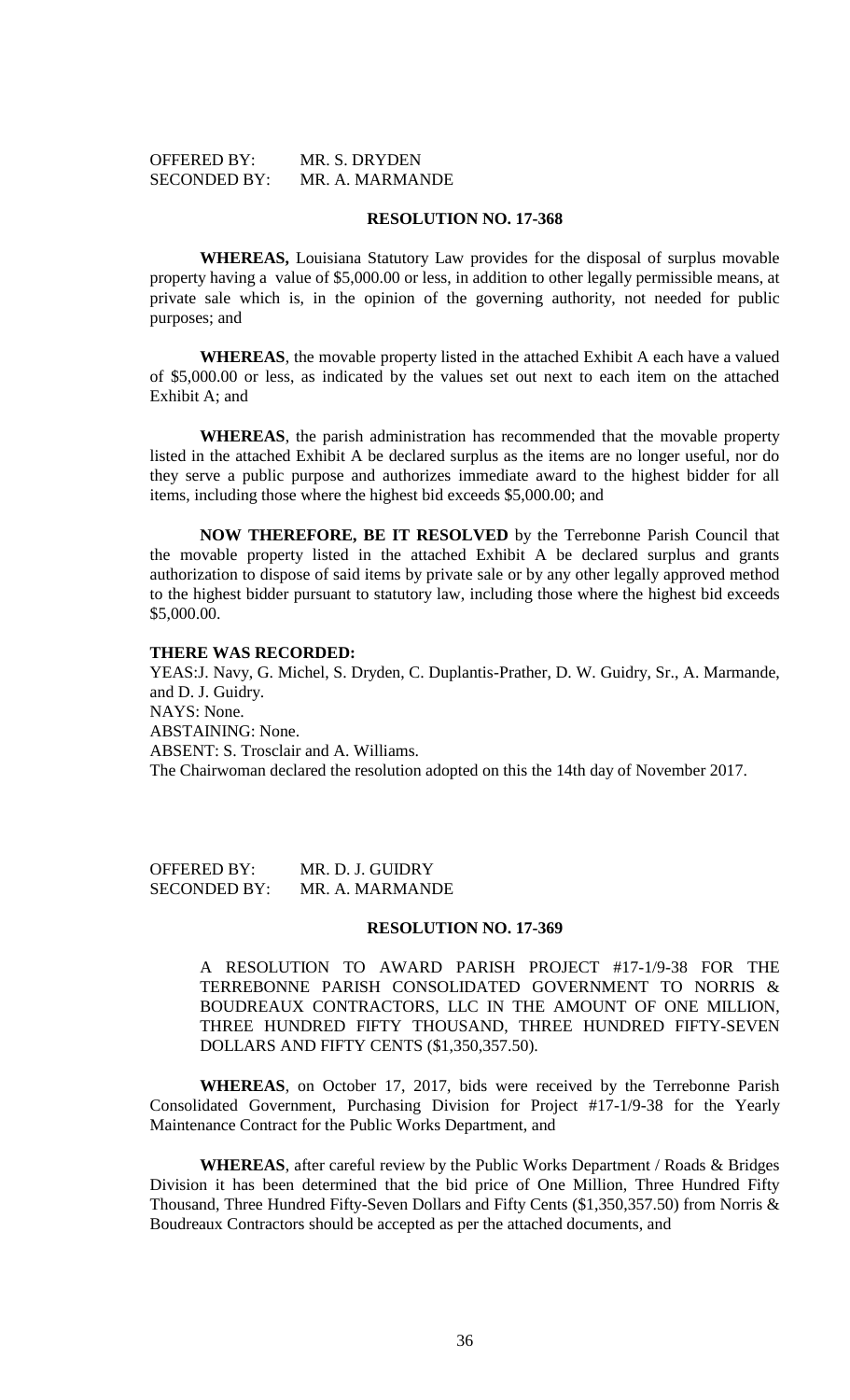**WHEREAS,** quantities stated are given as a general guide for bidding, Terrebonne Parish Consolidated Government Public Works Department reserves the right to increase or decrease quantities as needed at the same unit prices, and

**WHEREAS,** the Contract shall be effective from January 1, 2018, or after signing of the contract until December 31, 2018. The Terrebonne Parish Consolidated Government may exercise an option to extend the contract for up to a one (1) year period at the same unit prices.

**WHEREAS,** the Parish Administration has concurred with the recommendation that the bid of Norris & Boudreaux Contractors is the lowest responsive bid for Bid #17-1/9-38 Yearly Maintenance Contract for the Public Works Department as per the attached bid forms, and

**NOW THEREFORE BE IT RESOLVED**, that the Terrebonne Parish Council on behalf of the Terrebonne Parish Consolidated Government, awards the above mentioned to Norris & Boudreaux Contractors and that the Parish President and all other appropriate parties be and they are hereby, authorized to execute any and all contract documents associated therewith.

### **THERE WAS RECORDED:**

YEAS:J. Navy, G. Michel, S. Dryden, C. Duplantis-Prather, D. W. Guidry, Sr., A. Marmande, and D. J. Guidry. NAYS: None. ABSTAINING: None. ABSENT: S. Trosclair and A. Williams. The Chairwoman declared the resolution adopted on this the 14th day of November 2017.

\* \* \* \* \* \* \* \* \*

OFFERED BY: MR. D. J. GUIDRY SECONDED BY: MR. A. MARMANDE AND MR. S. DRYDEN

# **RESOLUTION NO. 17-370**

Resolution authorizing the filing of an application with the Louisiana Department of Transportation and Development for a grant under 49 CFR 5311, Non-Urbanized Area Formula Program and/or 49 CFR 5309, Discretionary Capital Program.

**WHEREAS**, the Secretary of Transportation and Development is authorized to make grants for mass transportation projects;

**WHEREAS**, the contract for financial assistance will impose certain obligations upon the applicant, including the provisions by it of the local share of project costs;

**WHEREAS**, it is required by the Louisiana Department of Transportation and Development in accord with the provisions of Title VI of the Civil Rights Act of 1964, that in connection with the filing of an application for assistance that it will comply with Title VI of the Civil Rights Act of 1964 and the U.S. Department of Transportation requirements thereunder; and

**WHEREAS,** it is the goal of the Applicant that minority business enterprise be utilized to the fullest extent possible in connection with this project, and that definitive procedures shall be established and administered to ensure that minority businesses shall have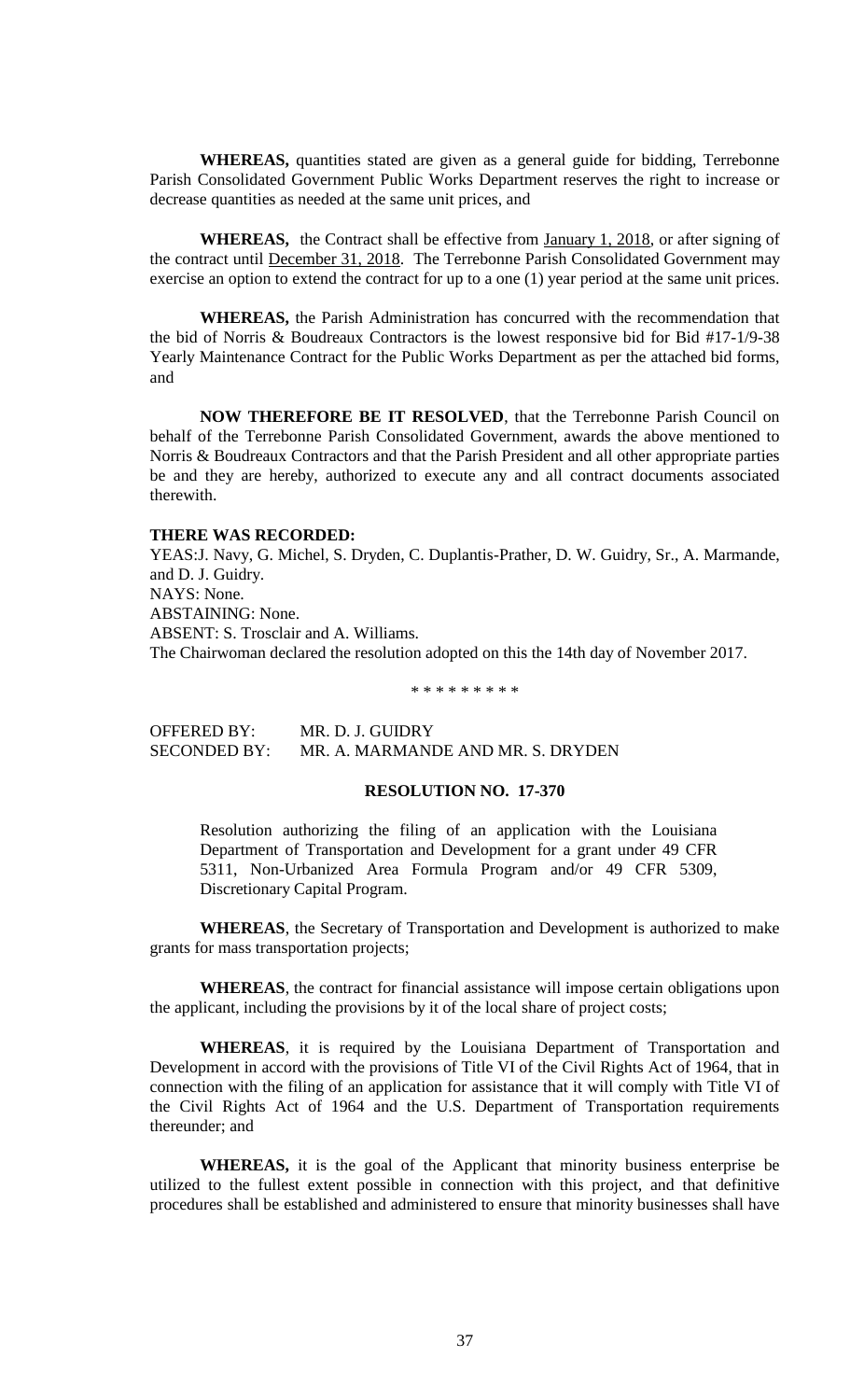the maximum feasible opportunity to compete for contracts when procuring construction contracts, supplies, equipment, or consultant and other services:

**NOW, THEREFORE, BE IT RESOLVED** by Terrebonne Parish Council (Public Services Committee):

1. That the Terrebonne Parish Consolidated Government is authorized to execute and file an application on behalf of Terrebonne Council on Aging, Inc. with the Louisiana Department of Transportation and Development, to aid in the financing of operating and/or capital assistance projects pursuant to the Rural Public Transit Program, 49 CFR 5311 and/or the Discretionary Capital Program, 49 CFR 5309.

2. That the Terrebonne Council on Aging, Inc. is authorized to execute and file with such applications an assurance or any other document required by the Louisiana Department of Transportation and Development effectuating the purposes of Title VI of the Civil Rights Act of 1964, as amended.

3. That the Terrebonne Council on Aging, Inc. is authorized to furnish such additional information as the Louisiana Department of Transportation and Development may require in connection with the application or the project.

4. That the Terrebonne Council on Aging, Inc. is authorized to set and execute affirmative minority business policies in connection with the project's procurement needs.

5. That the Terrebonne Parish President is authorized to execute grant contract agreements on behalf of Terrebonne Parish Consolidated Government with the Louisiana Department of Transportation and Development for aid in the financing of the operating or capital assistance projects.

6. This resolution is applicable for a period of one year unless revoked by the governing body and copy of such revocation shall be furnished to the DOTD.

## **THERE WAS RECORDED:**

YEAS:J. Navy, G. Michel, S. Dryden, C. Duplantis-Prather, D. W. Guidry, Sr., A. Marmande, and D. J. Guidry. NAYS: None. ABSTAINING: None. ABSENT: S. Trosclair and A. Williams. The Chairwoman declared the resolution adopted on this the 14th day of November 2017.

\* \* \* \* \* \* \* \* \*

| <b>OFFERED BY:</b>  | MR. D. W. GUIDRY, SR. |
|---------------------|-----------------------|
| <b>SECONDED BY:</b> | MR. G. MICHEL         |

## **RESOLUTION NO. 17-371**

**WHEREAS,** on October 18, 2017 bids were received by the Terrebonne Parish Consolidated Government (TPCG) for Bid 17-PLAN-23 (Re-Bid) Service for Grass Cutting Offensive Accumulations (2017) for the Nuisance Abatement Division of the Planning and Zoning Department, and

**WHEREAS**, after careful review by the Purchasing Division, Deon Stewart, Code Enforcement Officer II, and Chris Pulaski, Planning and Zoning Director, it has been determined that the bid of Norris and Boudreaux Contractors LLC is the lowest qualified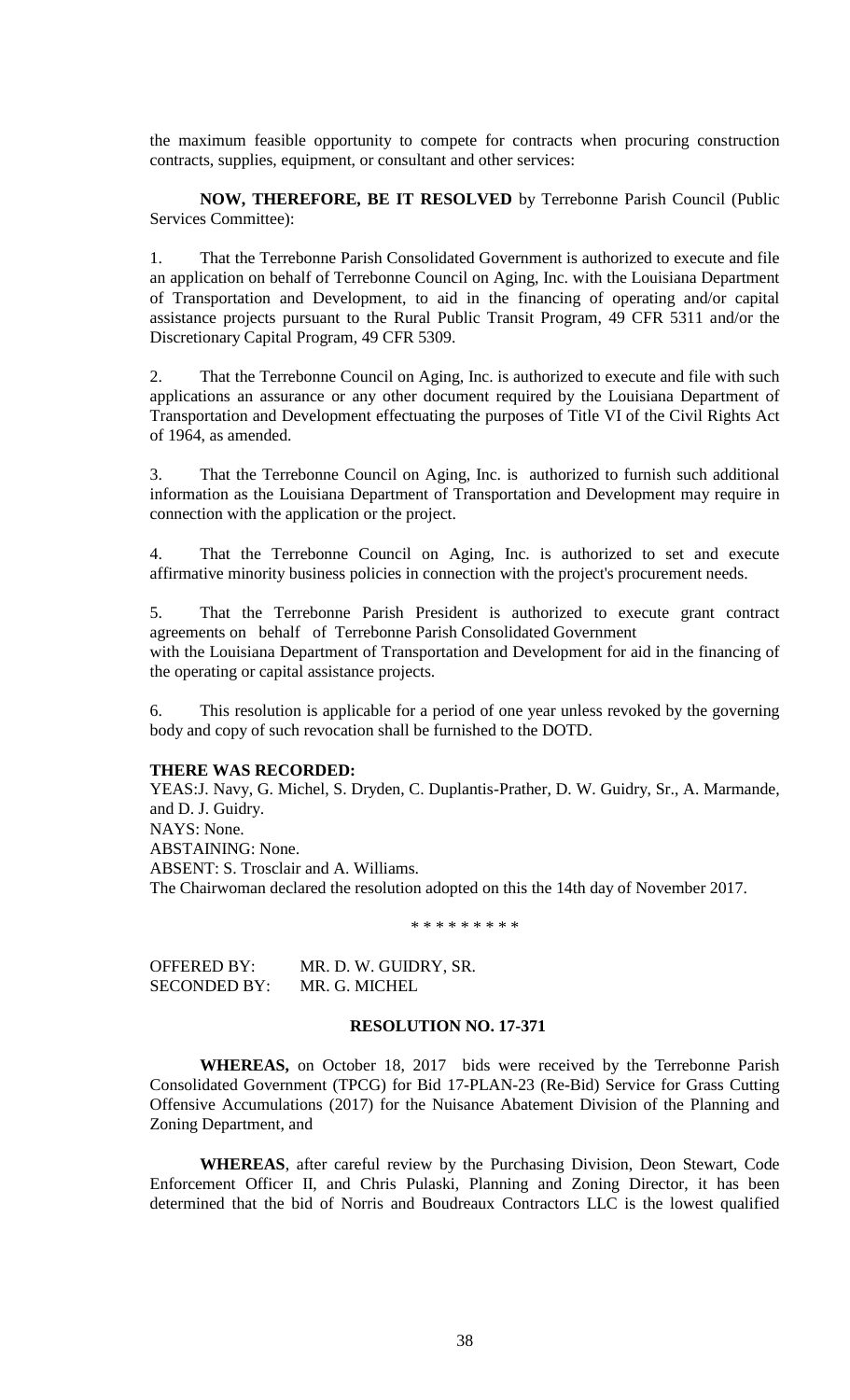bidder with a total bid price of Twenty-Nine Thousand, One Hundred Sixty Dollars (\$29,160.00) for the estimated hours in the solicitation, and

**WHEREAS,** The initial contract term shall be for a one (1) year period. Subject to the availability of funds appropriated the contract may be extended, at TPCG's option, for two (2) additional one (1) year periods provided there is no change in the terms, conditions, specifications and pricing structure. Such extension may be granted if Contractor has adequately performed the contract during the initial term. The TPCG reserves the right to increase or decrease the amount, at the unit price stated in the bid.

**WHEREAS,** Parish Administration has concurred with the recommendation that the bid of Norris and Boudreaux Contractors, LLC be accepted for Bid 17-PLAN-23 (Re-Bid) Service for Grass Cutting Offensive Accumulations (2017) as per attached documents, and

**NOW, THEREFORE BE IT RESOLVED** by Terrebonne Parish Council (Budget and Finance Committee), on behalf of the Terrebonne Parish Consolidated Government, that the recommendation of the Parish Administration be accepted for grass cutting service for offensive accumulations as per attached documents.

## **THERE WAS RECORDED:**

YEAS:J. Navy, G. Michel, S. Dryden, C. Duplantis-Prather, D. W. Guidry, Sr., A. Marmande, and D. J. Guidry. NAYS: None. ABSTAINING: None. ABSENT: S. Trosclair and A. Williams. The Chairwoman declared the resolution adopted on this the 14th day of November 2017.

\* \* \* \* \* \* \* \* \*

Mr. S. Dryden moved, seconded by Mr. A. Marmande, "THAT, the Budget and Finance Committee introduce an ordinance to declare as surplus a tax property located at 617 Hobson Street adjudicated to the Terrebonne Parish Consolidated Government and to acquire authorization to dispose of said property in accordance with LA R.S. 47:2196; and calling a public hearing on said matters on Wednesday, November 29, 2017."

The Vice-Chairwoman called for a vote on the motion offered by Mr. S. Dryden. THERE WAS RECORDED: YEAS: J. Navy, G. Michel, S. Dryden, C. Duplantis-Prather, D. W. Guidry, Sr., A. Marmande, and D. J. Guidry. NAYS: None. ABSENT: S. Trosclair and A. Williams. The Vice-Chairwoman declared the motion adopted.

Mr. A. Marmande moved, seconded by Mr. S. Dryden, "THAT, the Budget and Finance Committee introduce an ordinance to declare as surplus a tax property located at 5200 Shrimpers Row adjudicated to the Terrebonne Parish Consolidated Government and to acquire authorization to dispose of said property in accordance with LA R.S. 47:2196; and calling a public hearing on said matters on Wednesday, November 29, 2017."

The Vice-Chairwoman called for a vote on the motion offered by Mr. A. Marmande. THERE WAS RECORDED: YEAS: J. Navy, G. Michel, S. Dryden, C. Duplantis-Prather, D. W. Guidry, Sr., A. Marmande, and D. J. Guidry. NAYS: None. ABSENT: S. Trosclair and A. Williams. The Vice-Chairwoman declared the motion adopted.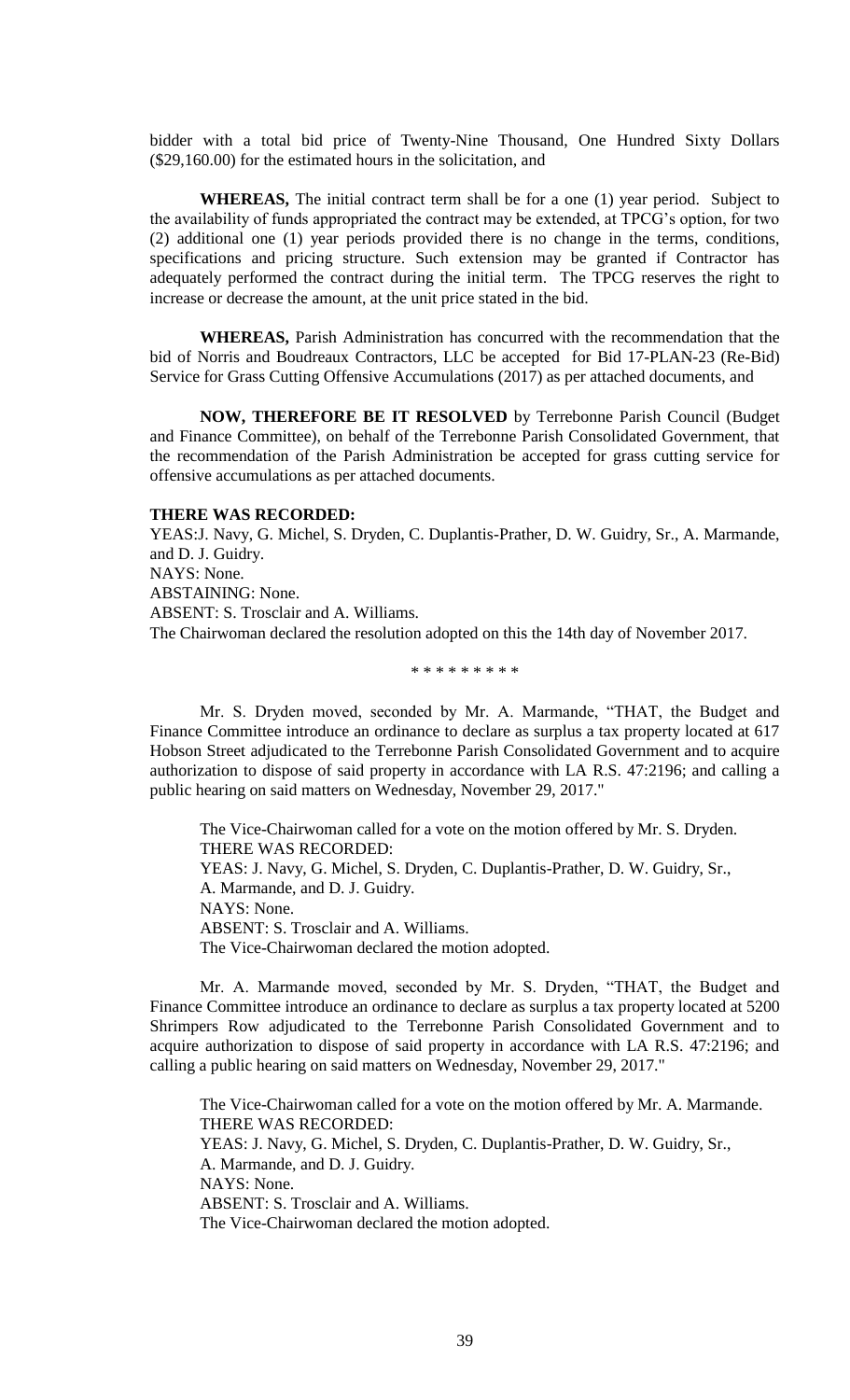Mr. A. Marmande moved, seconded by Mr. D. J. Guidry, "THAT, the Budget and Finance Committee introduce an ordinance to declare as surplus (5) tax properties located at 7504 Grand Caillou Rd., 123 Solet Ct., 544 John Edward Ln., 305 Riley Dr., and 3636 Hwy 665 adjudicated to the Terrebonne Parish Consolidated Government and to acquire authorization to dispose of said property in accordance with LA R.S. 47:2196; and calling a public hearing on said matters on Wednesday, November 29, 2017."

The Vice-Chairwoman called for a vote on the motion offered by Mr. A. Marmande. THERE WAS RECORDED:

YEAS: J. Navy, G. Michel, S. Dryden, C. Duplantis-Prather, D. W. Guidry, Sr., A. Marmande, and D. J. Guidry. NAYS: None. ABSENT: S. Trosclair and A. Williams.

The Vice-Chairwoman declared the motion adopted.

Mr. J. Navy moved, seconded by Mr. A. Marmande, "THAT, the Budget and Finance Committee introduce an ordinance to declare as surplus (3) tax properties located at 128 King St., 125 Solet Ct., and 1513 Division Ave. adjudicated to the Terrebonne Parish Consolidated Government and to acquire authorization to dispose of said property in accordance with LA R.S. 47:2196; and calling a public hearing on said matters on Wednesday, November 29, 2017."

The Vice-Chairwoman called for a vote on the motion offered by Mr. J. Navy. THERE WAS RECORDED: YEAS: J. Navy, G. Michel, S. Dryden, C. Duplantis-Prather, D. W. Guidry, Sr., A. Marmande, and D. J. Guidry. NAYS: None. ABSENT: S. Trosclair and A. Williams. The Vice-Chairwoman declared the motion adopted.

Mr. G. Michel moved, seconded by Mr. A. Marmande, "THAT, the Budget and Finance Committee introduce an ordinance to declare as surplus a tax property located at Lot 15, Block 7 Broadmoor Heights adjudicated to the Terrebonne Parish Consolidated Government and to acquire authorization to dispose of said property in accordance with LA R.S. 47:2196; and calling a public hearing on said matters on Wednesday, November 29, 2017." (MOTION VOTED ON AFTER DISCUSSION)\*

Committee Member G. Michel asked Administration to clarify the location of the property on the following day, if needed.

\*The Vice-Chairwoman called for a vote on the motion offered by Mr. G. Michel. THERE WAS RECORDED: YEAS: J. Navy, G. Michel, S. Dryden, C. Duplantis-Prather, D. W. Guidry, Sr., A. Marmande, and D. J. Guidry. NAYS: None. ABSENT: S. Trosclair and A. Williams. The Vice-Chairwoman declared the motion adopted.

OFFERED BY: MR. D. W. GUIDRY, SR. SECONDED BY: MR. A. MARMANDE

## **RESOLUTION NO. 17-372**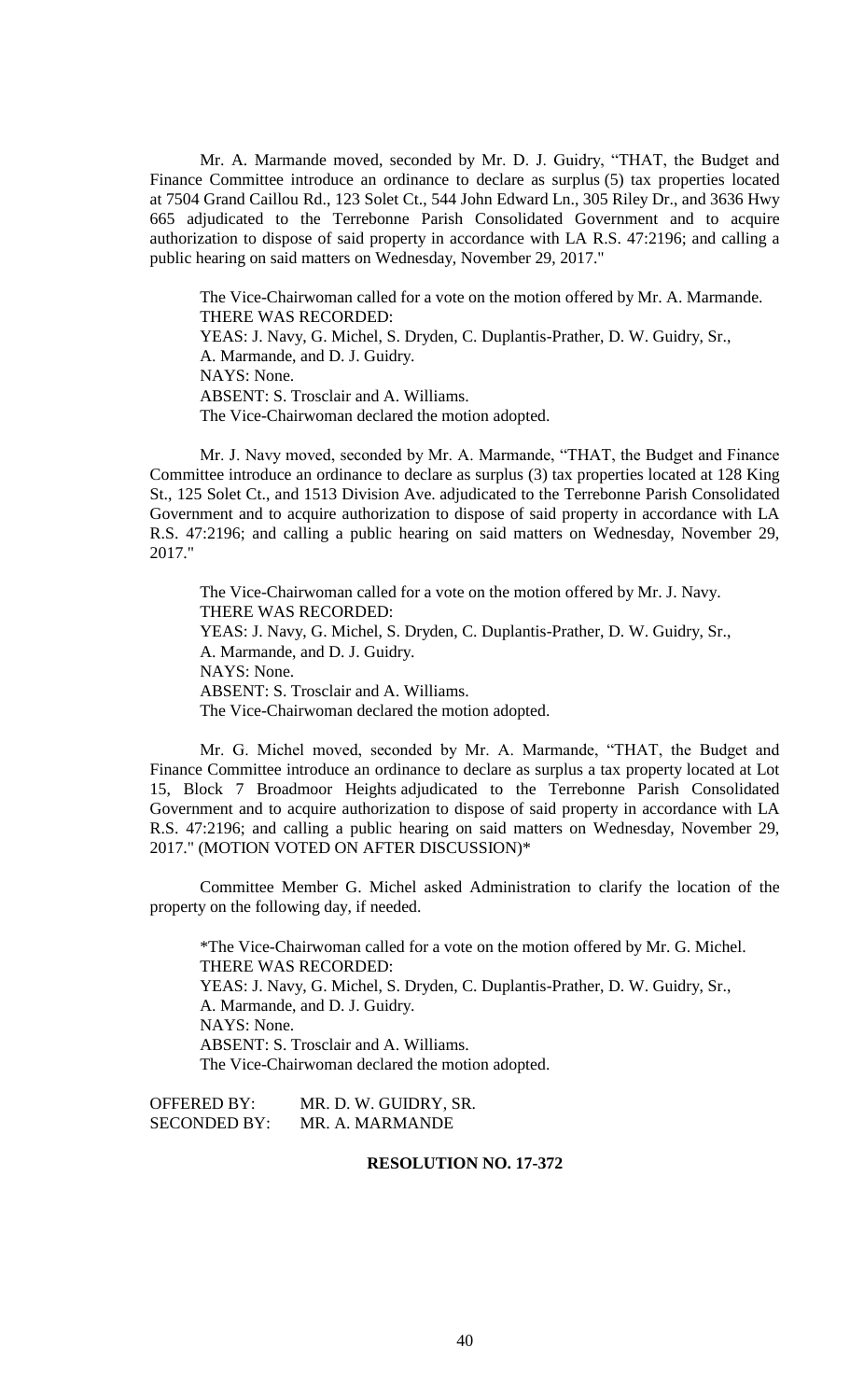A resolution approving the 2017 Balancing Budget Adjustment and 2018 Budget Plan (Operations and Five-Year Capital Outlay) of the Terrebonne Parish Veterans Memorial District.

**WHEREAS**, effective June 17, 2008, the Terrebonne Parish Veterans Memorial District (the "District) was created as a governing authority under the provisions of LA R.S. 33:9357, which requires the District to receive approval of the Terrebonne Parish Council prior to any of the following actions by the board:

## **1. Adoption of an annual budget**

- 2. Purchase, sale or encumbrance of immovable property.
- 3. Submitting for voter approval any tax proposal.
- 4. Any other matter or action as determined by ordinance adopted by the Terrebonne Parish Consolidated Government, and

**WHEREAS**, the District was successful in the voters' approval of a .5 mill property tax in 2010, with the first levy of said millage in the Fall of 2011 for the budget year of 2012, and

**WHEREAS**, the District approved their 2017 final balancing budget amendment for their General Fund Operations, at their regular meeting of November 9, 2017 subject to Council Approval, and

**WHEREAS**, the District approved their 2018 Operations Budget at their regular meeting of November 9, 2017, subject to Council Approval.

**NOW, THEREFORE BE IT RESOLVED** by the Terrebonne Parish Council (Budget and Finance Committee), on behalf of the Terrebonne Parish Consolidated Government, to approve the Terrebonne Parish Veterans' Memorial District 2017 Final Balancing Budget adjustment and 2018 Budget Plan.

#### **THERE WAS RECORDED:**

YEAS:J. Navy, G. Michel, S. Dryden, C. Duplantis-Prather, D. W. Guidry, Sr., A. Marmande, and D. J. Guidry. NAYS: None. ABSTAINING: None. ABSENT: S. Trosclair and A. Williams. The Chairwoman declared the resolution adopted on this the 14th day of November 2017.

\* \* \* \* \* \* \* \* \*

OFFERED BY: MR. D. J. GUIDRY SECONDED BY: MR. A. MARMANDE

# **RESOLUTION NO. 17-373**

## A RESOLUTION AUTHORIZING CONTRACTING WITH CHEM-SPRAY SOUTH, INC. FOR THE AQUATIC SPRAYING, GRASS CUTTING OF SERVITUDES, LEVEES AND OTHER PROPERTIES

**WHEREAS**, after careful negotiations by David Luke, Vegetation Superintendent and Mike Toups Public Works Director with Chem Spray South, Inc. it has been determined that the cost of \$35.00 per acre for levee spraying, \$41.20 per acre for aquatic spraying, \$45.00 per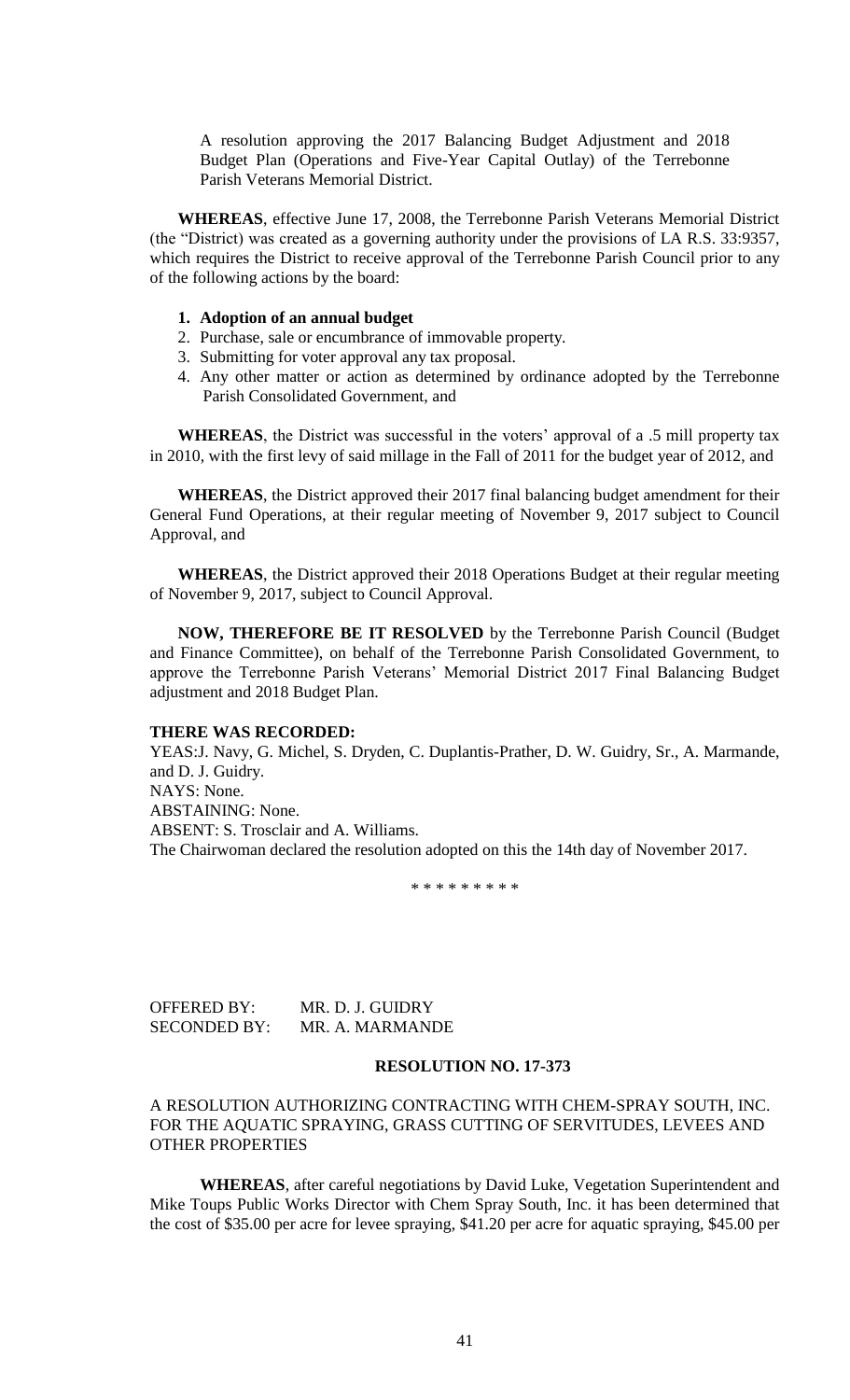acre for lateral spraying and \$68.00 per acre for lateral cuts be should accepted for the Vegetation Maintenance Contract for the Public Work Department, and

**WHEREAS**, This contract shall be effective on or about February 20, 2018 for a period of one (1) year with the option to extend the contract for two additional one (1) year periods under the same terms, conditions and prices agreed upon and exercisable at the sole discretion of the Terrebonne Parish Consolidated Government (TPCG), and

**WHEREAS,** The TPCG reserves the right not to obligate itself to contract for or accept more than their actual requirements during the period of the contract, as determined by actual needs and availability of appropriated funds, and

**WHEREAS,** Parish Administration concurs with the recommendation to contract with Chem Spray South, Inc. at aforementioned prices and under the terms agreed upon for the Vegetation Maintenance Contract as per attached documents, and

**NOW THEREFORE BE IT RESOLVED**, by the Terrebonne Parish Council, on behalf of the Terrebonne Parish Consolidated Government, that all appropriate parties be hereby authorized to execute any and all documents associated with the contract for aquatic spraying, grass cutting of servitudes, levees and other properties.

#### **THERE WAS RECORDED:**

YEAS:J. Navy, G. Michel, S. Dryden, C. Duplantis-Prather, D. W. Guidry, Sr., A. Marmande, and D. J. Guidry. NAYS: None. ABSTAINING: None. ABSENT: S. Trosclair and A. Williams. The Chairwoman declared the resolution adopted on this the 14th day of November 2017.

\* \* \* \* \* \* \* \* \*

Upon request, Ms. Kandace Mauldin, Chief Financial Officer, explained the Council's options of approving the proposed budget of a Recreation District as is or of rejecting the proposed budget with suggestions being provided to the Recreation District in question.

OFFERED BY: MR. G. MICHEL SECONDED BY: MR. D. J. GUIDRY

## **RESOLUTION NO. 17-374**

A RESOLUTION IN ACCORDANCE WITH SECTION 21-91(c) OF THE TERREBONNE PARISH CODE OF ORDINANCES TO APPROVE, AMEND AND/OR REJECT THE PROPOSED BUDGET OF TERREBONNE PARISH RECREATION DISTRICT NO. 1 FOR THE UPCOMING FISCAL YEAR.

**WHEREAS,** Subsection (c) of Section 21-91 of the Terrebonne Parish Code of Ordinances requires each recreation district within Terrebonne Parish to prepare and file, at least 75 days prior to the beginning of the next fiscal year, with the CFO of Terrebonne Parish Consolidated Government and the Terrebonne Parish Council its proposed budget for the next fiscal year;

**WHEREAS**, Section 21-91 further provides that the Terrebonne Parish Council shall review the proposed budget and, at the next regularly scheduled meeting of the full Council, take the necessary action to approve, amend, or reject the proposed budget;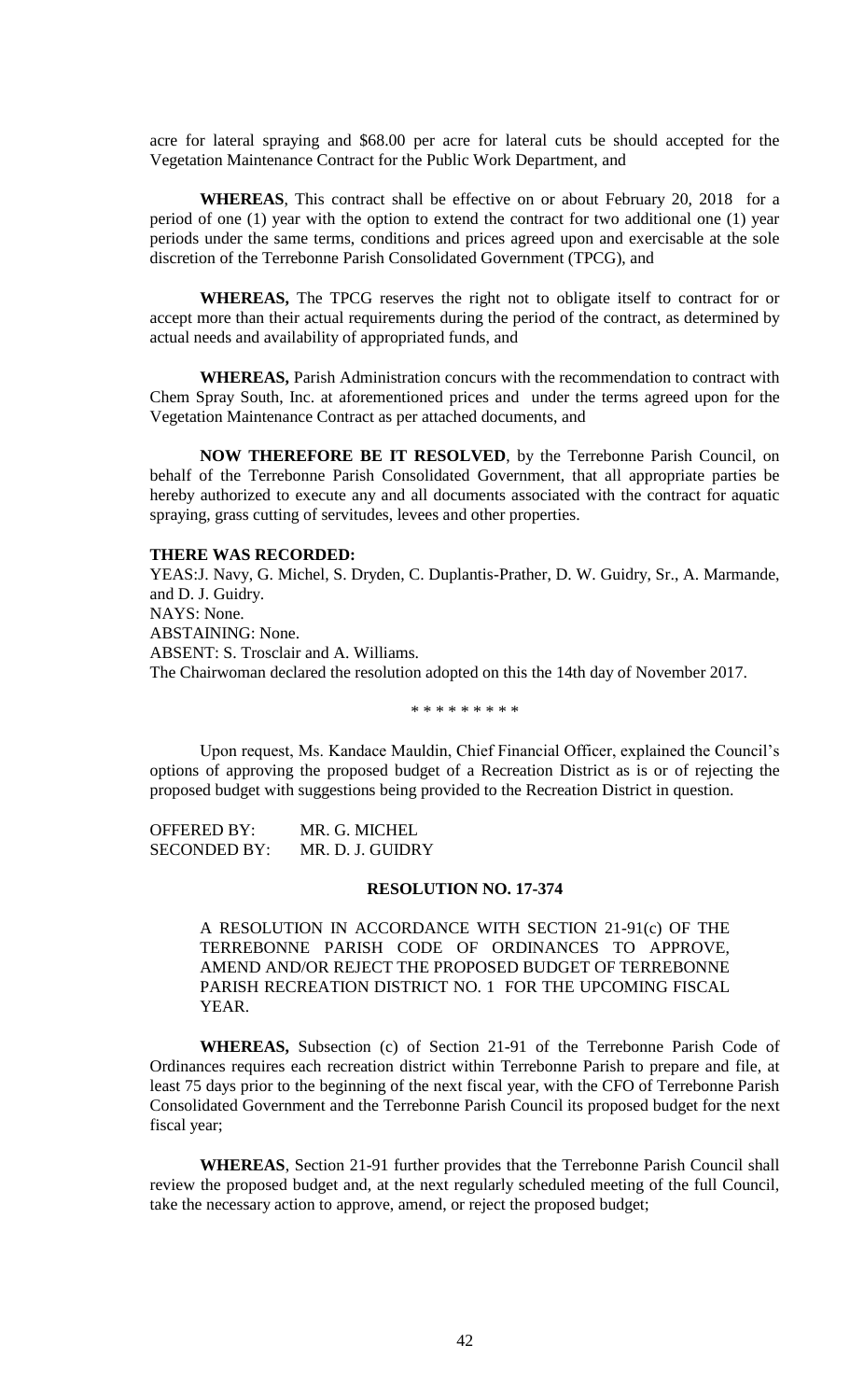**WHEREAS**, Section 21-91 further provides that should the Terrebonne Parish Council reject the proposed budget, the Council shall send written notice with instruction to the District Board for amendments to the budget, and the Board shall then submit an amended budget to the Council for approval;

**WHEREAS**, no recreation district board may adopt a proposed budget until the Terrebonne Parish Council has approved the budget, subject to line item veto or reduction by the Parish President;

**WHEREAS**, on November 6, 2017, in accordance with Section 21-91(c), Terrebonne Parish Recreation District Number 1 submitted its proposed budget for its fiscal year 2018, and this Council has reviewed the proposed budget and placed the item for consideration before the full Council;

**WHEREAS**, the Terrebonne Parish Council has found the proposed budget to be acceptable and wishes to approve the budget;

**NOW THEREFORE, BE IT RESOLVED** that the Terrebonne Parish Council approves the attached budget proposed by and for Terrebonne Parish Recreation District No. 1 for its 2018 fiscal year, and directs the District Board to adopt the proposed budget at its next meeting.

## **THERE WAS RECORDED:**

YEAS:J. Navy, G. Michel, S. Dryden, C. Duplantis-Prather, D. W. Guidry, Sr., A. Marmande, and D. J. Guidry. NAYS: None. ABSTAINING: None. ABSENT: S. Trosclair and A. Williams. The Chairwoman declared the resolution adopted on this the 14th day of November 2017.

\* \* \* \* \* \* \* \* \*

| OFFERED BY:  | MR. D. J. GUIDRY |
|--------------|------------------|
| SECONDED BY: | MR. G. MICHEL    |

## **RESOLUTION NO. 17-375**

A resolution approving the 2017 Final Budget Balancing Amendment and the 2018 Budget Plan of the Terrebonne Economic Development Authority.

**WHEREAS**, effective the year 2006, the Terrebonne Economic Development Authority was created as a governing authority under the provisions of LA R.S. 33:130.721, which requires the Board to receive approval of the Terrebonne Parish Council prior to any of the following actions by the board:

#### **1. Adoption of an annual budget**

2. Any other matter or action as determined by ordinance adopted by the Terrebonne Parish Consolidated Government, and

**WHEREAS**, the Board will adopt their final adjustments to the 2017 Operations Budget and 2018 Operations Budget (Attachment A) at their regular meeting of December 12, 2017 after approval from the Parish Council.

**NOW, THEREFORE BE IT RESOLVED** by the Terrebonne Parish Council (Budget and Finance Committee), on behalf of the Terrebonne Parish Consolidated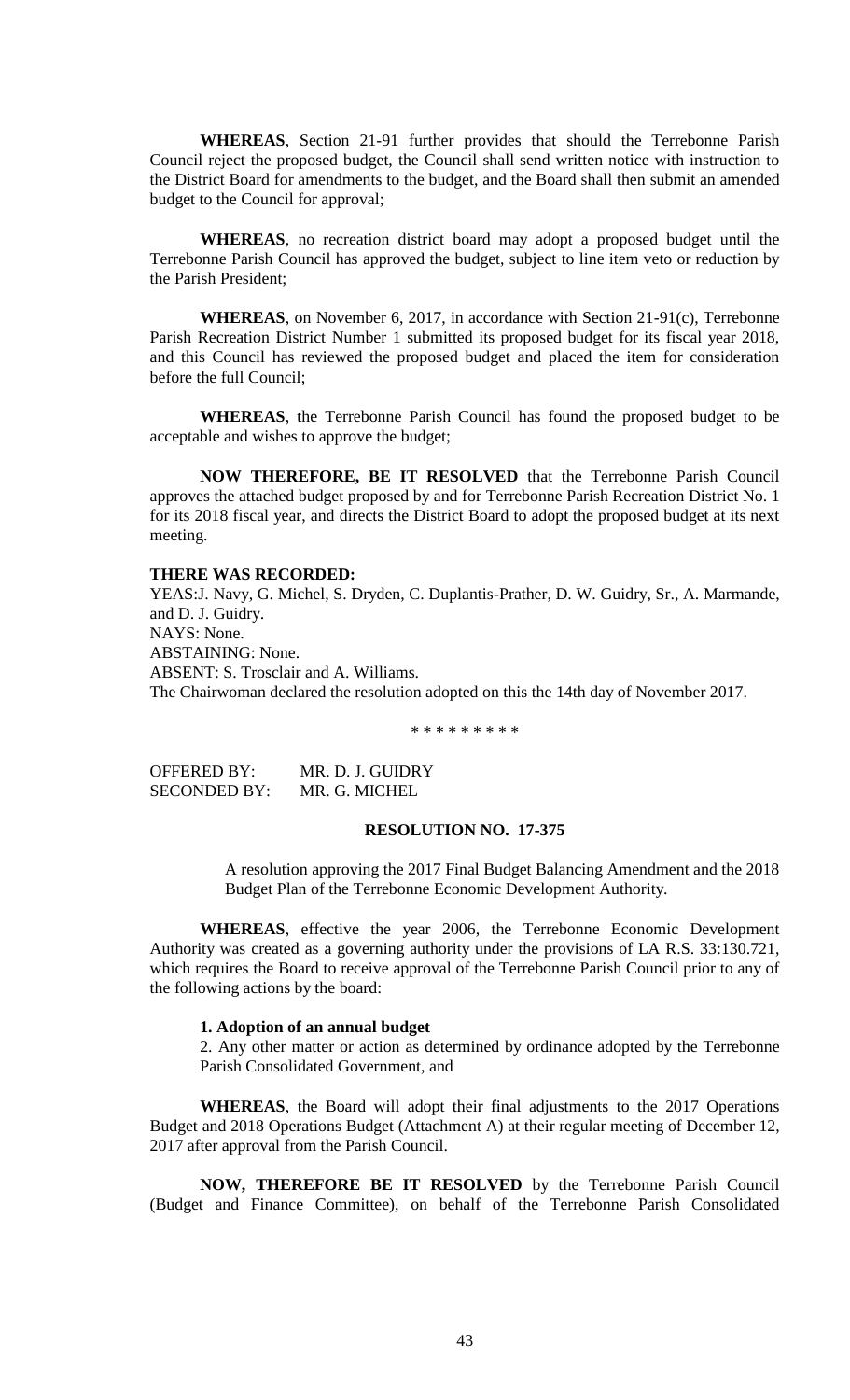Government, to approve the Terrebonne Economic Development Authority's 2017 Final Budget Balancing Amendment and the 2018 Budget Plan.

### **THERE WAS RECORDED:**

YEAS:J. Navy, G. Michel, S. Dryden, C. Duplantis-Prather, D. W. Guidry, Sr., A. Marmande, and D. J. Guidry. NAYS: None. ABSTAINING: None. ABSENT: S. Trosclair and A. Williams. The Chairwoman declared the resolution adopted on this the 14th day of November 2017.

\* \* \* \* \* \* \* \* \*

The Vice-Chairwoman announced that Agenda Item No. 14 had been pulled prior to the meeting per Administration.

Parish President Gordon Dove explained that the item was pulled due to errors in the bid submitted, per state law, which requires the project to be re-bid.

A discussion ensued relative to addressing flooding vulnerabilities in the Parish and current plans for new pump stations.

Upon request, Kandace Mauldin, Chief Financial Officer, explained that rejecting and re-bidding the project is being addressed at this Wednesday's Regular Council Meeting, and hopefully the award of the re-bid will be able to be placed on the agenda for the next Budget and Finance Committee Meeting.

Mr. D. W. Guidry, Sr. moved, seconded by Mr. A. Marmande, "THAT, the Budget and Finance Committee introduce an ordinance to amend the 2017 Adopted Operating Budget and 5-Year Capital Outlay Budget of the Terrebonne Parish Consolidated Government for the following items and to provide for related matters:

FEMA Emergency Food/Shelter, \$24,888 Bayou Petit Caillou Lock, \$235,000 Houma Police Department, \$3,886 Houma Fire Department, \$1,500 Houma Police Department, \$19,846 General Fund transfers, (\$635,896) General Fund, Cable TV Franchise-(\$200,000) 5% Budget Adjustment for Parish Prisoners, (\$200,000) 5% Budget Adjustment for Road Lighting District 3A, (\$9,270) 5% Budget Adjustment for Road Lighting District 10, \$18,439 Coastal Restoration, \$38,196 Group Insurance Fund, \$500,000 Bayou Black Pump Station, \$3,701,913 General Fund, Animal Shelter, \$24,000 Road and Bridge: One New Position, -0-,

and calling a public hearing on said matter on November 29 at 6:30 pm."

The Vice-Chairwoman called for a vote on the motion offered by Mr. D. W. Guidry, Sr. THERE WAS RECORDED: YEAS: J. Navy, G. Michel, S. Dryden, C. Duplantis-Prather, D. W. Guidry, Sr., A. Marmande, and D. J. Guidry. NAYS: None. ABSENT: A. Williams and S. Trosclair.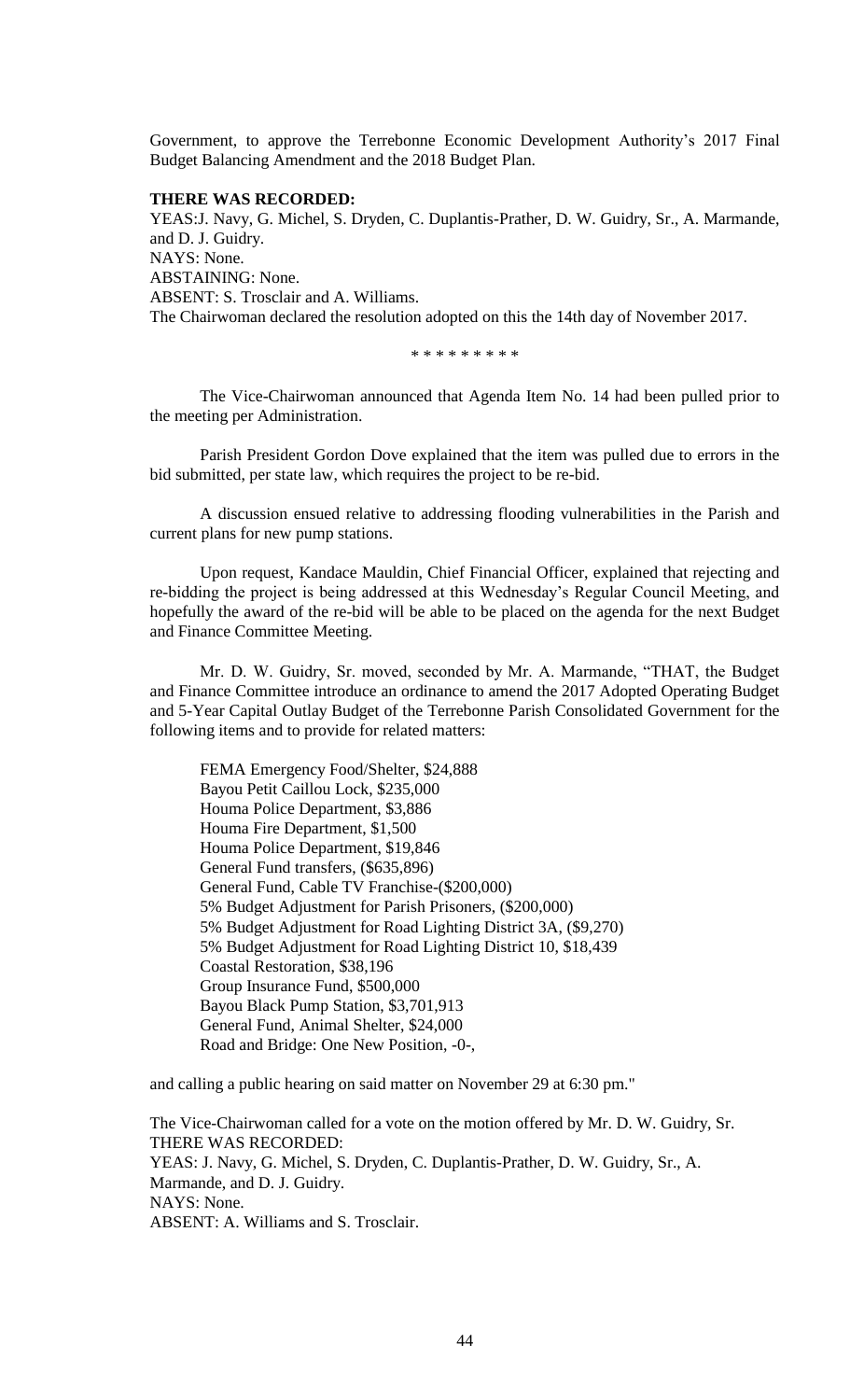The Vice-Chairwoman declared the motion adopted.

A review of the proposed 2018 Budget began on the following funds / departmental budgets:

**a) Library (Sm. Bk. 280)** – Chief Financial Officer Kandace Mauldin presented the proposed 2018 budget as submitted by the Library of \$5,250,000, a 2% increase from the previous year. (NO ACTION TAKEN)

Upon request, Ms. Mary LeBoeuf, Terrebonne Parish Library Director, explained to the Council that the Library has been working with its auditors to reduce its current budget to fit within the projected budget as presented to the Council. Ms. LeBoeuf then gave a brief review of Library's plans for ongoing building funding.

Several Council Members congratulated Ms. Leboeuf and the Library System for their success in serving the Parish and a discussion ensued relative to suggestions for future projects.

- **b) Dedicated Emergency Fund (Fund 200; Sm. Bk. 73; Big Bk. 57)** Chief Financial Officer Kandace Mauldin highlighted the minimum cap of \$2,750,000 and that the estimated fund balance for 2018 is 2,576,999 and that the minimum cap is reached.(NO ACTION TAKEN)
- **c) Office of Coastal Restoration/Preservation (Fund 215; Sm. Bk. 97; Big Bk. 112)** Chief Financial Officer Kandace Mauldin highlighted the Coastal Impact Fee Collections of \$100,000, the General Fund Supplement of \$40,000 (a decrease of \$17,320) and a capital purchase of a laptop computer for \$1,900.(NO ACTION TAKEN)
- **d) Sales Tax Fund (Fund 255; Sm. Bk. 106; Big Bk. 265)** Chief Financial Officer Kandace Mauldin highlighted that the estimated collections for 2017 would be \$5,134,038 (a 1.66% reduction compared to 2016 which was the same as the 2017 projections). A transfer of \$3,807,544 as a bond requirement for the Capital Improvements Bond Seeking Fund was made, and a reasonable balance of 60-75% of the next year's bond debt is kept in the fund.(NO ACTION TAKEN)

The Vice-Chairwoman recognized Mr. Reggie Dupre, Levee and Conservation District Director and former Council Member, who was in the audience for the night's proceedings.

**e) Terrebonne Levee & Conservation District (Fund 283; Sm. Bk. 131; Big Bk. 356)** - Chief Financial Officer Kandace Mauldin stated that collections from the 2001 .25 cent sales tax as voted on by the public for constructing and maintaining the Morganza to the Gulf project are estimated to be \$5,134,038 in 2018. She noted that there would be a \$5.8 million drawdown for the aforementioned project per an intergovernmental agreement as well as a transfer of \$3,429,812 to the bond sinking fund to pay off debt service bonds. She then presented the 2018 budget as prepared and submitted by the Terrebonne Parish Levee & Conservation District. (NO ACTION TAKEN)

The Vice-Chairwoman recognized Mr. Mart Black, Coastal Restoration and Preservation Director and former Council Member, who was in the audience for the night's proceedings.

**f) Civic Center (Fund 385; Sm. Bk. 170 ; Big Bk. 453)** - Chief Financial Officer Kandace Mauldin stated that the Civic Center receives a special Hotel / Motel Tax collection, which is proposed to be \$250,000 in 2018, which is a \$25,000 decrease from the previous year. Its self-generated revenue from rentals, advertising, and other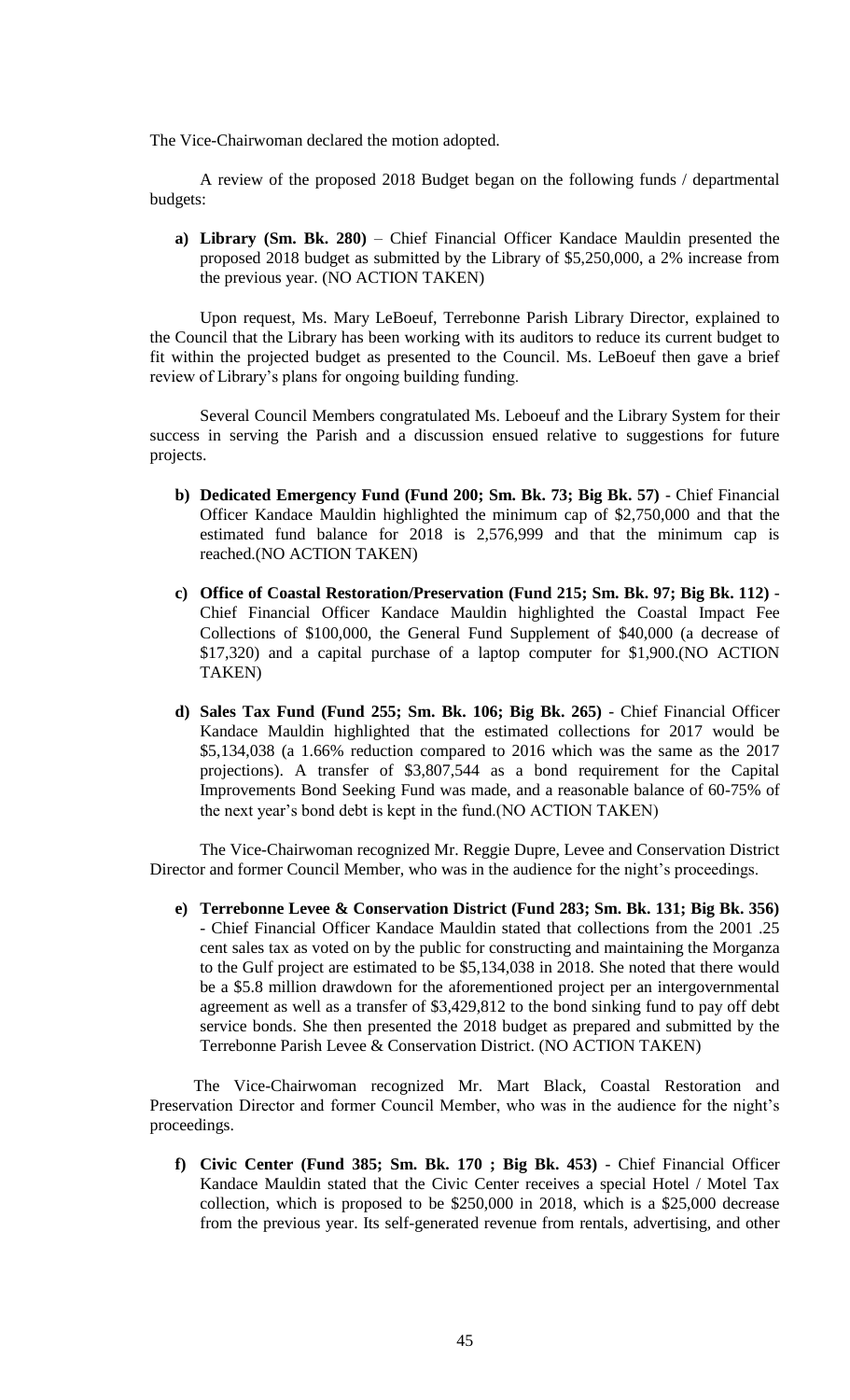services is proposed to be \$494,124 in 2018. The general fund supplement will be \$802, 379 (the same as 2017), and capital improvement expenses of \$50,000 are also included. (NO ACTION TAKEN)

**g) Debt Services Fund (Fund 401; Sm. Bk. 191; Big Bk. 469)** – Chief Financial Officer Kandace Mauldin highlighted the Debt Services Funds with 9,493,802 in total revenues and 9,791,551 in total expenditures and explained that this account was from where the Parish would pay all of its outstanding governmental debt. (NO ACTION TAKEN)

Upon request, Ms. Mauldin clarified that the debt services reflected in the Debt Service Fund did not include those associated with utility accounts as those were included in the Utilities Fund.

Mr. S. Dryden moved, seconded by Mr. A. Marmande, "THAT, there being no further business to come before the Budget and Finance Committee, the meeting be adjourned."

The Vice-Chairwoman called for a vote on the motion offered by Mr. S. Dryden. THERE WAS RECORDED:

YEAS: J. Navy, G. Michel, S. Dryden, C. Duplantis-Prather, D. W. Guidry, Sr., A. Marmande, and D. J. Guidry.

NAYS: None.

ABSENT: A. Williams and S. Trosclair.

The Vice-Chairwoman declared the motion adopted and the meeting was adjourned at 6:28 p.m.

Christa Duplantis-Prather, Vice-Chairwoman

Keith M. Hampton, Minute Clerk

Ms. C. Duplantis-Prather moved, seconded by Ms. A. Williams, "THAT the Council accept and ratify the minutes of the Budget and Finance Committee meeting held on 11/14/17."

The Chairman called for a vote on the motion offered by Ms. C. Duplantis-Prather. THERE WAS RECORDED: YEAS: D. J. Guidry, S. Trosclair, J. Navy, A. Williams, G. Michel, S. Dryden, C. Duplantis-Prather, D. W. Guidry, Sr., and A. Marmande. NAYS: None. ABSENT: None.

The Chairman declared the motion adopted.

Mr. S. Trosclair moved, seconded by Ms. C. Duplantis-Prather, "THAT the Council approve the following street light list:

UPGRADE STREET LIGHT ON EXISTING POLE AT 722 BROADMOOR AVENUE; RLD #3A; ENTERGY; GERALD MICHEL; DISTRICT 3

INSTALL LIGHT IN FRONT OF 3221 LOWER BAYOU DULARG RD.; SLECA; RLD #10; AL MARMANDE; DISTRICT 7

INSTALL LIGHT ON BAYOU SIDE AT 3211 LOWER BAYOU DULARGE ROAD; SLECA; RLD #10; AL MARMANDE; DISTRICT 7

INSTALL 2 100 WATT LIGHTS, **AND POLES, IF NECESSARY,** AT THE INTERSECTION OF BAYOU GARDENS BOULEVARD AT ITS INTERSECTION WITH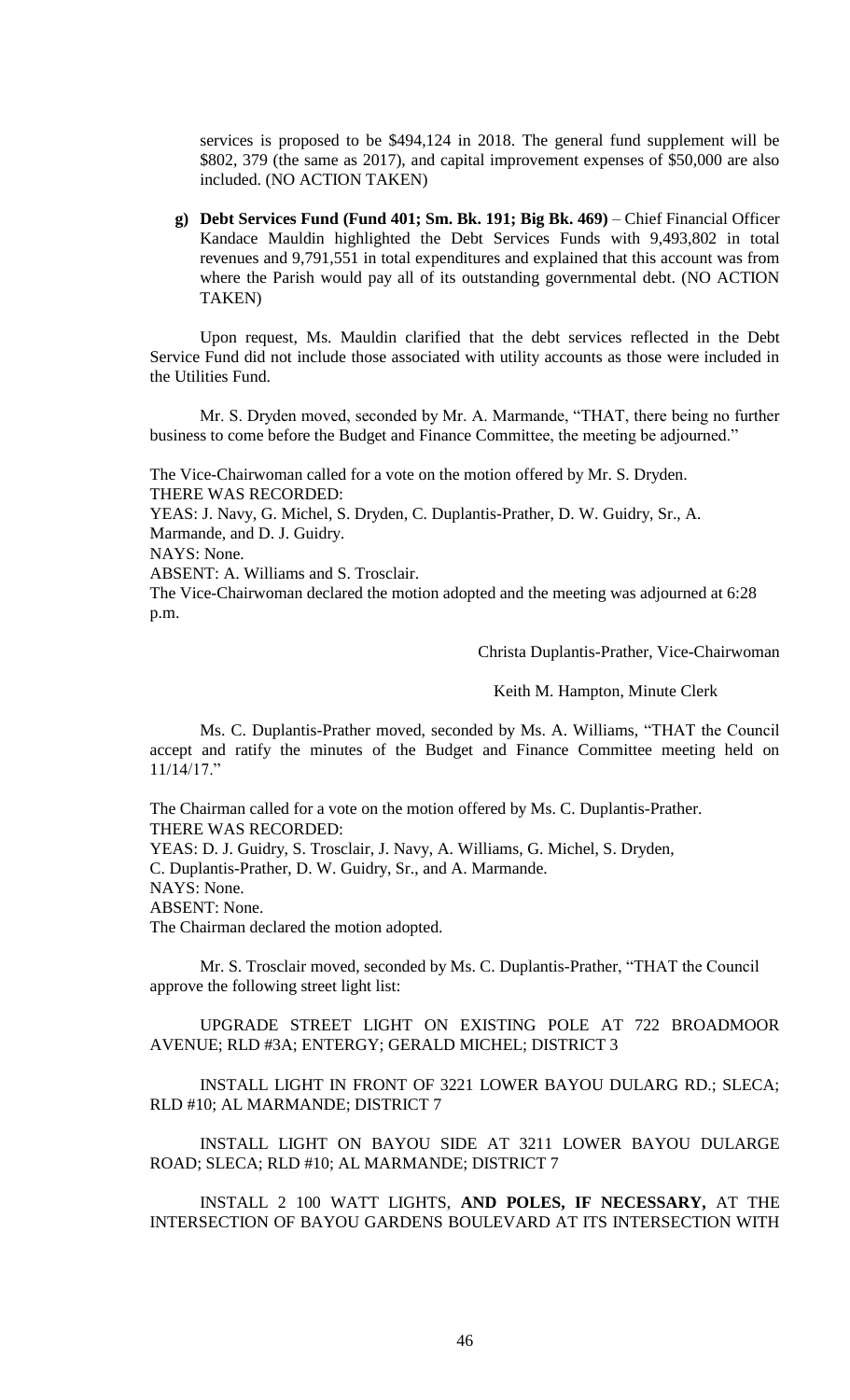BAYOU BLUE ROAD ON TERREBONNE PARISH SIDE OF BAYOU GARDENS BOULEVARD;

REMOVE LIGHT POLE FROM CENTER ISLAND ON WIMBERLY WAY & INSTALL SINGLE POLE WITH LED AT 625 WORTHAM WAY; RLD #2; ENTERGY; DARRIN GUIDRY, DISTRICT 6

#### **(Every Other Pole)**

INSTALL LIGHTS **(NUMBER OF LIGHTS TO BE DETERMINED)** IN THE 4100 BLOCK OF BAYOUSIDE DR.; ENTERGY; RLD #5; DIRK GUIDRY, DISTRICT 8 & STEVE TROSCLAIR; DISTRICT 9

INSTALL 1 STREET LIGHT ON EXISTING POLE AT 7239 SHRIMPER'S ROW, DULAC, SLECA; RLD #4; AL MARMANDE, DISTRICT 7."

The Chairman called for a vote on the motion offered by Mr. S. Trosclair. THERE WAS RECORDED: YEAS: D. J. Guidry, S. Trosclair, J. Navy, A. Williams, G. Michel, S. Dryden, C. Duplantis-Prather, D. W. Guidry, Sr., and A. Marmande. NAYS: None. ABSENT: None.

The Chairman declared the motion adopted.

Mr. D. W. Guidry, Sr. moved, seconded by Mr. S. Trosclair, "THAT the Council hold nominations open for two weeks for the one unexpired term on the Recreation District #3-A Board."

The Chairman called for a vote on the motion offered by Mr. D. W. Guidry, Sr. THERE WAS RECORDED:

YEAS: S. Trosclair, J. Navy, A. Williams, G. Michel, S. Dryden, C. Duplantis-Prather, D. W. Guidry, Sr., A. Marmande, and D. J. Guidry.

NAYS: None. ABSENT: None.

The Chairman declared the motion adopted.

Mr. S. Trosclair moved, seconded by Mr. D. W. Guidry, Sr., "THAT the Council hold nominations open for two weeks for the one unexpired term on the Recreation District No. 7 Board."

The Chairman called for a vote on the motion offered by Mr. S. Trosclair. THERE WAS RECORDED:

YEAS: S. Trosclair, J. Navy, A. Williams, G. Michel, S. Dryden, C. Duplantis-Prather, D. W. Guidry, Sr., A. Marmande, and D. J. Guidry.

NAYS: None.

ABSENT: None.

The Chairman declared the motion adopted.

Mr. S. Trosclair moved, seconded by Mr. J. Navy, "THAT the Council hold nominations open for two weeks for the two vacancies to fill unexpired terms on the Fire District No. 10 Board."

The Chairman called for a vote on the motion offered by Mr. S. Trosclair. THERE WAS RECORDED:

YEAS: S. Trosclair, J. Navy, A. Williams, G. Michel, S. Dryden, C. Duplantis-Prather, D. W. Guidry, Sr., A. Marmande, and D. J. Guidry.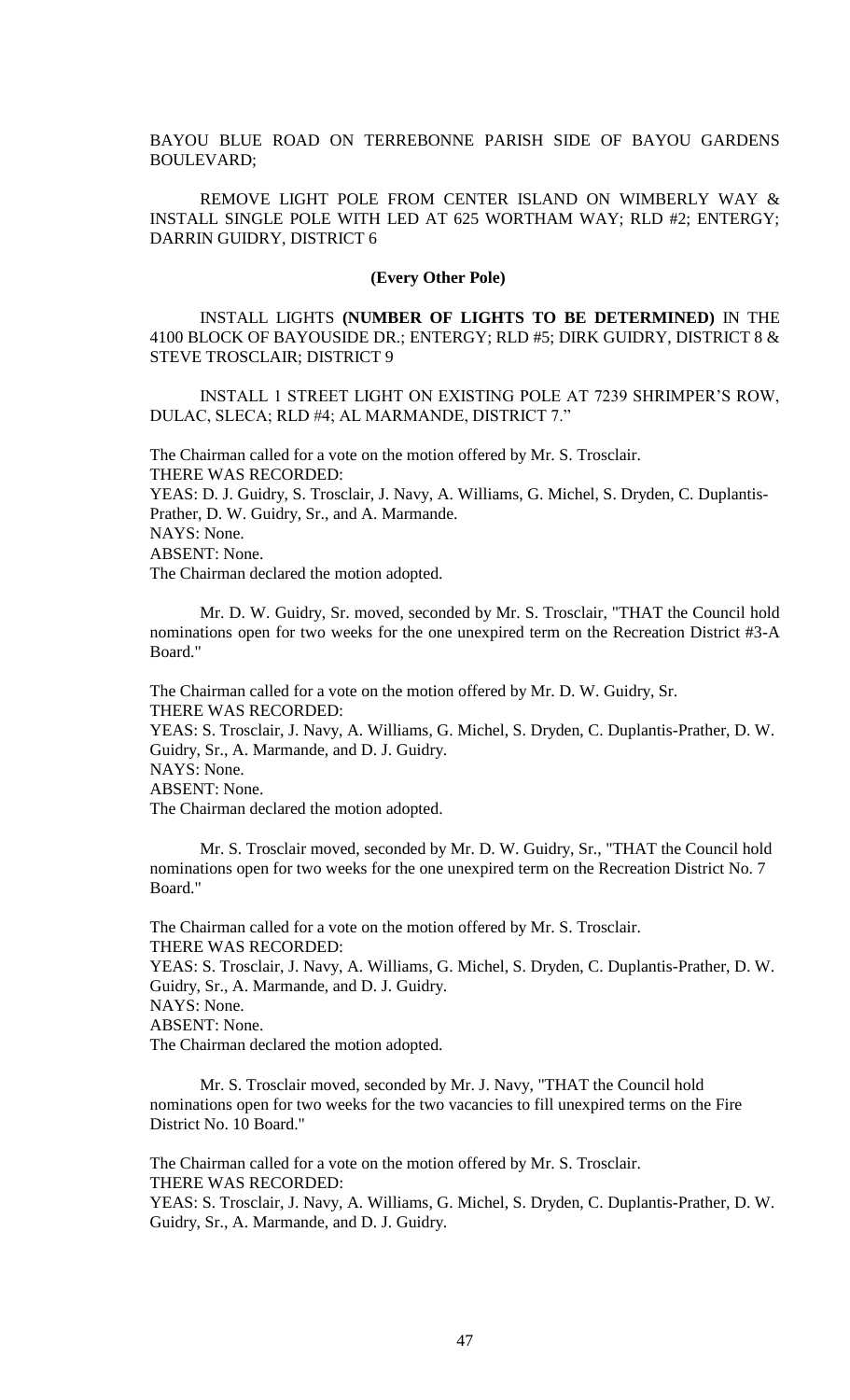NAYS: None. ABSENT: None. The Chairman declared the motion adopted.

Mr. A. Marmande moved, seconded by Mr. J. Navy, "THAT the Council open nominations for one term expiring on December 31, 2017 on the Houma Area Convention and Visitors' Bureau board, nominate Ms. Kimberly Chauvin, close nominations, and appoint Ms. Chauvin to serve for one term on the aforementioned board."

The Chairman called for a vote on the motion offered by Mr. A. Marmande. THERE WAS RECORDED: YEAS: S. Trosclair, J. Navy, A. Williams, G. Michel, S. Dryden, C. Duplantis-Prather, D. W. Guidry, Sr., A. Marmande, and D. J. Guidry. NAYS: None. ABSENT: None. The Chairman declared the motion adopted.

Mr. D. W. Guidry, Sr. moved, seconded by Ms. C. Duplantis-Prather, "THAT the Council hold nominations open for two weeks for the one term expiring on December 31, 2017 on the Houma Area Convention and Visitors' Bureau board."

The Chairman called for a vote on the motion offered by Mr. D. W. Guidry, Sr. THERE WAS RECORDED: YEAS: S. Trosclair, J. Navy, A. Williams, G. Michel, S. Dryden, C. Duplantis-Prather, D. W. Guidry, Sr., A. Marmande, and D. J. Guidry. NAYS: None. ABSENT: None. The Chairman declared the motion adopted.

Ms. A. Williams moved, seconded by Ms. C. Duplantis-Prather, "THAT the Council open nominations for one term expiring on November 30, 2017 on the Houma-Terrebonne Planning Commission board (African American), nominate Mr. Wayne Thibodaux, close nominations, and re-appoint Mr. Thibodaux to serve for another term on the aforementioned board."

The Chairman called for a vote on the motion offered by Ms. A. Williams. THERE WAS RECORDED: YEAS: S. Trosclair, J. Navy, A. Williams, G. Michel, S. Dryden, C. Duplantis-Prather, D. W. Guidry, Sr., A. Marmande, and D. J. Guidry. NAYS: None. ABSENT: None. The Chairman declared the motion adopted.

Ms. A. Williams moved, seconded by Ms. C. Duplantis-Prather, "THAT the Council open nominations for one term on the Municipal Fire & Police Civil Service Board, nominate Mr. Calvin Jones, close nominations, and re-appoint Mr. Jones to serve for another term on the aforementioned board."

The Chairman called for a vote on the motion offered by Ms. A. Williams. THERE WAS RECORDED: YEAS: S. Trosclair, J. Navy, A. Williams, G. Michel, S. Dryden, C. Duplantis-Prather, D. W. Guidry, Sr., A. Marmande, and D. J. Guidry. NAYS: None. ABSENT: None. The Chairman declared the motion adopted.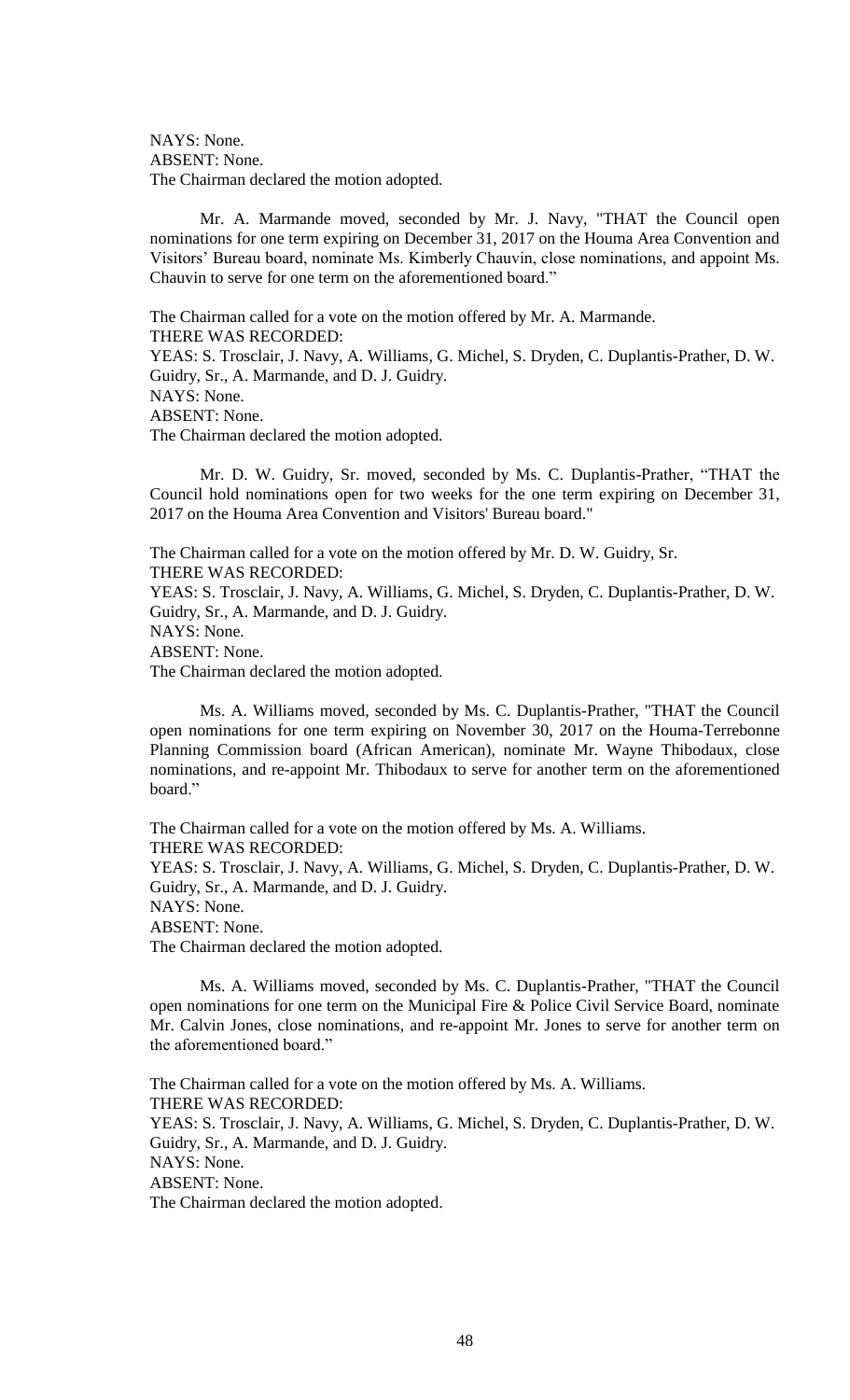The Chairman announced that there was one unexpired term on the Recreation District No. 6 Board, one vacancy on the Recreation District No. 10 Board, one expiring term on the Recreation District No. 1 Board, one expiring term on the Recreation District No. 5 Board, and one expiring term on the Houma-Terrebonne Public Trust Finance Board.

Councilman G. Michel gave a brief presentation on the advantages and disadvantages of the Parish transitioning to in-house inspection services from utilizing South Central Planning and Development for the same purposes. He also shared his concerns regarding the proposed budgeting for in-house services and suggested parliamentary procedures that would retain the services of South Central Planning and Development over providing those services in-house.

Upon request, Ms. Michelle Neil, Assistant Parish Attorney, gave an overview of the procedures required for the Council to amend the 2018 Proposed Budget once public hearings are closed and options available to the Council regarding adopting the amended budget and possible veto action being taken by Administration until an agreement is found.

Parish President G. Dove shared his resolve that the inspection and permitting services could be provided in-house in an efficient and cost-effective manner without a loss of quality

Councilman G. Michel moved "THAT the Council remove and terminate Recreation District No. 2,3's obligation to comply with Section 21-91 (e) and (f) of the Terrebonne Parish Code of Ordinances."

Councilman G. Michel shared his support for Recreation District No. 2,3's recent improvements and suggested that the District should be acknowledged as such by the removal of the obligation.

The motion failed due to a lack of a second.

Councilwoman C. Duplantis-Prather encouraged the public to have their pets spayed and neutered in order to help control the pet population and wished everyone a safe and happy Thanksgiving.

Councilman G. Michel thanked Parish President Dove for his willingness to debate and acknowledged his wife and child in attendance helping him celebrate his birthday.

Councilman S. Trosclair asked that the public keep law enforcement, military, and first responder personnel in their thoughts and well wishes, especially with Veteran's Day recently being observed.

Councilwoman A. Williams announced that the Down the Bayou Thanksgiving Community Dinner would be held on November 17, 2017 at the Grand Caillou Recreation Center from 6:00 p.m. to 10:30 p.m. She stated that the dinner would be free and open to the public with no smoking or alcohol allowed and encourage the public to attend.

Councilman A. Marmande also encouraged the public to attend the dinner, noting that Don Rich would be performing live for the event with a variety of food being made available.

Councilman D. W. Guidry Sr. encouraged the public to remember the positive and shared his optimism with recent reports of increased sales tax revenues and job growth.

Councilman J. Navy thanked Mr. Mike Toups during his first meeting acting as Parish Manager and shared his optimism for the recent changes regarding Recreation oversight.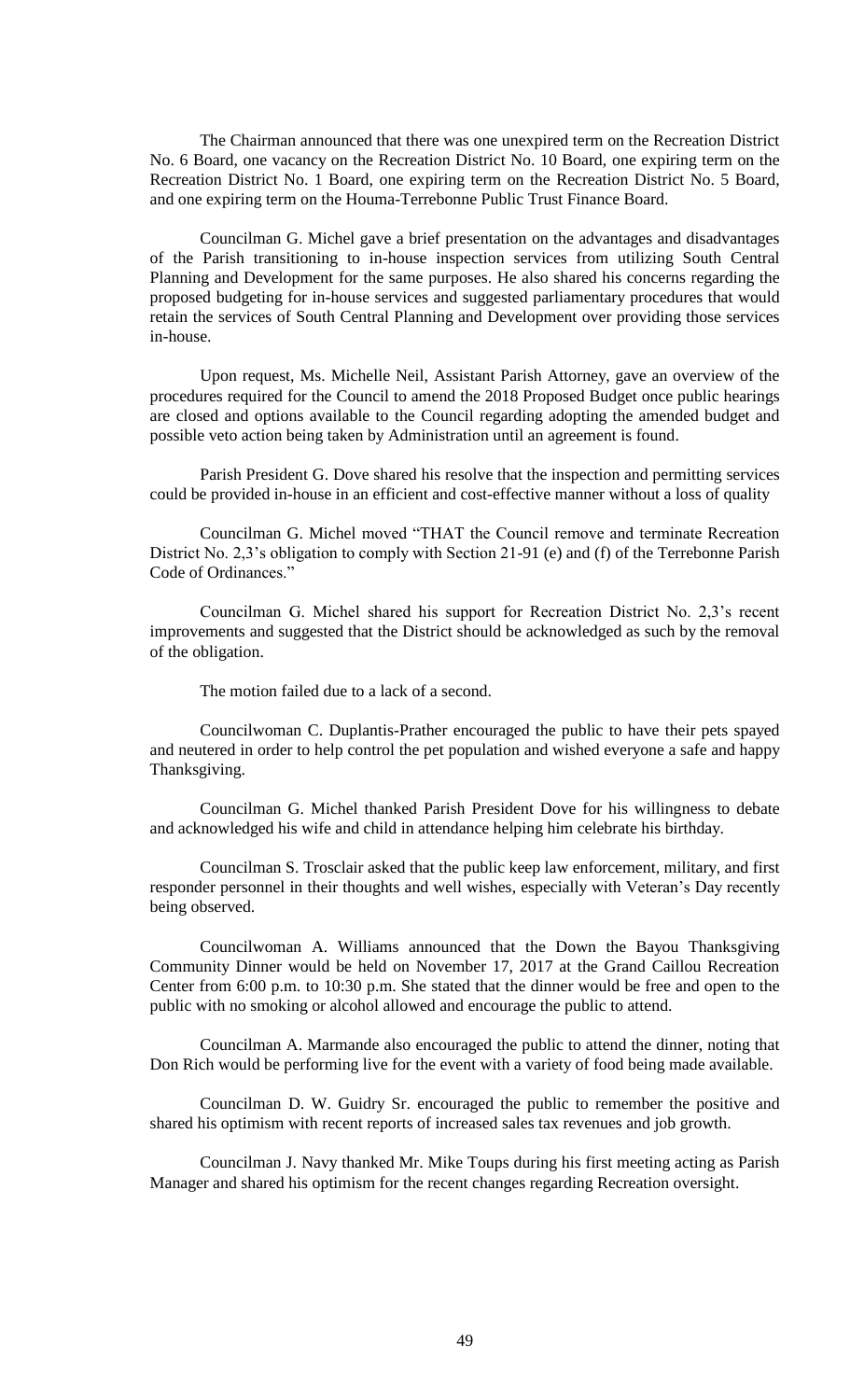Councilwoman C. Duplantis-Prather announced that the Rudolph's Route event would be held in downtown Houma on November 16, 2017 from 10:00 a.m. to 6:00 p.m. and encouraged the public to participate in supporting local businesses.

The Chairman announced that a free Thanksgiving lunch would be offered at the Ward 7 Citizen's Club in Chauvin from 11:00 a.m. to 1:00 p.m. and encouraged the public to attend and wished everyone a good Thanksgiving.

Parish President G. Dove announced that the plumbing work has been completed on Lafayette St. and that the road overlaying work to fully complete the road in the area would need to be completed by the State as it is a State highway.

Ms. Venita Chauvin, Council Clerk, announced that, due to the Thanksgiving holiday, agenda item deadlines would be moved up to next Tuesday and Wednesday instead of Wednesday, Thursday, and Friday.

Ms. A. Williams moved, seconded unanimously, "THAT, the Council, in conformance with the requirements of the Parish Code, appoint Mr. Mike Toups as Parish Manager."

The Chairman called for a vote on the motion offered by Ms. A. Williams.

THERE WAS RECORDED:

YEAS: S. Trosclair, J. Navy, A. Williams, G. Michel, S. Dryden, C. Duplantis-Prather, D. W. Guidry, Sr., A. Marmande, and D. J. Guidry.

NAYS: None. ABSENT: None.

The Chairman declared the motion adopted.

Mr. Mike Toups thanked the Parish President and the Council for their support and confidence in his appointment as Parish Manager and acknowledged his family members in attendance.

Several Council Members thanked Mr. Toups for his diligence and leadership and stated that they looked forward to working with him in the future.

Ms. A. Williams moved, seconded by Ms. C. Duplantis-Prather, "THAT the Council appoint Parish President Gordon Dove to the Louisiana Energy and Power Authority Board to replace the position vacated by Mr. Al Levron upon his retirement."

The Chairman called for a vote on the motion offered by Ms. A. Williams. THERE WAS RECORDED:

YEAS: S. Trosclair, J. Navy, A. Williams, G. Michel, S. Dryden, C. Duplantis-Prather, D. W. Guidry, Sr., A. Marmande, and D. J. Guidry.

NAYS: None.

ABSENT: None.

The Chairman declared the motion adopted.

Upon request, Parish President G. Dove clarified that Mr. David Rome would be moved into an interim position for a few months as Public Works Director in order to replace Mr. Mike Toups with Mr. Toups' being appointed as Parish Manager.

Mr. S. Trosclair moved, seconded by Ms. A. Williams, "THAT the Council approve the following Monthly Engineering Reports:

- A. Milford & Associates, Inc.
- B. GIS Engineering, LLC
- C. Providence Engineering and Design, LLC